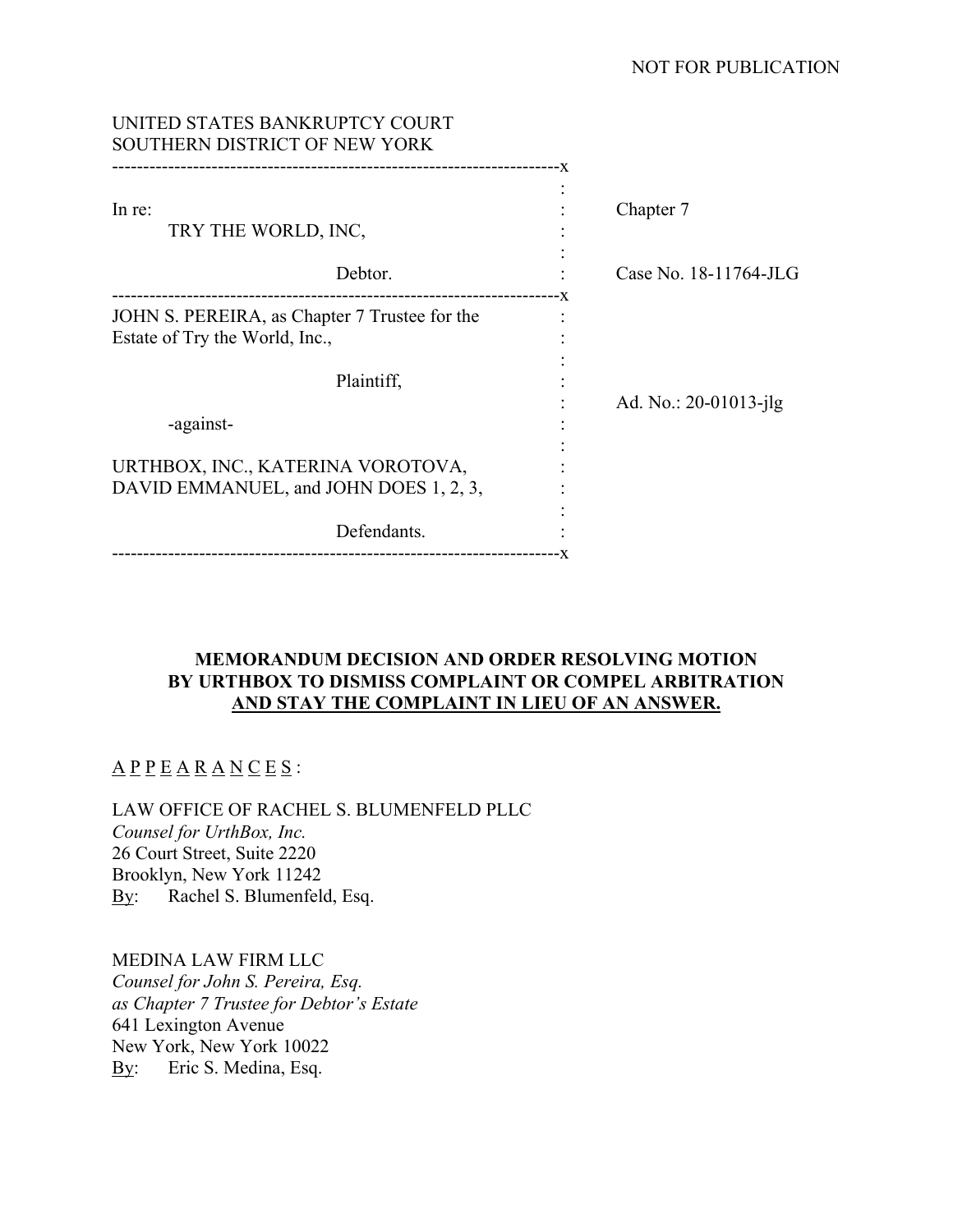Honorable James L. Garrity, Jr. United States Bankruptcy Judge

# **Introduction**<sup>1</sup>

Try The World, Inc. (the "Debtor") is a chapter 7 debtor herein. Less than one year prior to the Petition Date, and pursuant to that certain Asset Purchase Agreement dated September 30, 2017 (the "APA"), Katerina Vorotova and David Emmanuel Foult, the Debtor's principals (collectively, the "Principals"), caused the Debtor to sell substantially all of its assets to Urthbox LLC ("Urthbox") (the "Asset Sale"). John S. Pereira is the chapter 7 trustee (the "Trustee") of the Debtor's estate. In this adversary proceeding, he is suing Urthbox, the Principals, and certain unknown individuals and entities (the "John Doe Defendants" and collectively with the Principals and Urthbox, the "Defendants").

The Trustee named Urthbox as a defendant in ten of the eleven Claims for Relief/Counts alleged in the Amended Complaint.<sup>2</sup> In broad strokes, in the complaint the Trustee seeks alternative forms of relief from Urthbox. Principally, he seeks to avoid and preserve the transfers under the APA (the "Transfers") as fraudulent transfers under state law and the Bankruptcy Code, and to recover the Acquired Assets or their value from Urthbox. Alternatively, he seeks to recover damages occasioned by Urthbox's alleged breach of the APA; and to recover damages based on Urthbox's alleged unjust enrichment through its use of the Acquired Assets after the APA closed. The APA includes an Arbitration Clause pursuant to which the parties agreed that "all disputes, controversies, or claims arising out of or relating to this Agreement or a breach thereof shall be submitted to and finally resolved by arbitration under the rules of the American Arbitration Association . . . then in effect." APA § 18.

<sup>1</sup> Capitalized terms not defined in the Introduction are defined below. Hereinafter, citations to "ECF No. \_" refer to documents filed of record in the chapter 7 case (No. 18-11764-jlg). Citation to "AP ECF No. \_" refer to documents of record filed in this adversary proceeding.

<sup>2</sup> *See* First Amended Complaint (the "Am. Complt.") [AP ECF No. 18].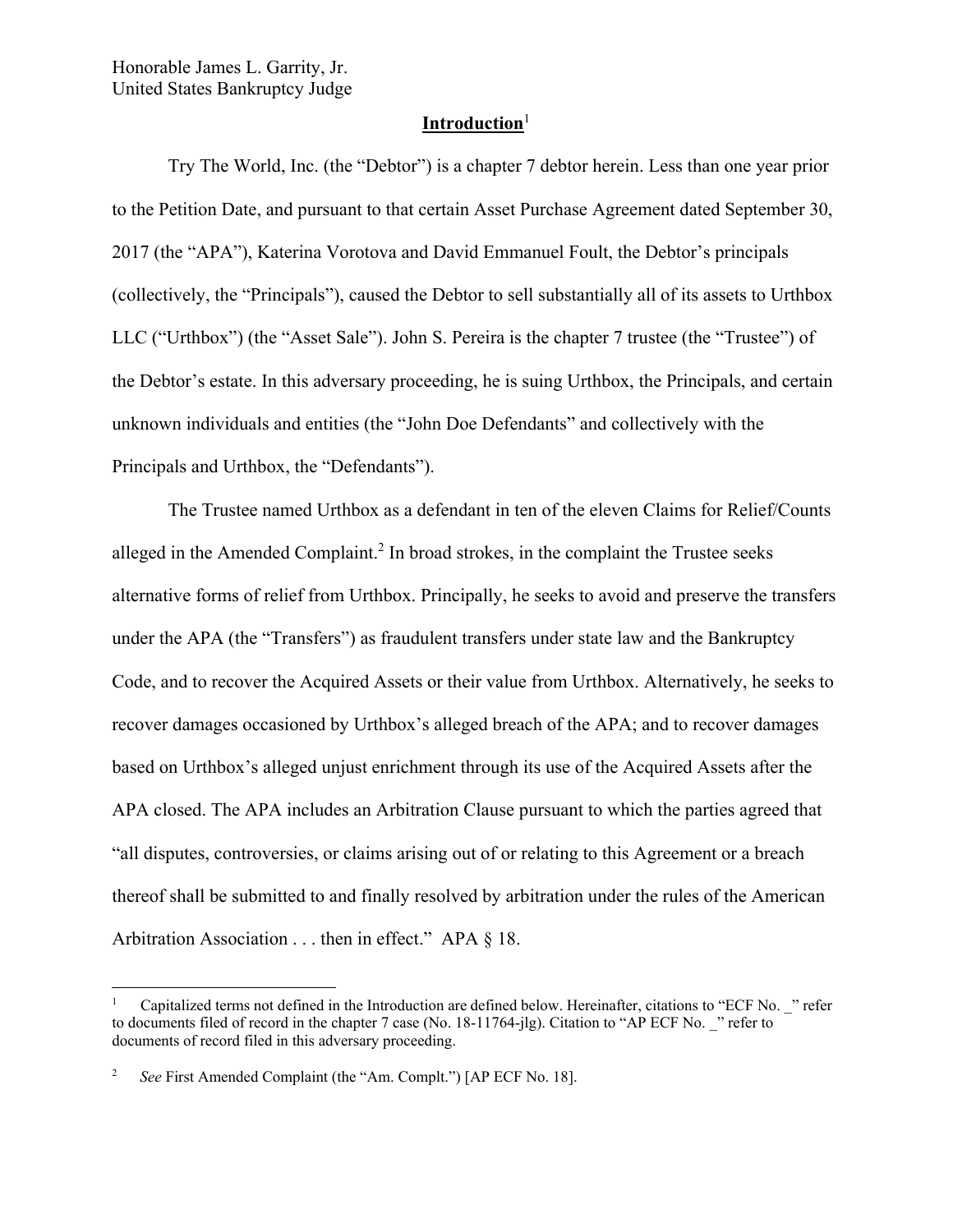The matter before the Court is Urthbox's motion to dismiss all or select Counts of the

Amended Complaint pursuant to the Federal Arbitration Act, 9 U.S.C. §1, et seq. (the "FAA"),

or Rule  $12(b)(6)$  of the Federal Rules of Civil Procedure ("Rule  $12(b)(6)$ "),<sup>3</sup> or in the alternative,

to stay prosecution of the Amended Complaint pending arbitration of the arbitrable Counts in the

Amended Complaint (the "Motion").<sup>4</sup> The Trustee opposes the Motion (the "Opposition"),<sup>5</sup> and

Urthbox filed a reply to the Opposition and in further support of the Motion (the "Reply").<sup>6</sup>

For the reasons discussed below, the Court resolves the Motion, as follows:

Denies the Motion to the extent it seeks to dismiss the Amended Complaint in its entirety pursuant to the FAA and/or Rule 12(b)(6).

Grants the Motion to the extent it seeks to enforce the Arbitration Clause and compel the arbitration of Counts 8 and 9 of the Amended Complaint and stays the prosecution of those claims in the adversary proceeding pending resolution of the arbitration but denies the Motion to arbitrate the Fraudulent Transfer Claims and Counts 5 and 11 of the Amended Complaint.

Denies the Motion to the extent that it seeks to stay prosecution of the nonarbitrable Claims for Relief in the adversary proceeding pending resolution of the arbitration of Counts 8 and 9, and, pursuant to section 105 of the Bankruptcy Code, stays the arbitration of Counts 8 and 9, pending the Court's disposition of the Fraudulent Transfer Claims.

Denies the Motion to the extent it seeks to dismiss the Fraudulent Transfer Claims pursuant to Rule 12(b)(6).

<sup>3</sup> Rule 12(b)(6) is made applicable herein by Rule 7012 of the Federal Rules of Bankruptcy Procedure (the "Bankruptcy Rules").

<sup>4</sup> *See Defendant's Motion and Incorporated Points of Law to Dismiss the Complaint or Compel Arbitration and Stay the Complaint in Lieu of an Answer* [AP ECF No. 25]. Rules 7009 and 7012 of the Federal Rules of Bankruptcy Procedure (the "Bankruptcy Rules") make Rule 12(b)(6), respectively, applicable herein.

<sup>5</sup> *See Chapter 7 Trustee's Objection to Motion of Urthbox, Inc. to: (I) Dismiss Adversary Complaint; (II) Compel Arbitration; and/or Stay Complaint in Lieu of Answer* [AP ECF No. 26].

<sup>6</sup> *Defendant's Reply to Chapter 7 Trustee's Objection to Motion of Urthbox, Inc.; (I) Dismiss Adverversary [sic] Complaint; (II) Compel Arbitration; and/or Stay Complaint in Lieu of Answer* [AP ECF No. 27].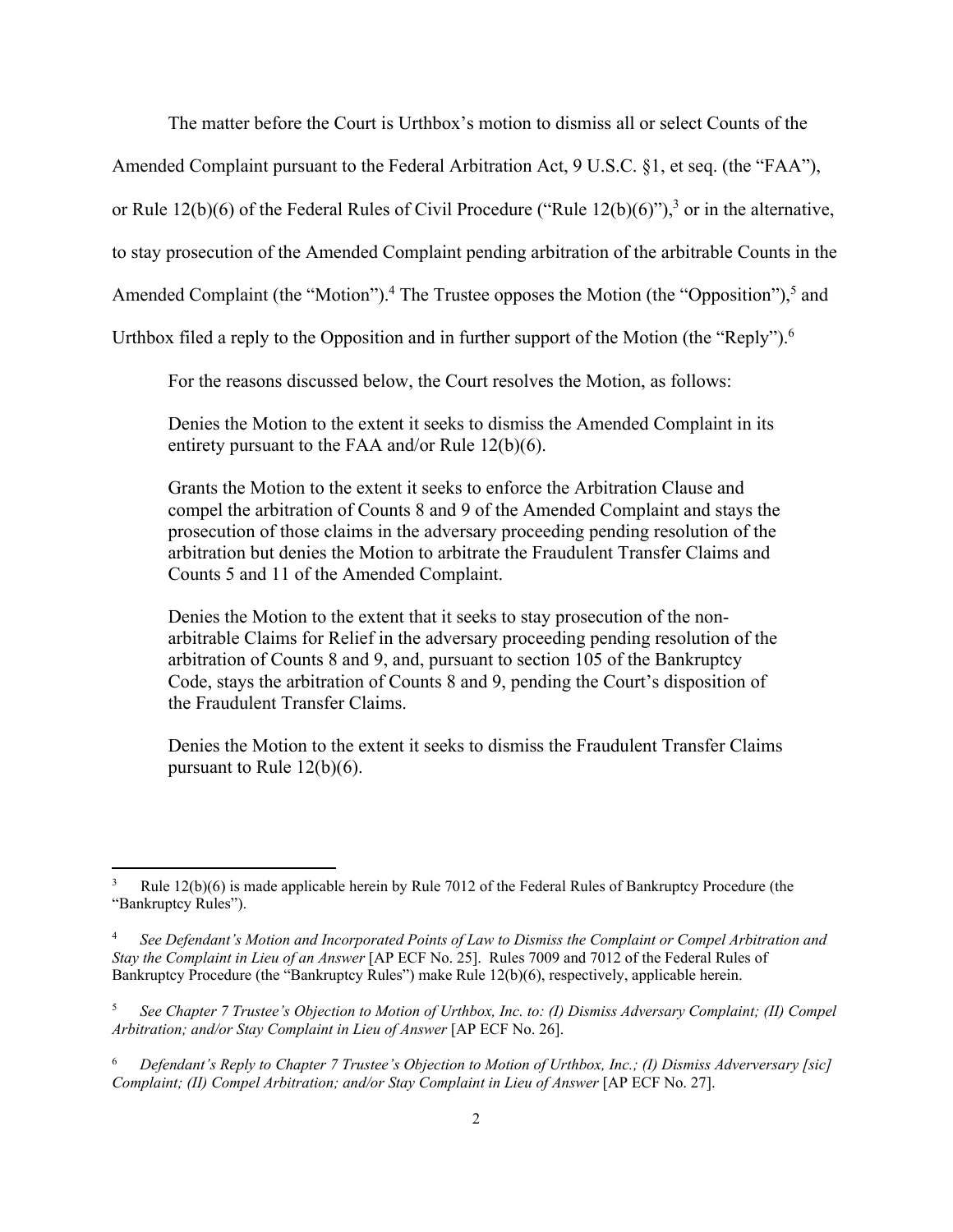#### **Jurisdiction**

The Court has jurisdiction over this matter pursuant to 28 U.S.C. §§ 1334 and 157(a) and (b)(1) and the Amended Standing Order of Reference dated January 31, 2012 (Preska, C.J.). This is a core proceeding pursuant to 28 U.S.C. § 157(b)(2).

# **Facts**<sup>7</sup>

# Background

On or about April 10, 2013, the Principals, acting as equal members, formed the Debtor as a Delaware Limited Liability Company. *See* Am. Complt. ¶ 12. Beginning in or about 2013, the Debtor operated a subscription-based, as well as a "one-time purchase," snack food box delivery service. *See id*. ¶ 13. To that end, it solicited subscribers and customers to purchase boxes of food and snacks sourced from a variety of different countries "around the world," and then sent them on a monthly or one-time basis to its subscribers or customers to "Try the World." *See id.* The Trustee maintains that the Debtor "operated a successful business" and as support points to the following:

(i) In 2016 the Debtor had gross revenue of over \$14,023,294.00.

(ii) By 2017 the Debtor had over 35,000 customers, a vast social media following, valuable intellectual property assets, including good will, and assets of \$2,791,745 and liabilities of \$2,627,771, including over \$1.2 million of deferred revenue in the form of advance customer payments for the Debtor's products.

(iii) In June 2017, the Debtor solicited and obtained new equity investments of an additional \$865,707.95.

(iv) By September 7, 2017, the Debtor had collected \$6,231,706 in revenue and was projected to hit \$10,000,000 in sales with a 46% gross margin on units.

<sup>7</sup> The purpose of a Rule 12(b)(6) motion is to test the legal sufficiency of a complaint. Accordingly, the facts recited herein are those alleged in the Amended Complaint, which the Court presumes to be true in resolving this Motion. *See Ashcroft v. Iqbal,* 556 U.S. 662, 678 (2009); *see also Roth v. Jennings*, 489 F.3d 499, 509 (2d Cir. 2007) ("In any event, a ruling on a motion for dismissal pursuant to Rule 12(b)(6) is not an occasion for the court to make findings of fact.").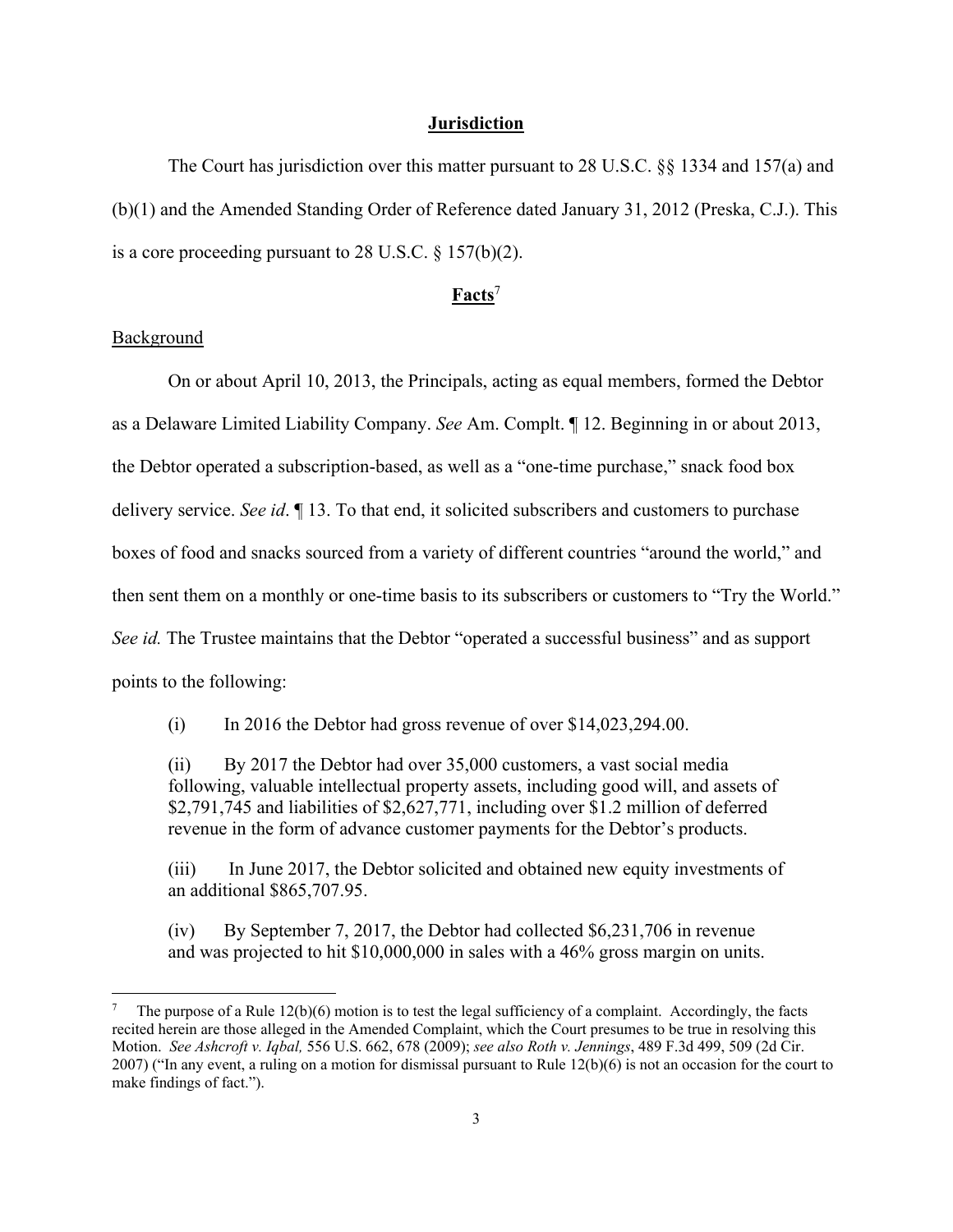*See id.* ¶¶ 15-20.

Urthbox is "another snack subscription company." *Id.* ¶ 21. On or about September 30,

2017, the Debtor entered into the APA transaction with Urthbox. *See id.* Under the APA, the

Debtor assigned substantially all its tangible and intangible assets (including good will) (the

"Acquired Assets") to Urthbox in consideration for:

(i) Urthbox's agreement to assume the full obligations to deliver the approximately 35,000 pre-paid customer boxes being transferred by the Debtor to Urthbox.

(ii) An earn-out percentage of the revenue and cash receipts deposited into the Urthbox bank accounts resulting from the continuation and operation of, or from customers subscribing to, the Debtor's business after the closing date, net of miscellaneous monthly fees, customer chargebacks and customer credits, in an amount not to exceed \$772,000.

(iii) The issuance of a convertible note valued at \$500,000 (the "Convertible Note") to the Debtor's then current investors (including the Principals) based on their ownership of so-called Series Seed Preferred Equity, subject to the passing of thirty (30) calendar days from the closing date under the APA and the payment of at least \$200,000 in earn-out payments to the Debtor.

See APA, Schedule 1 (Acquired Assets), Schedule 2 (Purchase Price).<sup>8</sup> The APA contains a

"Choice of Law and Arbitration" clause in which the parties designated California law as

governing the APA, and agreed that disputes under the APA will be resolved by arbitration. The

clause states, as follows:

This Agreement shall be governed by and construed in accordance with the domestic laws of the State of California. **Except for actions to protect** 

<sup>8</sup> The Trustee references the APA in the Amended Complaint. *See*, *e.g.*, Am. Complt. ¶ 22. It is settled that, in resolving a motion to dismiss, the Court is "free to consider documents that are incorporated into the complaint by reference or attached to the complaint as exhibits, or whose terms and effect are relied upon by the plaintiff in drafting the complaint." *Gryl ex rel. Shire Pharmaceuticals Group PLC v. Shire Pharmaceuticals Group PLC*, 298 F.3d 136, 140 (2d Cir. 2002). *See also Chambers v. Time Warner, Inc.,* 282 F.3d 147, 152–54 (2d Cir. 2002) ("For purposes of this rule, 'the complaint is deemed to include any written instrument attached to it as an exhibit or any statements or documents incorporated in it by reference.' ") (citation omitted); *In re Spiegel, Inc*., 337 B.R. 821, 824 (Bankr. S.D.N.Y. 2006) ("Documents whose terms and effect are relied upon by the plaintiff in drafting the complaint may be considered on a motion to dismiss, even if the documents are not submitted as exhibits by the plaintiff.")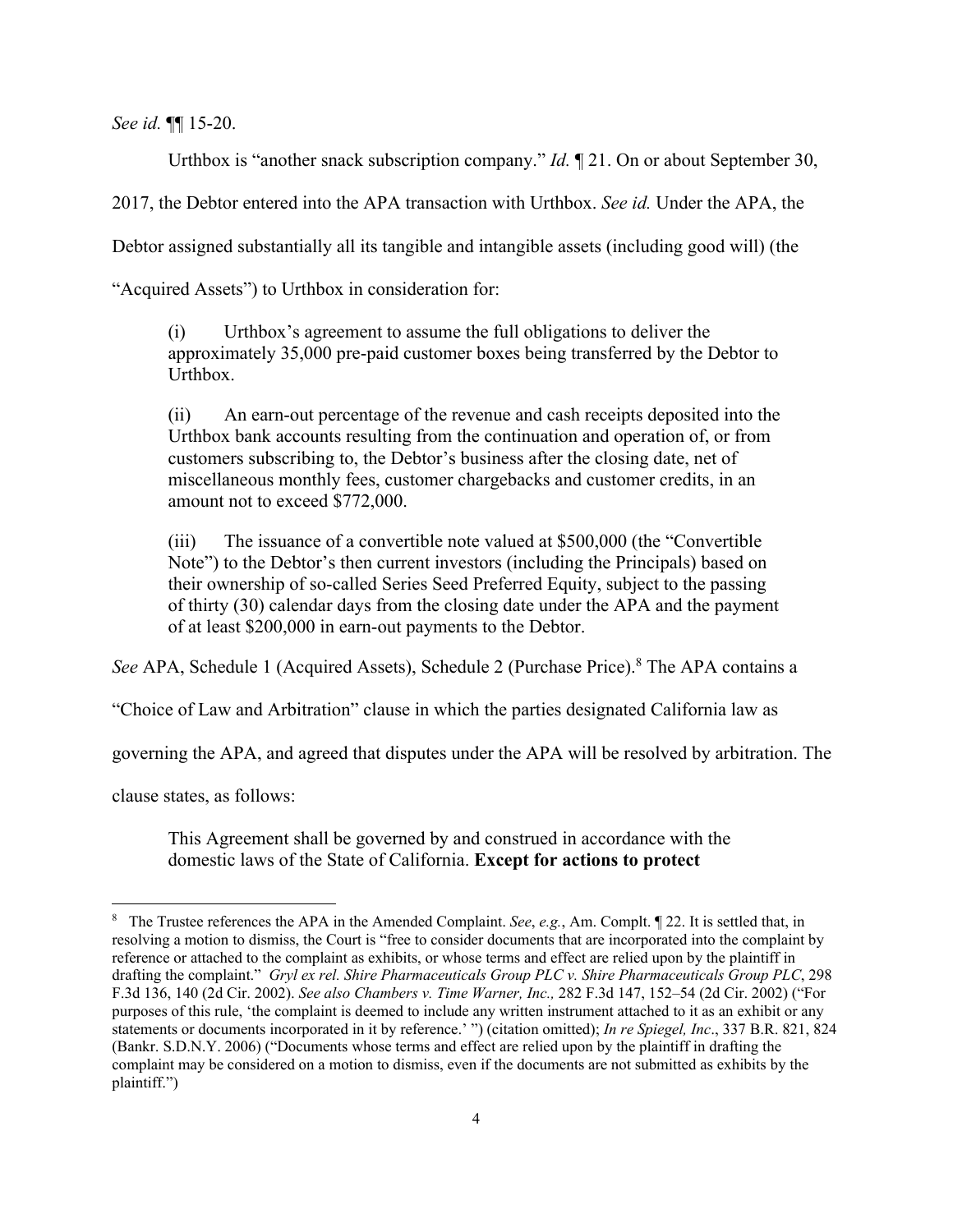**Proprietary Rights and to enforce an arbitrator's decision hereunder, all disputes, controversies, or claims arising out of or relating to this Agreement or a breach thereof shall be submitted to and finally resolved by arbitration under the rules of the American Arbitration Association ("AAA") then in effect. There shall be one arbitrator, and such arbitrator shall be chosen by mutual agreement of the parties in accordance with the AAA rules. The arbitration shall take place in the state of California. The arbitrator shall apply the laws of the State of California, to all issues in dispute. The findings of the arbitrator shall be final and binding on the parties, and may be entered in any court of competent jurisdiction for enforcement.** Any party may make service on the others by sending or delivering a copy of the process by internationally recognized express mail carrier to the others at the respective addresses set forth in this Agreement.

APA ¶ 18 (highlighted language to be referred to as the "Arbitration Clause").

On June 9, 2018 (the "Petition Date"), less than one year after the parties closed the Asset Sale transaction, the Debtor filed a voluntary petition for relief under chapter 7 of the Bankruptcy Code in this Court.<sup>9</sup> On June 11, 2018, the Trustee was appointed as chapter 7 trustee of the Debtor's estate and continues to serve in that capacity. The bar date for filing claims herein is January 18, 2019. Urthbox has not filed a claim herein.

#### The Adversary Proceeding

 On or about February 11, 2020, the Trustee commenced this action against the Defendants by filing his Complaint.<sup>10</sup> On September 2, 2020, the Trustee filed his Amended Complaint. In support of his claims against Urthbox, the Trustee asserts that the APA was structured to defraud the Debtor's creditors in "multiple ways," because: the Debtor already owned all of the Acquired Assets purchased by Urthbox, the Debtor had collected at least \$1,200,000 in prepaid subscriptions from its customers, and the Convertible Note was issued to the Debtor's equity holders in violation of the rights of the Debtor's creditors. *See* Am. Complt.

<sup>9</sup> *See* Voluntary Petition for Non-Individuals Filing for Bankruptcy (Official Form 201) [ECF No. 1].

See Complaint [AP ECF No. 1].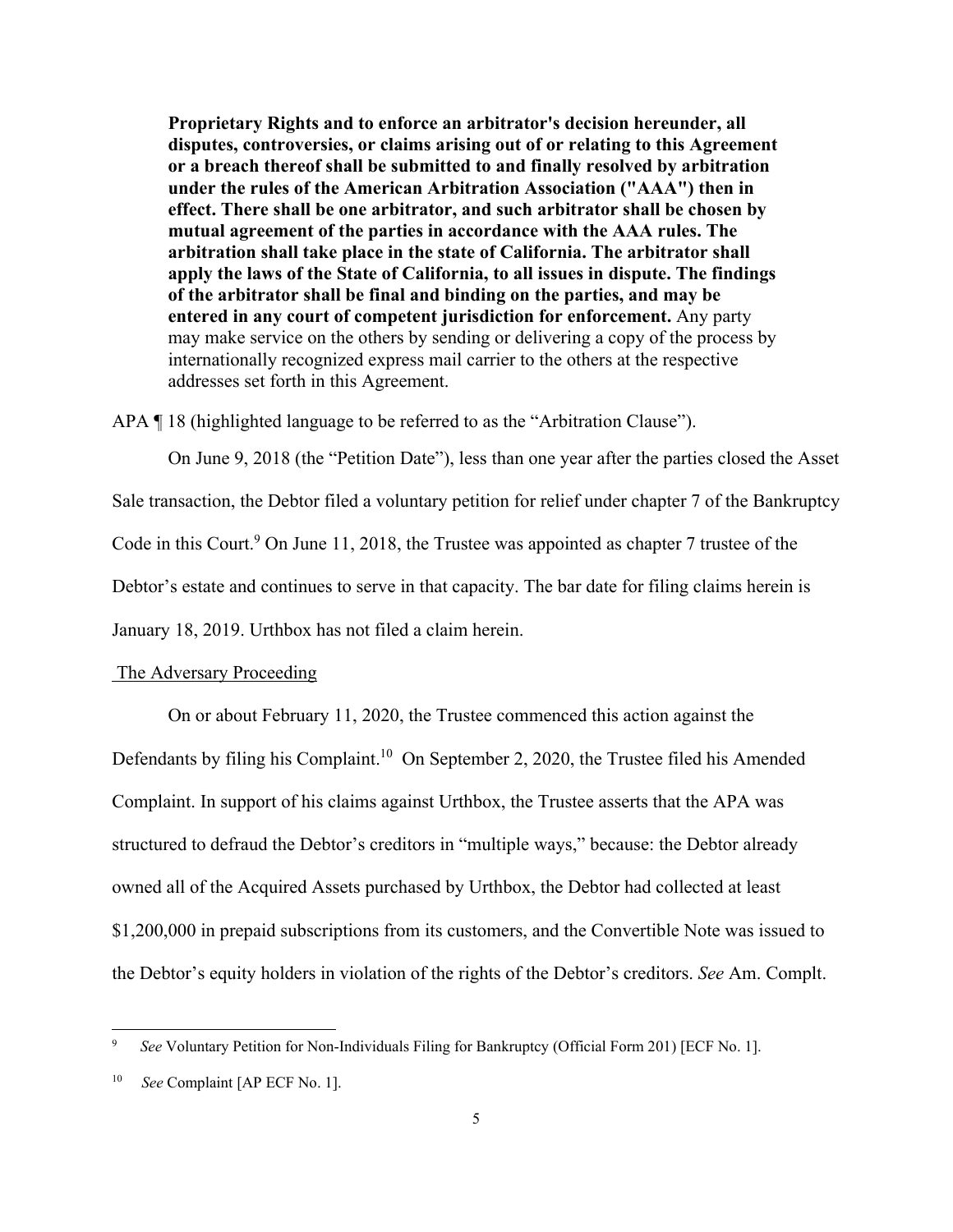¶¶ 24-25. He says that the Debtor was insolvent on or before September 30, 2017, and that the Principals and the John Doe Defendants knew or reasonably should have known that a transfer pursuant to the APA would render the Debtor insolvent. *See id.* ¶¶ 26, 32. The Trustee also maintains that the Debtor received less than reasonably equivalent value for the Acquired Assets since, among other things, at the time of the Asset Sale the value of those assets far exceeded \$1,200,000 (*i.e.*, the consideration comprised of the maximum earnout (\$722,000) and convertible notes (\$500,000)), all the payments that Urthbox made to the Debtor were generated from clients that belonged to the Debtor and that were transferred to Urthbox pursuant to the APA and, as such, those payments constituted no value whatsoever to the Debtor, and because the Debtor received not more than \$196,000 under the APA. *See id.* ¶¶ 24, 31, 33-34. He also notes that as of October 16, 2018, Urthbox listed its Try the World business for sale at a price of \$1,595,000 and showing gross revenues of \$1,900,000 and \$700,000 in cash flow. *See id.* ¶ 38.

The Trustee asserts the following nine Claims for Relief against Urthbox:

### Avoidance and Recovery of Fraudulent Transfers

 In five Claims for Relief (the "Fraudulent Transfer Claims"), pursuant to Bankruptcy Code and New York state fraudulent transfer laws, the Trustee seeks to avoid and preserve the Transfers and to recover the Acquired Assets, or the value thereof, from Urthbox for the benefit of the Debtor's creditors. Specifically, the Trustee seeks to:

Avoid and preserve the Transfers as actual fraudulent transfers pursuant to sections 544(b) and 551 of the Bankruptcy Code and recover the Acquired Assets. *See* Count 1, Am. Complt. ¶¶ 40-47.

Avoid and preserve the Transfers and recover the Acquired Assets as actual fraudulent transfers pursuant to sections  $548(a)(1)(A)$  and  $551$  of the Bankruptcy Code and recover the value of the Acquired Assets under section 550 of the Bankruptcy Code. *See* Count 3, *id*. ¶¶ 57-62.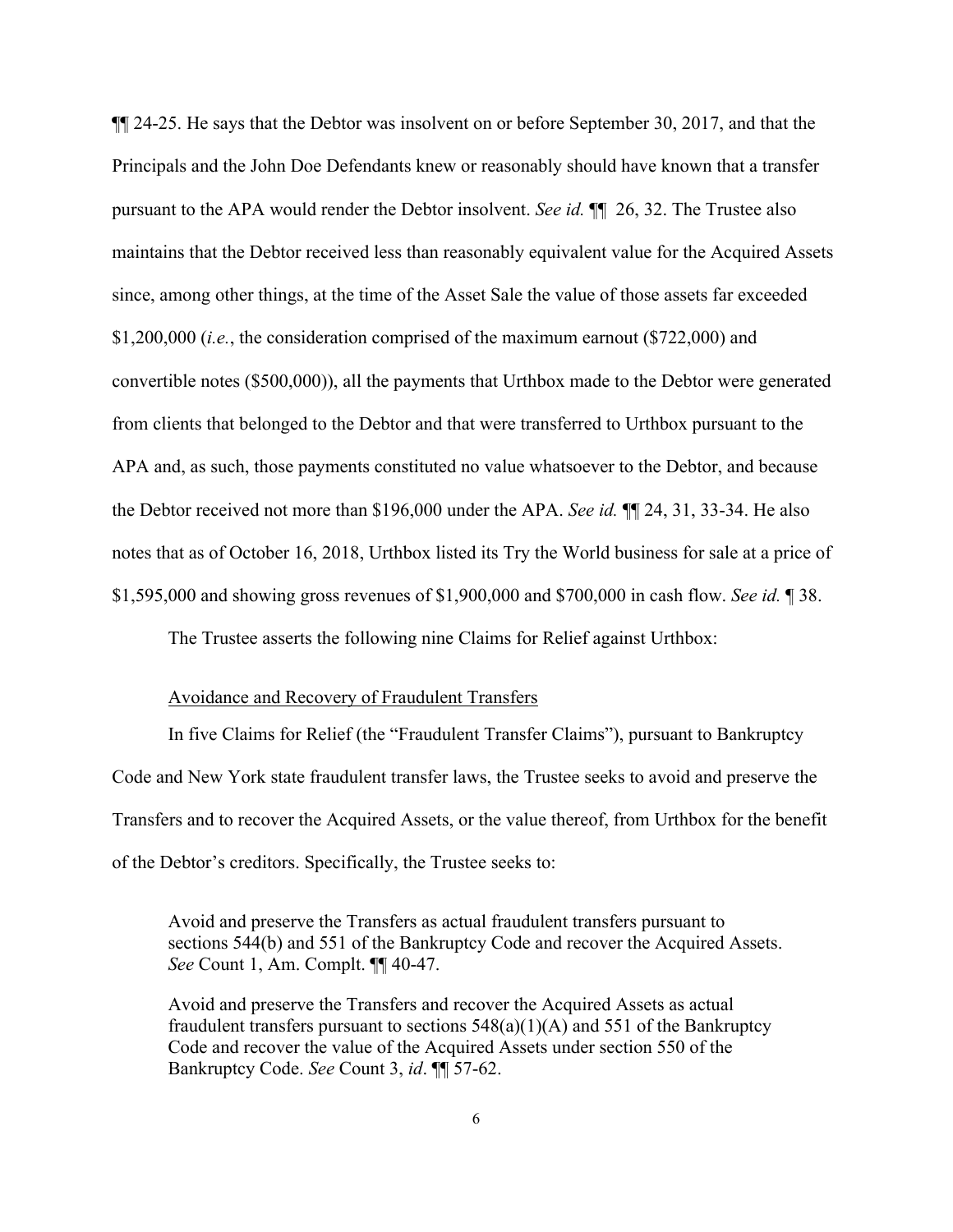Avoid and preserve the Transfers as constructively fraudulent transfers pursuant to sections 548(a)(1)(B) of the Bankruptcy Code and recover the value of the Acquired Assets under section 550 of the Bankruptcy Code. *See* Count 4, *id*. ¶¶ 63-67.

Avoid, preserve and recover the Transfers, direct that the Transfers be set aside or, alternatively, award the value of the Transfers, as fraudulent transfers under the New York Debtor and Creditor Law  $("NYDCL")<sup>11</sup>$  pursuant to sections 544(b)(1) and 550 of the Bankruptcy Code, and sections 271-73, 278 of the NYDCL (*see* Count 6, *id*. ¶¶ 72-76), and section 274 of the NYDCL. *See* Count 7, *id*. ¶¶ 77-81.

#### Disallowance of Claim

The Trustee seeks an order pursuant to section 502(d) of the Bankruptcy Code

disallowing Urthbox's claims against the Debtor until such time as Urthbox pays the Debtor an

amount equal to the aggregate amount of the Acquired Assets, with interest. *See* Count 5, *id*. ¶¶

68-71.

### Breach of Contract

The Trustee contends that Urthbox promised to pay the Debtor at least \$780,000 to the

Debtor on account of the Acquired Assets in addition to issuing the Convertible Note but failed

to do so. The Trustee seeks to recover damages from Urthbox in an unspecified amount on

account of its alleged breach of the APA. *See* Count 8, *id.* ¶¶ 82-85.

#### Unjust Enrichment

 The Trustee asserts that Urthbox has "unjustly" taken the value of the Debtor's assets to the detriment of the Debtor and its creditors and, as a consequence, has been unjustly enriched at the expense of the Debtor's estate. The Trustee maintains that he is entitled to recover damages

<sup>11</sup> The NYDCL was amended effective April 4, 2020. The amended statute applies to transactions occurring on or after April 4, 2020. *See* NY LEGIS 580 (2019), 2019 Sess. Law News of N.Y. Ch. 580 (A. 5622) (McKINNEY'S). As such, the amendments are inapplicable to this matter.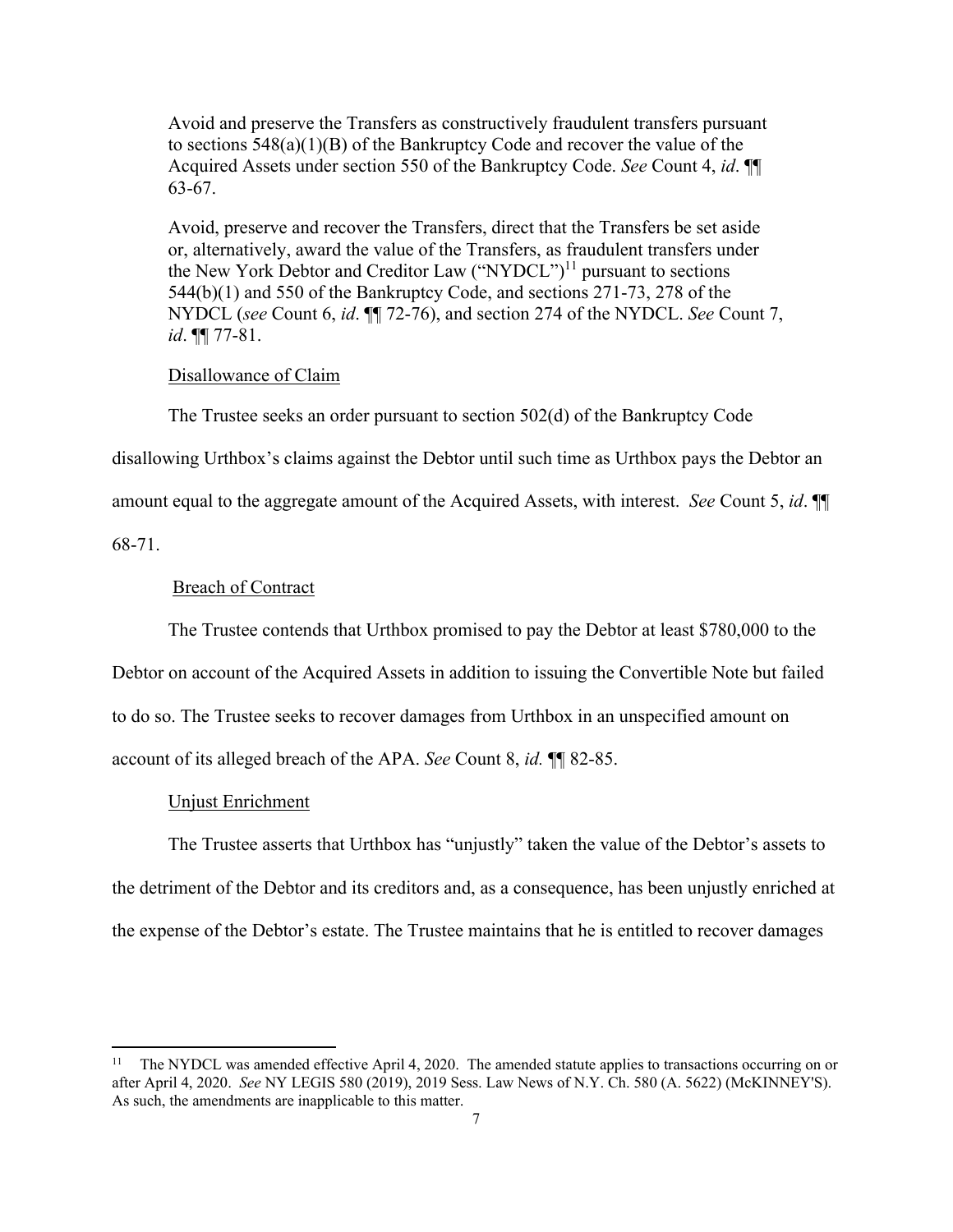for the diminished value of the Debtor's business (and its assets and proceeds) during the period they were held and operated by Urthbox. *See* Count 9, *id.* ¶¶ 86-89.

## Accounting and Turnover

 The Trustee seeks an accounting from Urthbox of all assets that were sold pursuant to the APA and all proceeds derived by the Debtor, the Defendants, or anyone else, pursuant to the APA, all assets and proceeds that were not sold pursuant to the APA, and all proceeds that remained with the Debtor after the Asset Sale and were not sold pursuant to the APA. *See* Count 11, *id*. ¶¶ 96-100.

#### **The Motion to Dismiss**

 In the Motion, Urthbox seeks relief under the FAA and Rule 12(b)(6). It contends that the Amended Complaint is predicated upon the APA, the APA includes the Arbitration Clause and that the Court should enforce that clause by directing the parties to arbitrate all the Claims for Relief in California as called for under the APA, and dismiss the Amended Complaint in favor of the arbitration proceedings. *See, e.g.,* Motion ¶¶ 59-70. Urthbox also contends that if the Court determines that the Fraudulent Transfer Claims, or the breach of contract claim (Count 8) or unjust enrichment claim (Count 9) are non-arbitrable claims, it should dismiss the claims pursuant to Rule 12(b)(6) without leave to replead, because none of them state a claim for relief against Urthbox. *See id.* ¶¶ 38-58; *see also* Reply at 8. Finally, it contends that the Court should stay the prosecution of the Amended Complaint, pending completion of the arbitration of the arbitrable Counts in the Amended Complaint. *See* Motion ¶¶ 63-70. The Trustee denies that Urthbox is entitled to any relief herein. He contends that none of the Claims for Relief are arbitrable either because they belong to the creditors and are not derivative of the Debtor's rights and the creditors are not subject to the APA, or because the claims fall within the Court's core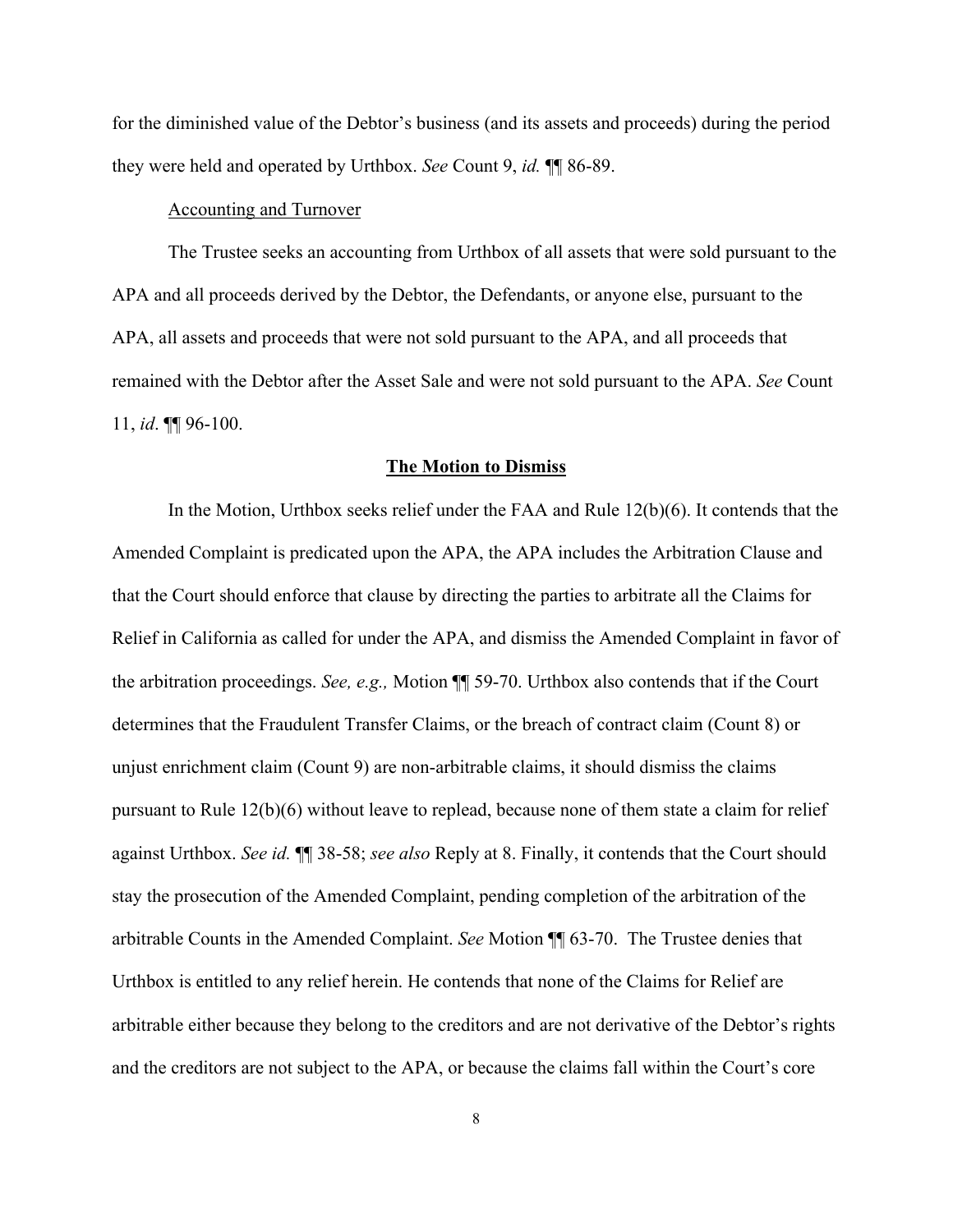bankruptcy jurisdiction and, as such, for policy reasons, are excepted from application of the mandatory arbitration provisions in the FAA. *See* Opposition ¶¶ 21-27. He also asserts that the Amended Complaint adequately pleads all the Claims for Relief and, as such, Urthbox is not entitled to relief under Rule 12(b)(6). *See id.* ¶¶ 16-20.

 As relevant, the FAA provides that a written agreement to arbitrate "shall be valid, irrevocable, and enforceable, save upon such grounds as exist at law or in equity for the revocation of any contract." 9 U.S.C. § 2. Moreover, where an issue arises in federal court that falls within the scope of an enforceable arbitration agreement, the FAA directs that the court "shall on application of one of the parties [to such agreement] stay the trial of the action until such arbitration has been had in accordance with the terms of the agreement, providing the applicant for the stay is not in default in proceeding with such arbitration." 9 U.S.C. § 3. Accordingly, by its terms, the FAA "establishes a 'federal policy favoring arbitration agreements,' and mandates the enforcement of contractual arbitration provisions." *MBNA Am. Bank, N.A. v. Hill*, 436 F.3d 104, 107 (2d Cir. 2006) (quoting *Moses H. Cone Mem'l Hosp. v. Mercury Constr. Corp*., 460 U.S. 1, 24 (1983)); *see also Burns v. New York Life Ins. Co.,* 202 F.3d 616, 620 (2d Cir.2000) ("The Federal Arbitration Act . . . requires a federal court to enforce arbitration agreements and to stay litigation that contravenes them."). That policy is both "liberal" and "strong." *See Cardali v. Gentile, (In re Cardali)*, No. 10-11185 (SHL), 2010 WL 4791801, at  $*3$  (Bankr. S.D.N.Y. Nov. 18, 2010) (collecting cases). It is settled that "[w]hen some claims before the court are arbitrable and others are not, a court has no discretion to hear the arbitrable claims, notwithstanding that those claims are based on facts common to the nonarbitrable claims." *Nilsen v. Prudential–Bache Sec*., 761 F. Supp. 279, 284 (S.D.N.Y. 1991). *See also Dean Witter Reynolds, Inc. v. Byrd*, 470 U.S. 213, 217 (1985) ("[T]he Arbitration Act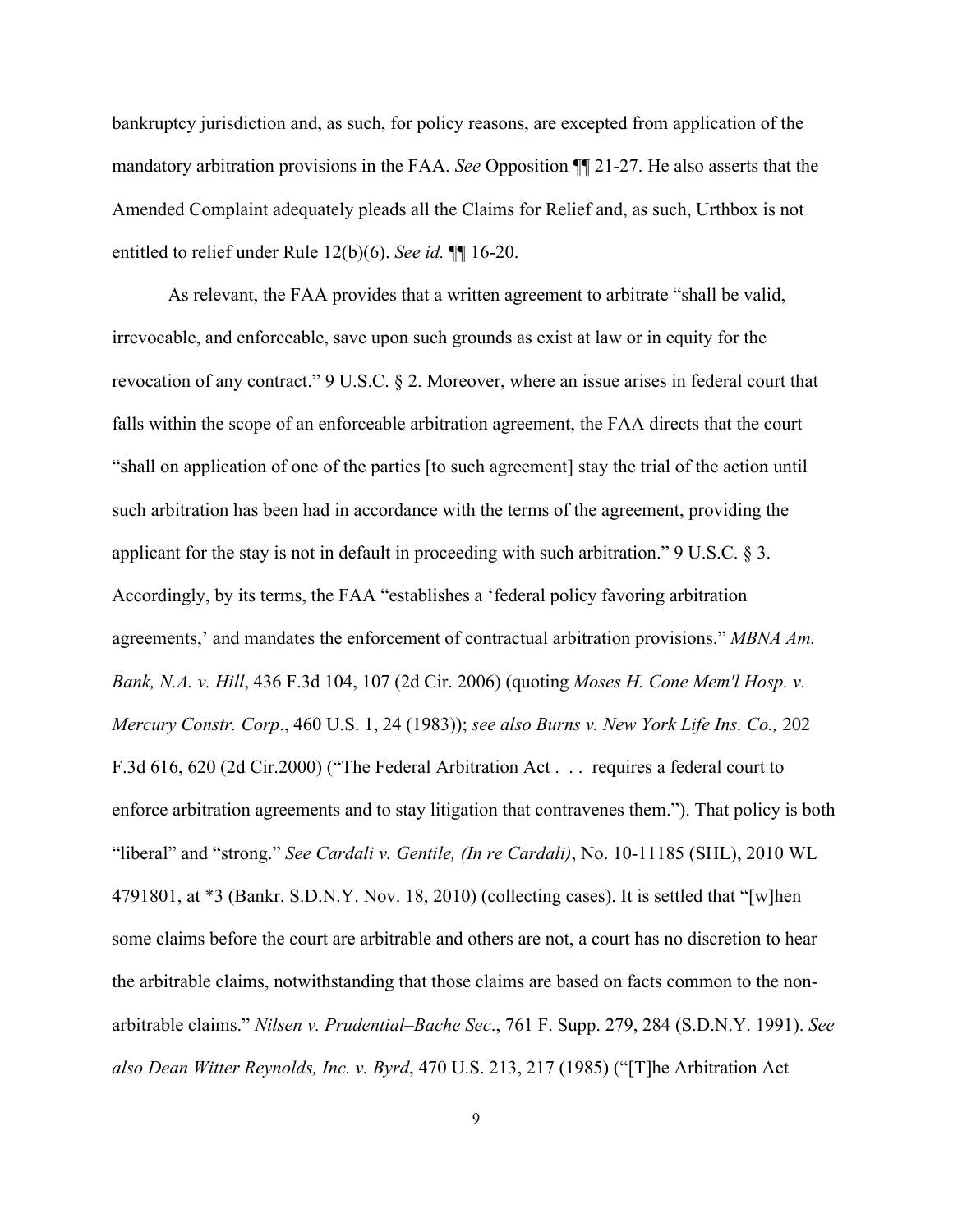requires district courts to compel arbitration of pendent arbitrable claims when one of the parties files a motion to compel, even where the result would be the possibly inefficient maintenance of separate proceedings in different forums.").

 "Whether or not a matter is arbitrable is a matter for judicial determination." *Spear, Leeds & Kellogg v. Cent Life Assurance Co.,* 85 F.3d 21, 25 (2d Cir. 1996). Where, as here, there is no dispute that the APA is unambiguous and enforceable, the Court can resolve the request to enforce the Arbitration Clause at the pleading stage, pursuant to a Rule 12(b)(6) motion, rather than pursuant to a post-discovery motion for summary judgment. In *Nicosia v. Amazon.com Inc.,* 834 F.3d 220 (2d Cir. 2016), the Second Circuit explained, as follows:

In sum, when it is apparent—on the face of the complaint and documents properly incorporated therein—that claims are subject to arbitration, a district court may dismiss in favor of arbitration without the delay of discovery. *See Guidotti v. Legal Helpers Debt Resolution, L.L.C.*, 716 F.3d 764, 774–76 (3d Cir. 2013). If, however, there is a dispute as to the relevance, authenticity, or accuracy of the documents relied upon, the district court may not dismiss the complaint with those materials in mind. *Cf. Chambers*, 282 F.3d at 154. If the district court is going to rely on the extrinsic materials, the proper course is to convert the motion to a motion for summary judgment dismissing the case in favor of arbitration, after providing notice to the parties and an opportunity to be heard.

# *Id.* at 231.

 By application of Rule 12(b)(6), a court can dismiss a complaint if it "fail[s] to state a claim for relief upon which relief can be granted." Fed. R. Civ. P. 12(b)(6). In applying the rule, courts assess the sufficiency of the complaint in light of the pleading requirements in Rule 8 of the Federal Rules of Civil Procedure ("Rule 8").<sup>12</sup> Rule 8(a)(2) provides that a complaint must contain "a short and plain statement of the claim showing that the pleader is entitled to relief[.]" Fed. R. Civ. P. 8(a)(2). To meet that standard, the complaint "must contain sufficient factual

<sup>&</sup>lt;sup>12</sup> Rule 8 is made applicable herein by Bankruptcy Rule 7008.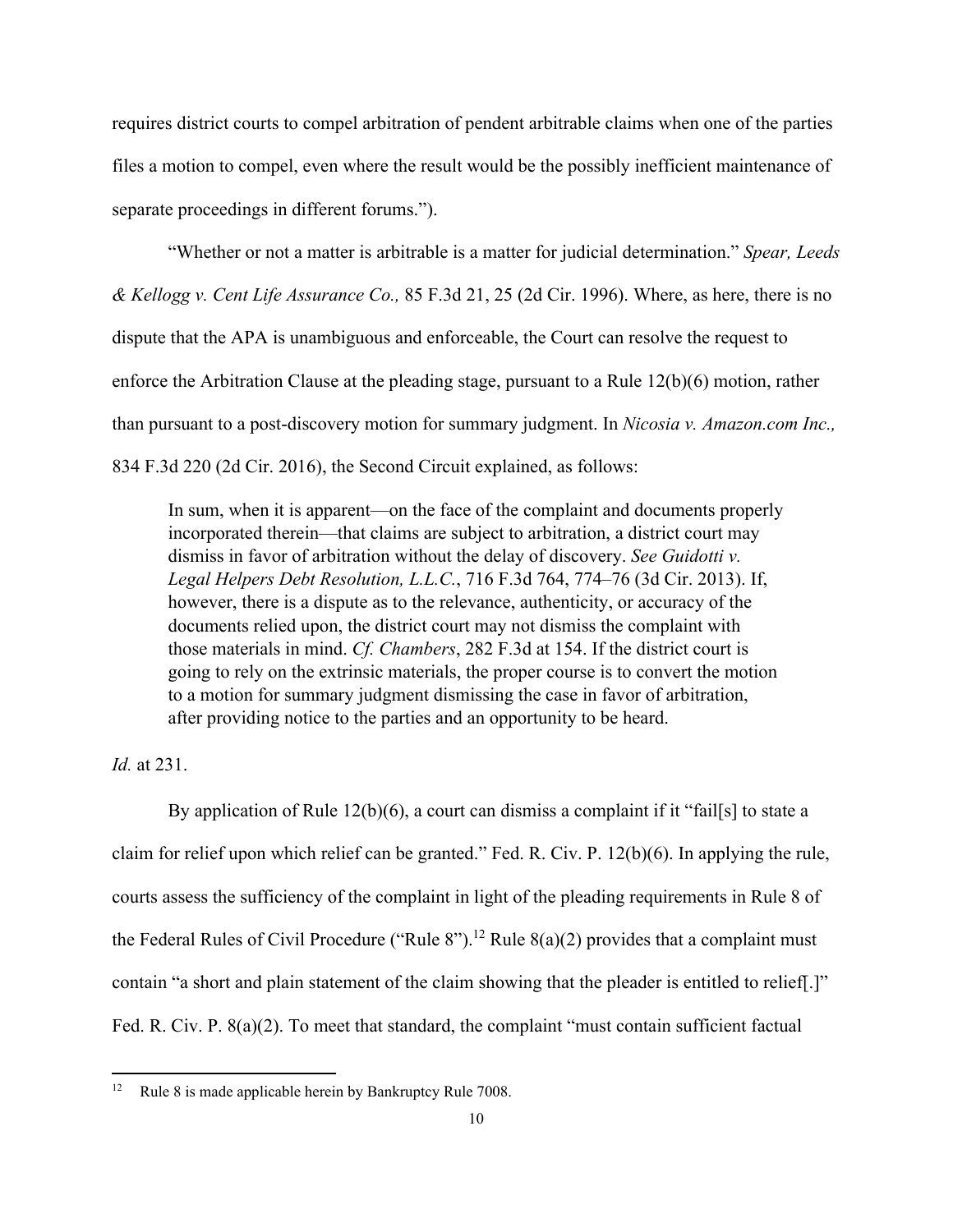matter, accepted as true, to state a claim to relief that is plausible on its face." *Ashcroft v. Iqbal,*  556 U.S. 662, 678 (2009) ("*Iqbal*") (citations omitted); *accord Bell Atlantic Corp. v. Twombly,*  550 U.S. 544, 570 (2007) ("*Twombly*"). "A claim has facial plausibility when the plaintiff pleads factual content that allows the court to draw the reasonable inference that the defendant is liable for the misconduct alleged." *Iqbal*, 556 U.S. at 678; *accord Twombly*, 550 U.S. at 570. To satisfy Rule 12(b)(6), the "pleadings must create the possibility of a right to relief that is more than speculative." *Spool v. World Child Int'l Adoption Agency*, 520 F.3d 178, 183 (2d Cir. 2008) (citation omitted). In considering whether that standard is met for a particular claim, the court must assume the truth of all material facts alleged in support of the claim and draw all reasonable inferences in the claimant's favor. *See ATSI Commc'ns, Inc. v. Shaar Fund, Ltd.*, 493 F.3d 87, 98 (2d Cir. 2007). However, the court "need not accord 'legal conclusions, deductions or opinions that are couched as factual allegations . . . a presumption of truthfulness.'" *Hunt v. Enzo Biochem, Inc.*, 530 F. Supp. 2d 580, 591 (S.D.N.Y. 2008) (quoting *In re NYSE Specialists Sec. Litig.*, 503 F.3d 89, 95 (2d Cir. 2007)). In short, "[i]n ruling on a motion pursuant to Fed. R. Civ. P. 12(b)(6), the duty of a court is merely to assess the legal feasibility of the complaint, not to assay the weight of the evidence which might be offered in support thereof." *DiFolco v. MSNBC Cable L.L.C.*, 622 F.3d 104, 113 (2d Cir. 2010) (citation and internal quotation marks omitted); *see also Chance v. Armstrong,* 143 F.3d 698, 701 (2d Cir. 1998) (noting that under Rule 12(b)(6), the issue "is not whether a plaintiff is likely to prevail ultimately, but whether the claimant is entitled to offer evidence to support the claims") (quoting *Branham v. Meachum,* 77 F.3d 626, 628 (2d Cir. 1996)). Where, as here, the Amended Complaint includes claims seeking to avoid transfers of estate property as actual fraudulent conveyances under state and federal law pursuant to sections 544 and  $548(a)(1)(A)$  of the Bankruptcy Code (Counts 1 and 3), those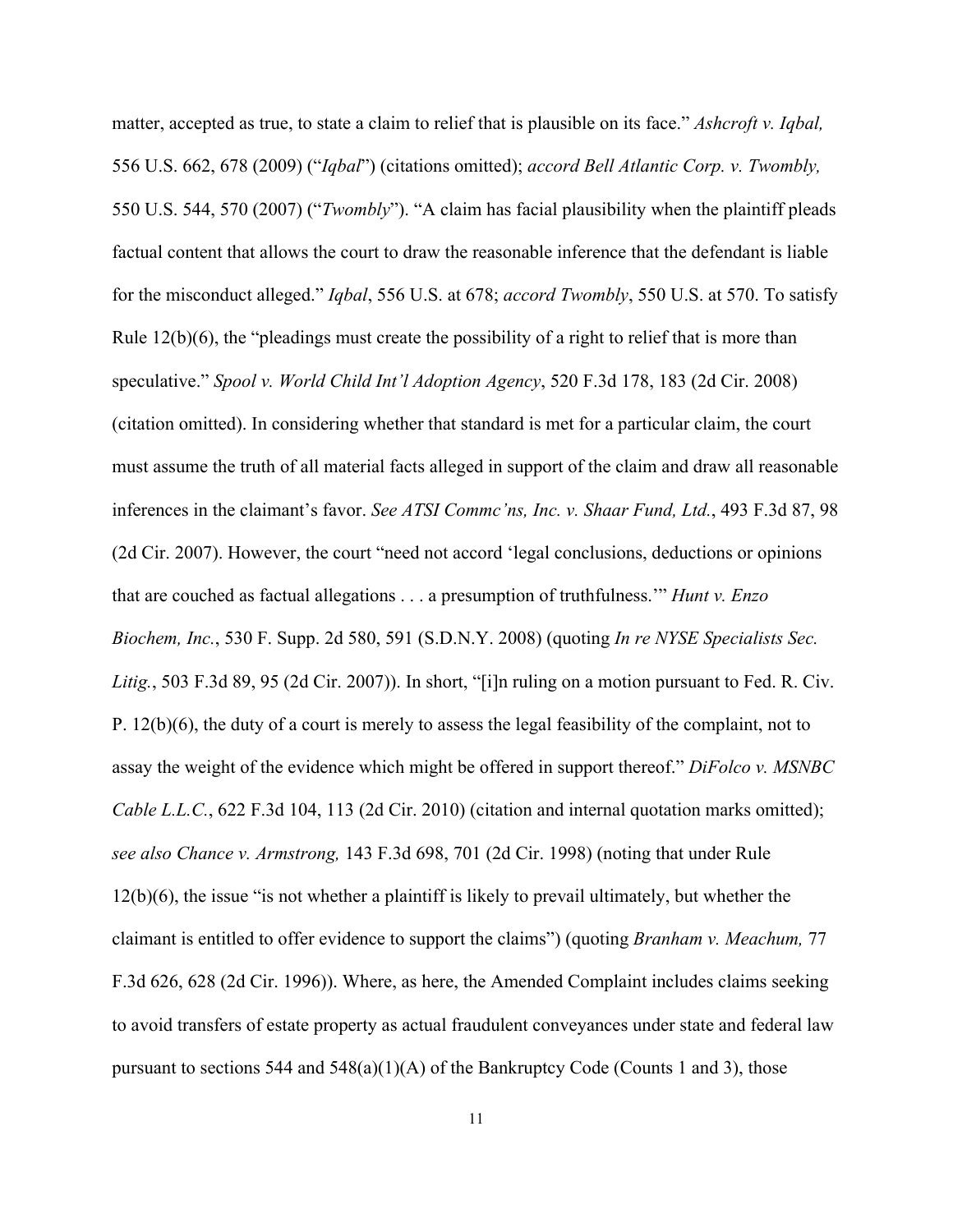claims must satisfy the additional pleading requirements of Rule 9(b) of the Federal Rules of Civil Procedure ("Rule 9(b)") for pleading fraud.13 *See Sharp Int'l Corp. v. State Street Bank & Trust Co. (In re Sharp Int'l Corp.)*, 403 F.3d 43, 56 (2d Cir. 2005); *see also In re Bernard L. Madoff Inc. Sec. LLC*, 454 B.R. 317, 329 (Bankr. S.D.N.Y. 2011) ("Actual fraudulent transfer claims brought under either section  $548(a)(1)(A)$  of the Code or section 276 of the NYDCL must meet the heightened pleading requirements of Rule 9(b) of the Federal Rules of Civil Procedure." (citations omitted)). Under that rule, a plaintiff alleging fraud must state "the circumstances constituting fraud . . . with particularity." Fed. R. Civ. P. 9(b).

 "[A] federal court has leeway to choose among threshold grounds for denying audience to a case on the merits." *Sinochem Int'l Co. v. Malaysia Int'l Shipping Corp.*, 549 U.S. 422, 431 (2007) (*quoting Ruhrgas AG v. Marathon Oil Co.*, 526 U.S. 574, 584 (1999). *See In re Residential Capital, LLC,* 563 B.R. 756, 766 (Bankr. S.D.N.Y. 2016*)* (deciding arbitration motions before motion to dismiss for lack of personal jurisdiction or failure to state a claim); *Ramasamy v. Essar Glob. Ltd.*, 825 F. Supp. 2d 466, 467 n.1 (S.D.N.Y. 2011) (holding it was within the court's discretion to first address the defendant's motion to stay or dismiss in favor of arbitration, which made it unnecessary to reach the defendant's motion to dismiss for lack of personal jurisdiction or for failure to state a claim). In reviewing the merits of the Motion, the Court first will consider whether any of the Claims for Relief fall within the scope of the Arbitration Clause and, as such, must be referred to arbitration. Thereafter, the Court will consider whether the non-arbitrable claims state claims for relief under Rule 12(b)(6) (to the extent so challenged by Urthbox) and whether to stay prosecution of non-arbitrable Claims for Relief, pending the resolution of the arbitration proceedings.

<sup>13</sup> Rule 9 is made applicable herein by Bankruptcy Rule 7009.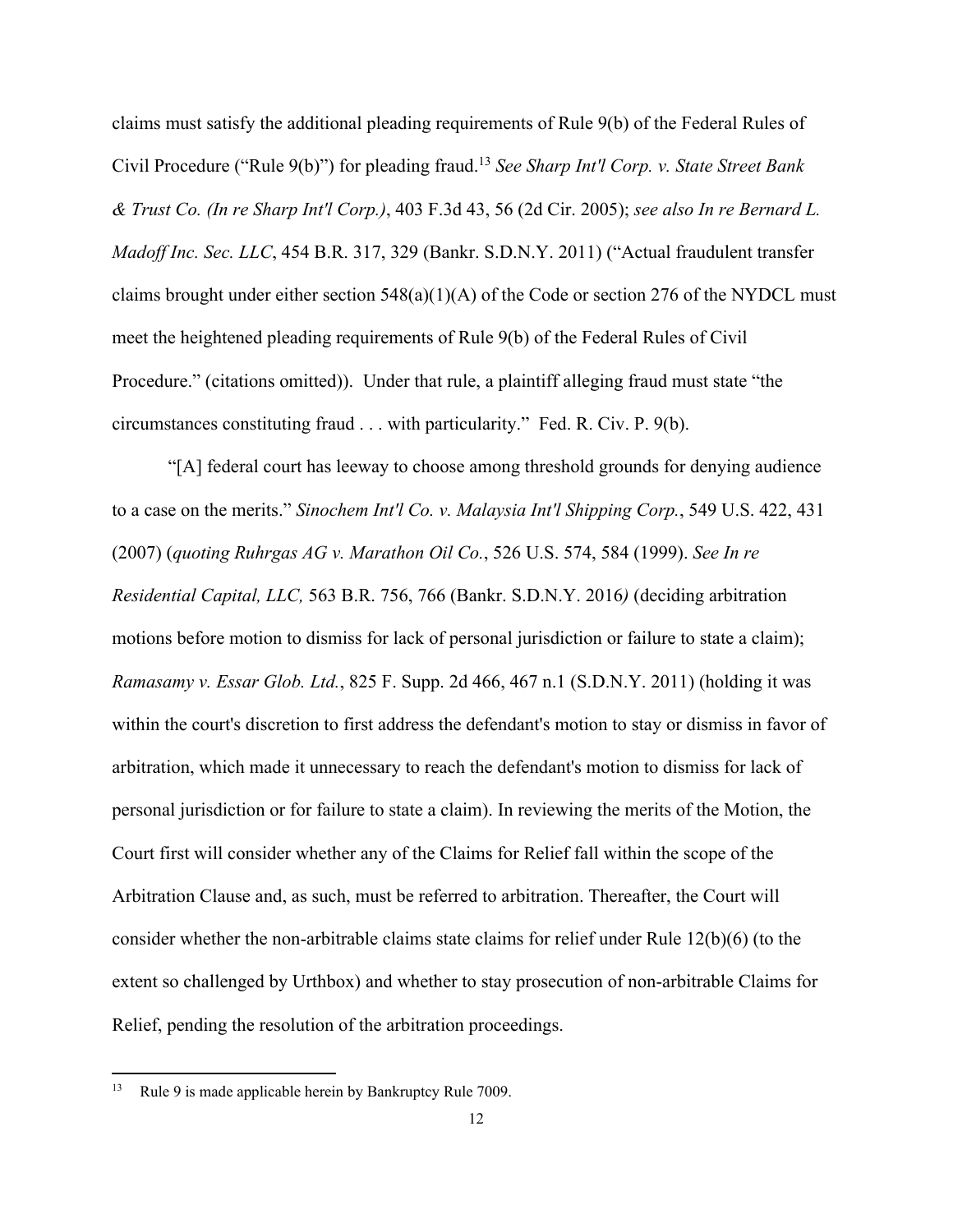#### **Discussion**

In resolving a request to compel arbitration, a bankruptcy court must consider the

following four factors:

(1) whether the parties agreed to arbitrate;

(2) whether the dispute falls within their arbitration clause;

(3) if federal statutory claims are raised, whether Congress intend those claims to be arbitrable; and

(4) if the court concludes that some but not all of the claims are arbitrable, whether it should stay the non-arbitrable claims pending the conclusion of the arbitration.

*Genesco, Inc. v. T. Kakiuchi & Co., Ltd.,* 815 F.2d 840, 844 (2d Cir. 1987); *see also Bethlehem* 

*Steel Corp. v. Moran Towing Corp. (In re Bethlehem Steel Corp.),* 390 B.R. 784, 789 (Bankr.

S.D.N.Y. 2008) ("*Bethlehem Steel* "); *Kittay v. Landegger* (*In re Hagerstown Fiber P'ship*)

*("Hagerstown*"), 277 B.R. 181, 198 (Bankr. S.D.N.Y. 2002)).

Below, the Court applies those factors herein.

Whether the Parties Agreed to Arbitrate

The " 'question of arbitrability,' is an issue for judicial determination unless the parties clearly and unmistakably provide otherwise." *Nicosia v. Amazon.com, Inc.*, 834 F.3d at 229 (quoting *Howsam v. Dean Witter Reynolds, Inc.*, 537 U.S. 79, 83, 123 S.Ct. 588, 154 L.Ed.2d 491 (2002)). Since arbitration is a matter of contract between the parties, in assessing this factor, courts apply state law contract principles. *See Specht v. Netscape Communications Corp*., 306 F.3d 17, 27 (2d Cir. 2002) ("[I]n deciding whether parties agreed to arbitrate a certain matter, a court should generally apply state-law principles to the issue of contract formation."). The parties do not dispute that the APA is an enforceable agreement among them and that under the Arbitration Clause, they agreed that "all disputes, controversies, or claims arising out of or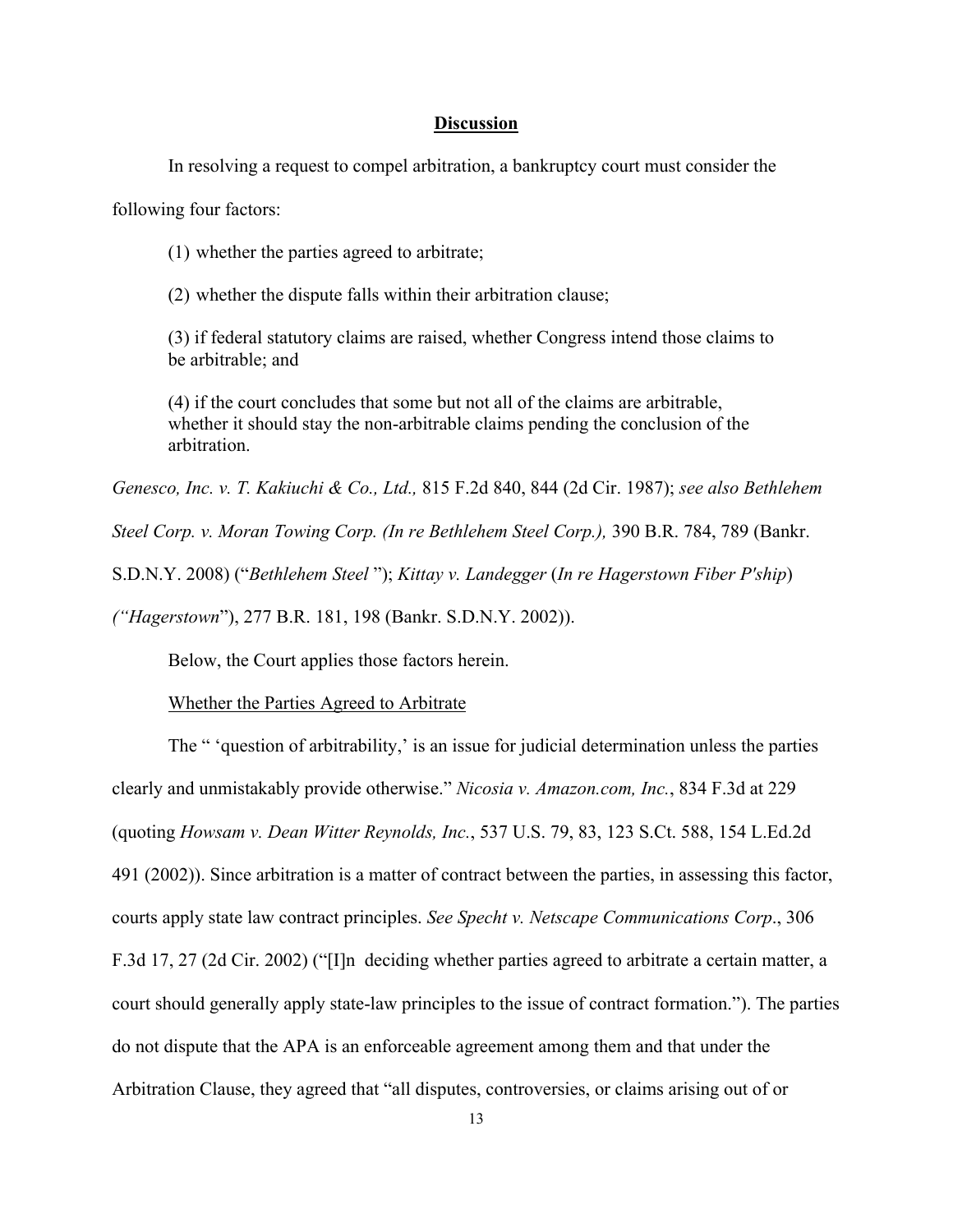relating to this Agreement or a breach thereof shall be submitted to and finally resolved by arbitration under the rules of the American Arbitration Association . . . then in effect." APA ¶ 18.

The Court must determine the arbitrability of the Claims for Relief on a claim-by-claim basis. An important aspect of the analysis is consideration of whether the claims that the Trustee is asserting belong to the Debtor or to estate's creditors. As the statutory successor to the Debtor, and the estate representative, *see* 11 U.S.C. § 323(a), "the Trustee is not simply the successor in interest to the Debtor: he represents the interest of all creditors of the Debtor's bankruptcy estate." *Corzin v. Fordu (In re Fordu),* 201 F.3d 693, 705 (6th Cir. 1999). As such, the trustee stands in the shoes of the Debtor and may bring any suit that the Debtor could have brought prepetition. *See Hagerstown,* 277 B.R. at 206. When a trustee sues in that capacity, "his rights are limited to the same extent as the debtor's under applicable nonbankruptcy law." *Id.* Consequently, because a trustee is bound by a debtor's agreement to arbitrate claims, the "[c]laims that are derivative of [the debtor's] rights may by subject to arbitration." *Bethlehem Steel*, 390 B.R. at 791. In contrast, if a trustee is asserting claims that belong to the creditors – like fraudulent transfer claims under section 548 of the Bankruptcy Code -- the trustee is not bound by an arbitration clause, and cannot be compelled to arbitrate those claims. *See id.*

### Whether the Dispute Falls Within the Arbitration Clause

In assessing the breadth of the Arbitration Clause, the Court must determine "whether the arbitration clause is 'narrow' or 'broad,' in light of the allegations of the complaint, not the legal theories espoused." *In re S.W. Bach & Co.*, 425 B.R. 78, 88 (Bankr. S.D.N.Y. 2010) ("*S.W. Bach*") (citing *Collins & Aikman Prod. Co. v. Bldg. Sys., Inc.*, 58 F.3d 16, 21 (2d Cir. 1995) ("*Collins & Aikman*"), s*ee also McDonnell Douglas Fin. Corp. v. Pennsylvania Power & Light Co.,* 858 F.2d 825, 832 (2d Cir. 1988) (noting the distinction between "broad" clauses that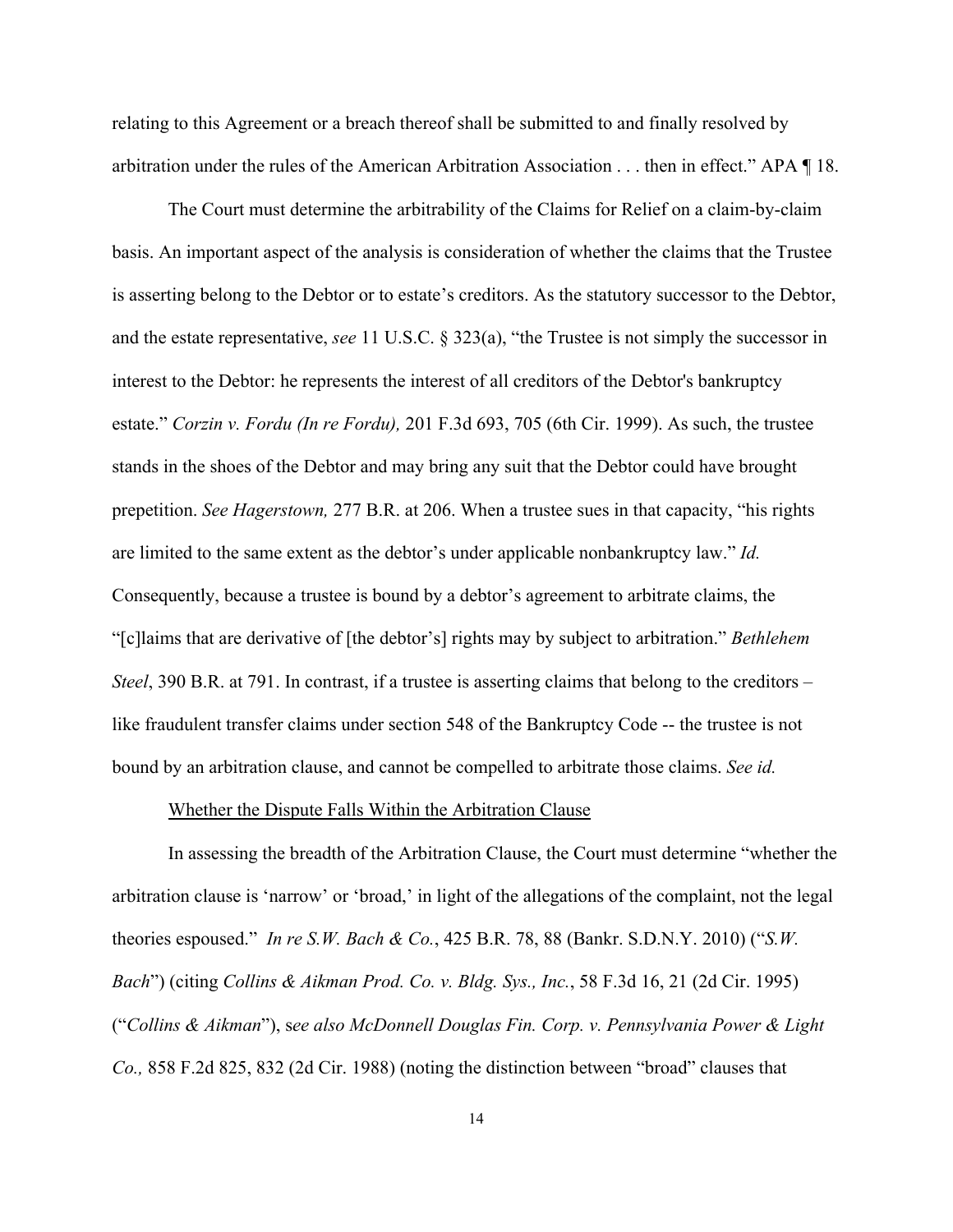purport to refer to arbitration all disputes arising out of a contract and "narrow" clauses that limit arbitration to specific types of disputes); *In re Residential Capital, LLC*, 563 B.R. 756, 768 (Bankr. S.D.N.Y. 2016) ("*Residential Capital*") ("In determining whether the arbitration clause covers the dispute at issue, courts consider whether the arbitration clause is "narrow" or "broad" in light of the allegations of the complaint."). In *Collins & Aikman*, the Second Circuit addressed the relevance of the distinction between broad and narrow clauses, as follows:

In construing arbitration clauses, courts have at times distinguished between 'broad' clauses that purport to refer all disputes arising out of a contract to arbitration and 'narrow' clauses that limit arbitration to specific types of disputes. If a court concludes that a clause is a broad one, then it will order arbitration and any subsequent construction *of the contract and of the parties' rights and obligations under it* are within the jurisdiction of the arbitrator.

*Collins & Aikman,* 58 F.3d at 21. That is to say that if the arbitration clause is broad, arbitrability will be presumed. *Hagerstown*, 277 B.R. at 198 (citations omitted). *Accord In re Cardali*, 2010 WL 4791801, at \*12.

 In general, courts find that provisions calling for the arbitration of "any dispute or controversy" that "arises out of" or is "related to" the underlying agreement are broad arbitration clauses. *See, e.g., Oldroyd v. Elmira Sav. Bank, FSB,* 134 F.3d 72, 76 (2d Cir. 1998) (noting that "clause provides for arbitration of 'any controversy or claim between [the parties] arising out of or relating to' the Agreement. We have previously decided that this is 'precisely the kind of broad arbitration clause that justifies a presumption of arbitrability.' ") (citation omitted); *Collins & Aikman,* 58 F.3d at 20 (holding that a clause "submitting to arbitration '[a]ny claim or controversy arising out of or relating to the agreement, is the paradigm of a broad clause.") (citation omitted) (alterations in original); *Residential Capital,* 565 B.R. at 769 (finding that arbitration language providing that "[a]ny dispute controversy or claim arising out of or relating to" the agreement was "exceedingly broad"). In contrast, arbitration agreements that merely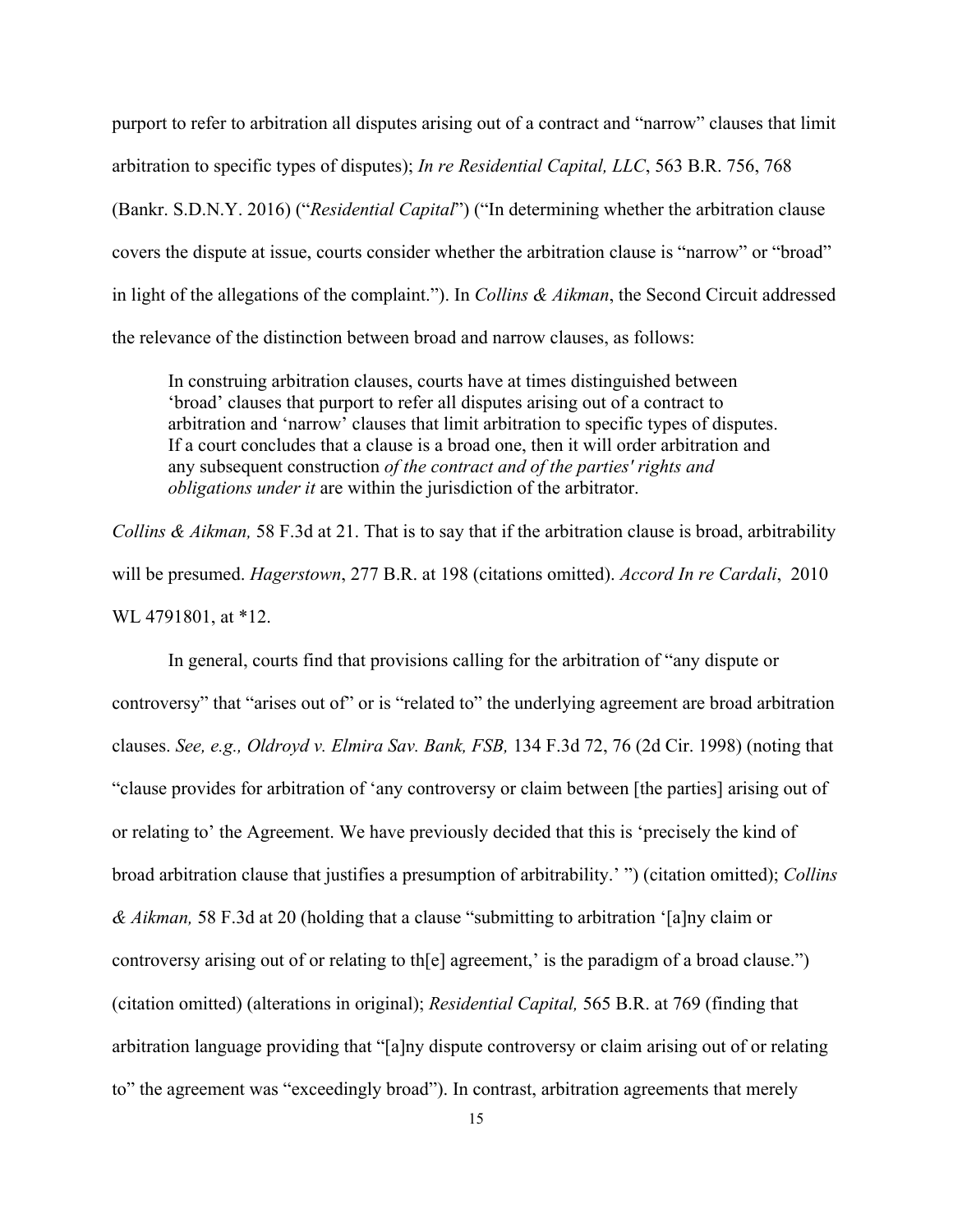provide for the arbitration of "any dispute or matter that arises . . . under this [a]greement" are narrow. *See Hagerstown*, 277 B.R. at 204. Therefore, the "paradigmatic broad clause" includes language that includes "disputes 'relating to' or 'in connection with' the contract." *Id.* at 204- 205. Consistent with the strong federal policy favoring arbitration, "doubts as to whether a claim falls within the scope of [an arbitration] agreement should be resolved in favor of arbitrability." *Hartford Accident & Indem. Co. v. Swiss Reinsurance Am. Corp*., 246 F.3d 219, 226 (2d Cir. 2001) (citing *Moses H. Cone Mem'l Hosp*., 460 U.S. at 24–25); *see also S.W. Bach*, 425 B.R. at 86-87 ([A]ny doubts concerning the scope of arbitrable issues should be resolved in favor of arbitration.") (citations omitted).

 There is no doubt that the Arbitration Clause is broad in scope as it calls for the arbitration of "all disputes, controversies, or claims arising out of or relating to [the APA] or a breach thereof." *See* APA ¶ 18. *See, e.g.*, *JLM Industries, Inc. v. Stolt Neilson SA*, 387 F.3d 163, 172 (2d Cir. 2004) (finding that clause submitting to arbitration "[a]ny and all differences and disputes of whatsoever nature arising out of this Charter" was a broad form of clause); *Mehler v. The Terminix International Co.*, L.P., 205 F.3d 44, 49 (2d Cir. 2000) (finding that clause referring to arbitration "over controversy or claim between [the parties] arising out of or relating to" an agreement was broad); *S.W. Bach*, 425 B.R. at 88 (finding a clause referring to arbitration "any controversy or claim between [the parties] arising out of or relating to" an agreement to be broad, justifying a presumption of arbitrability). Thus, there is a presumption that the Claims for Relief are arbitrable.

Whether Congress Intended the Statutory Claims At Issue Herein to be Arbitrated

 "Like any statutory directive, the [FAA's] mandate may be overridden by a contrary congressional command." *Shearson/American Express, Inc. v. McMahon*, 482 U.S. 220, 226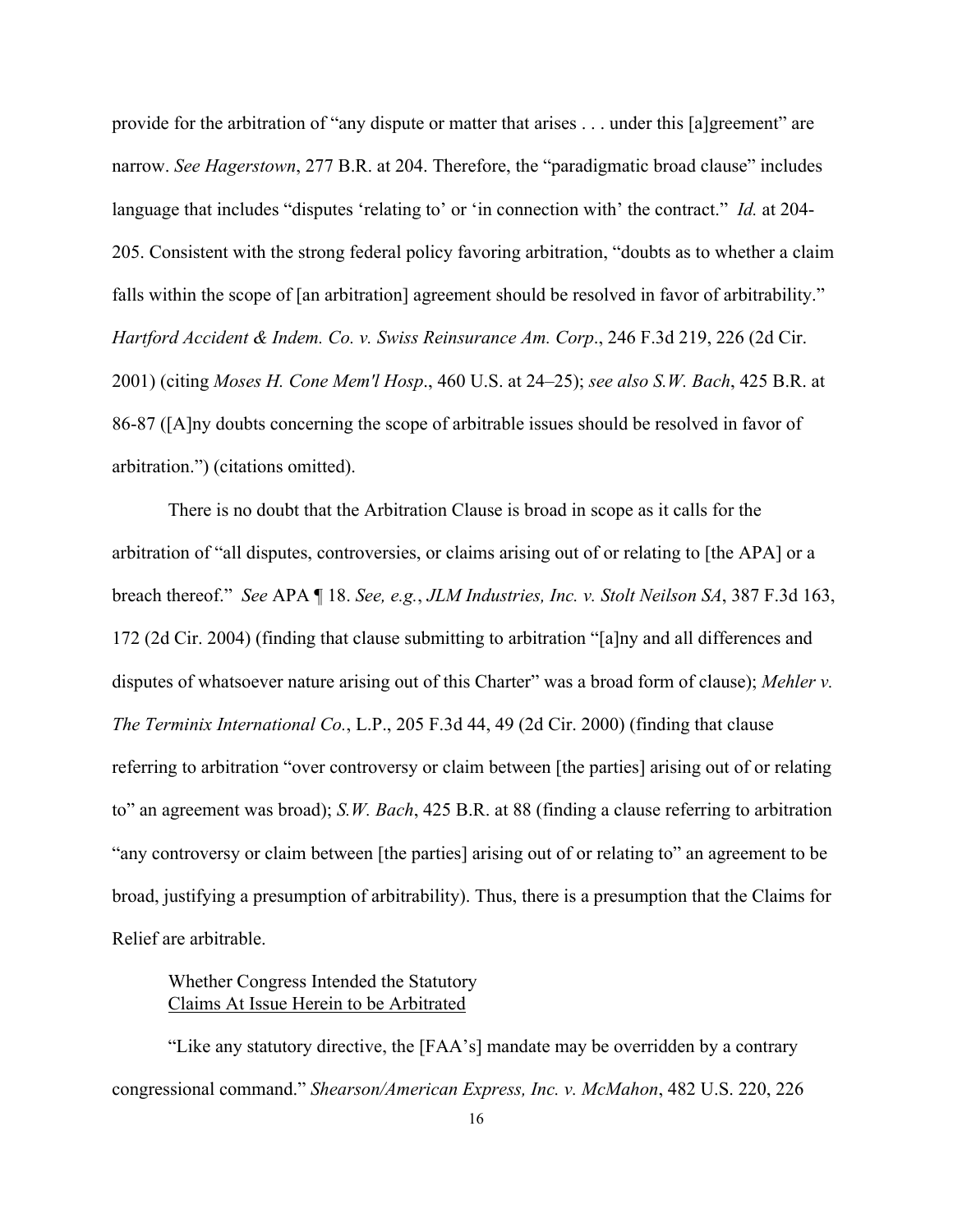(1987). There are plainly conflicting congressional mandates in disputes involving both the Bankruptcy Code and FAA, because "bankruptcy policy exerts an inexorable pull towards centralization while arbitration policy advocates a decentralized approach towards dispute resolution." *U.S. Lines, Inc. v. Am. S.S. Owners Mut. Prot. & Indem. Ass'n* (*In re U.S. Lines, Inc*.), 197 F.3d 631, 640 (2d Cir.1999), *cert. denied,* 529 U.S. 1038 (2000) (internal quotations and citation omitted). *See also Hagerstown*, 277 B.R. at 200 (noting that "[w]hen arbitration law meets bankruptcy law head on, clashes inevitably develop."). A bankruptcy court has the discretion to decline to compel arbitration of an otherwise arbitrable claim when such a conflict exists. *See In re U.S. Lines, Inc*., 197 F.3d at 639 ("In the bankruptcy setting, congressional intent to permit a bankruptcy court to enjoin arbitration is sufficiently clear to override. . . arbitration agreements."). Accordingly, in reviewing application of this factor, the Court must consider "Congress's policy in favor of arbitration as weighed against the important federal interests embodied in the Bankruptcy Code." *In re Cardali*, 2010 WL 4791801, at \*12. The party opposing arbitration bears the burden of proving that "Congress intended to preclude a waiver of judicial remedies for the statutory rights at issue." *Shearson/American Express Inc*., 482 U.S. at 227. That congressional intent can be discerned from either the "[statute's] text or legislative history or from an inherent conflict between arbitration and the statute's underlying purposes." *Id.* (internal quotations and citations omitted). "The issue of waiver predominates arbitration disputes involving bankruptcy claims . . ." *Hagerstown,* 277 B.R. at 198. In considering whether a claim is subject to an otherwise enforceable arbitration clause, courts focus on two factors: (i) whether the claim arises in a core or non-core proceeding, and (ii) if the claim is core, whether any underlying purpose of the Bankruptcy Code would be adversely affected by enforcing the arbitration clause. *See In re Cardelli*, 2010 WL 4791801, at \*7. The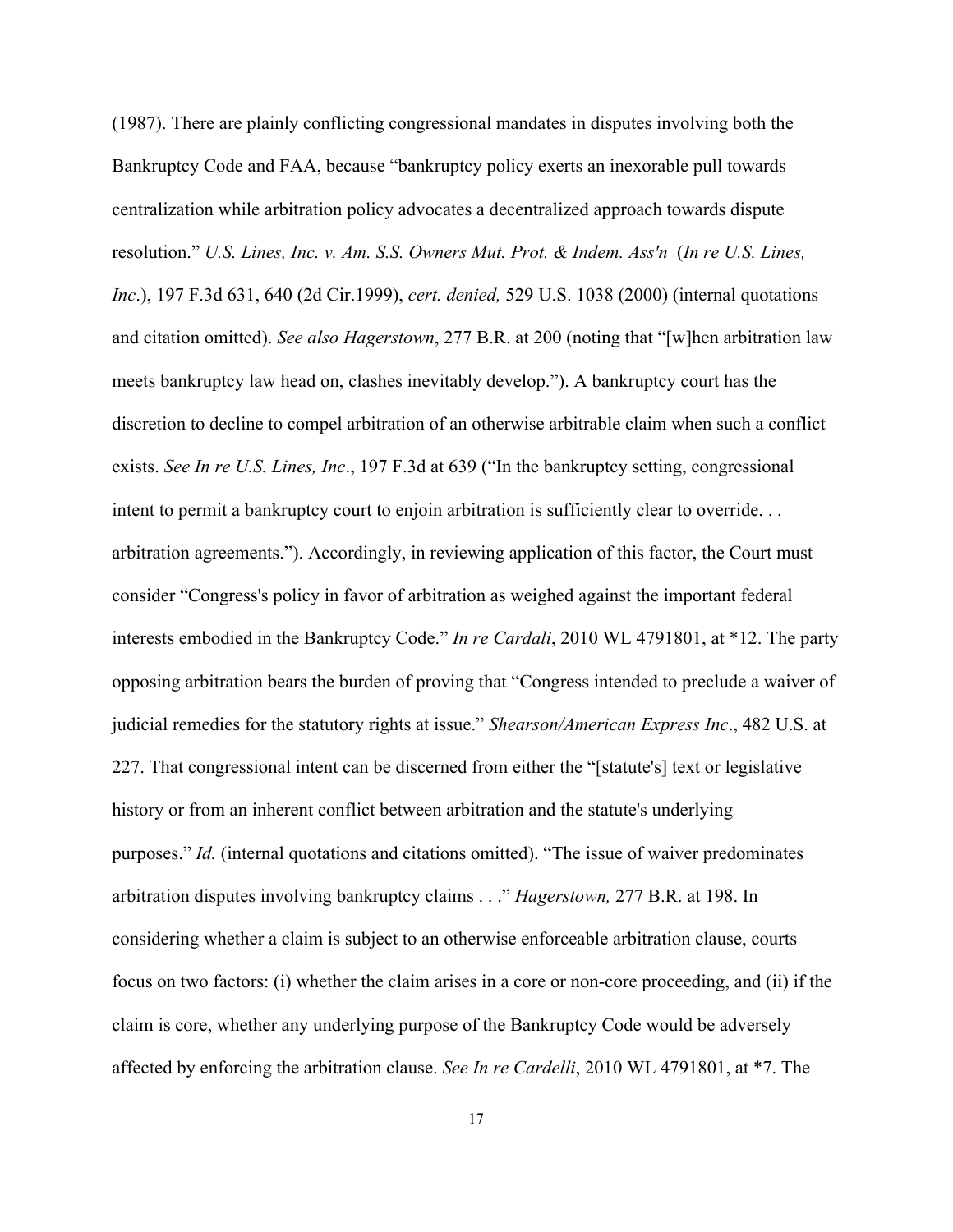second factor focuses on "whether the underlying dispute concerns rights created under the Bankruptcy Code or non-Bankruptcy Code issues derivative of the debtor's pre-petition business activities. In the former situation, the bankruptcy court has discretion to refuse arbitration, but in the latter it does not." *Hagerstown*, 277 B.R. at 202.

"Non-core" proceedings are merely "related to" bankruptcy cases. 28 U.S.C.  $\S 157(c)(1)$ (stating that non-core proceedings are those that are not core, "but [are] otherwise related to a case under title 11."). For these purposes, "a civil proceeding is 'related to' a title 11 case if the action's outcome might have any conceivable effect on the bankruptcy estate." *Parmalat Capital Fin., Ltd. v. Bank of Am. Corp.*, 639 F.3d 572, 579 (2d Cir. 2011). *See also Publicker Indus., Inc. v. United States (In re Cuyahoga Equip. Corp.),* 980 F.2d 110, 114 (2d Cir.1992) (Noncore or "related to" jurisdiction encompasses proceedings that are not core proceedings but nevertheless "might have a 'conceivable effect' on the bankrupt estate."). In contrast to core claims, the bankruptcy court cannot "hear and determine" non-core claims unless the parties consent. Without such consent, the bankruptcy court can only make recommended findings of fact and conclusions of law which are subject to *de novo* review in the district court. 28 U.S.C. §§ 157(c)(1) and (2). Non-core proceedings include "causes of action owned by the debtor which become property of the estate pursuant to 11 U.S.C. § 541 ...." *Celotex Corp. v. Edwards*, 514 U.S. 300, 307 n.5 (1995). *See also Robinson v. Daley (In re Daley)*, 224 B.R. 307, 313 (Bankr. S.D.N.Y. 1998) ("Causes of action owned by the debtor prior to its bankruptcy and which become property of the debtor's estate, as well as suits between third parties which have an effect on the bankruptcy estate are bases for related-to jurisdiction."). It is settled that noncore proceedings "are unlikely to present a conflict sufficient to override by implication the presumption in favor of arbitration." *U.S. Lines,* 197 F.3d at 640 (citing *Hays & Co. v. Merrill*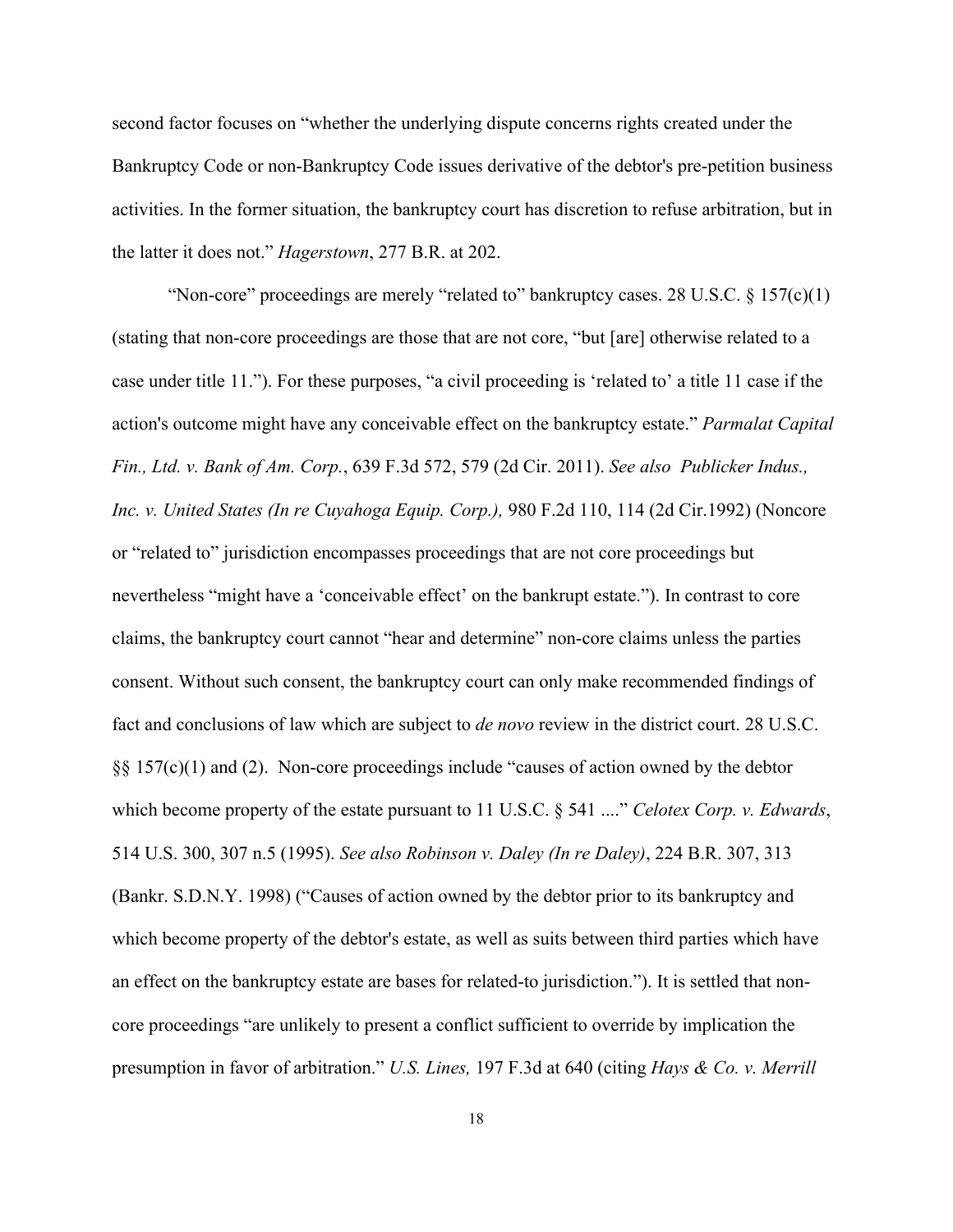*Lynch, Pierce, Fenner & Smith, Inc.,* 885 F.2d 1149, 1161 (3d Cir. 1989)). Accordingly, "bankruptcy courts generally *do not* have discretion to *decline* to stay *non-core* proceedings in favor of arbitration." *In re Crysen/Montenay Energy Co*., 226 F.3d 160, 166 (2d Cir. 2000). *See also Hagerstown,* 277 B.R. at 200 ("[N]otwithstanding the possibility of bifurcated or even trifurcated proceedings, or duplicative proceedings involving multiple parties, a court generally lacks the discretion to refuse to compel the arbitration of noncore claims.") (citation omitted).

 "Core" proceedings are matters "arising under" the Bankruptcy Code or "arising in" bankruptcy cases. 28 U.S.C. § 157(b). "Bankruptcy judges have the authority to 'hear and determine all ... core proceedings arising under title 11 ... and may enter appropriate orders and judgments, subject to review under section 158 of [title 28.]' " *S.G. Phillips Constructors, Inc. v. City of Burlington (In re S.G. Phillips Constructors, Inc.),* 45 F.3d 702, 704 (2d Cir. 1995) (quoting 28 U.S.C.  $\S$  157(b)(1)). The statute sets out a non-exhaustive list of core bankruptcy proceedings, subject to the constitutional limits established by *Northern Pipeline Construction Co. v. Marathon Pipe Line Co.,* 458 U.S. 50 (1982) ("*Marathon"*) and its progeny. "Claims that clearly invoke substantive rights created by federal bankruptcy law necessarily arise under Title 11 and are deemed core proceedings. So too are proceedings that, by their nature, could arise only in the context of a bankruptcy case." *MBNA America Bank, N.A. v. Hill,* 436 F.3d 104, 108–09 (2d Cir. 2006) (internal citations omitted). *Marathon* stands for the proposition that "Congress has minimal authority to control the manner in which 'a right created by state law, a right independent of and antecedent to the reorganization petition that conferred jurisdiction upon the Bankruptcy Court' may be adjudicated.' " *In re U.S. Lines*, 197 F.3d at 637 (quoting *Marathon,* 458 U.S. at 84). Thus, under *Marathon*, "[w]hether a contract proceeding is core depends on (1) whether the contract is antecedent to the reorganization petition; and (2) the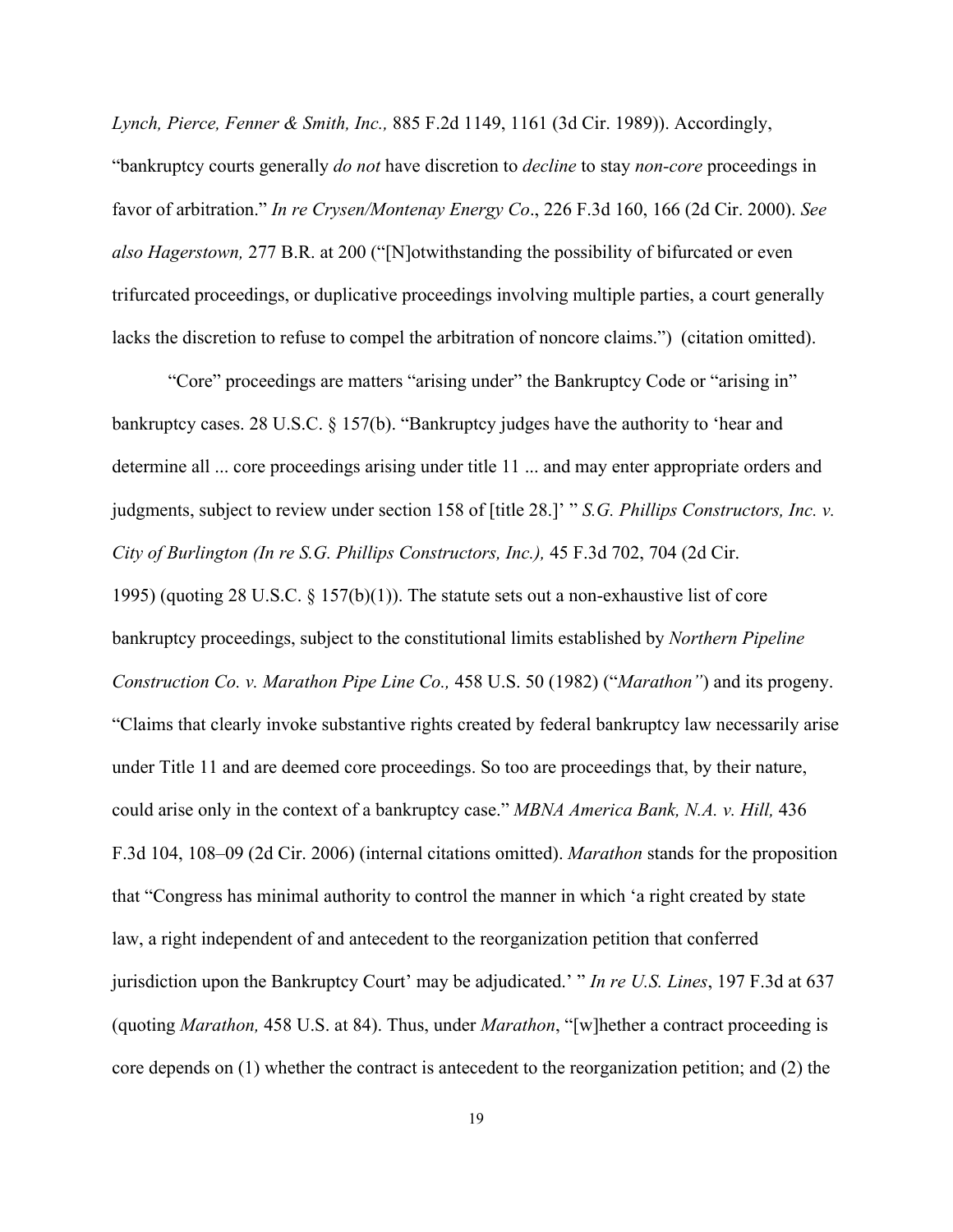degree to which the proceeding is independent of the reorganization. The latter inquiry hinges on the nature of the proceeding." *Id.* (internal quotation marks and citation omitted).

 Core claims are not automatically excepted from the reach of otherwise enforceable arbitration clauses. If the claim is core, "the bankruptcy court must still carefully determine whether any underlying purpose of the Bankruptcy Code would be adversely affected by enforcing the arbitration clause," and the "arbitration clause should be enforced unless [doing so] would seriously jeopardize the objectives of the Code." *Hagerstown*, 277 B.R. at 200-01 (internal quotation marks and citations omitted). That is because "not all bankruptcy proceedings are premised on provisions of the [Bankruptcy] Code that 'inherently conflict' with the Federal Arbitration Act; nor would arbitration of such proceedings necessarily jeopardize the objectives of the Bankruptcy Code." *Cibro Petroleum Products, Inc. v. City of Albany (In re Winimo Realty Corp.)*, 270 B.R 108, 118 (S.D.N.Y. 2000). Courts determine the extent of any conflict on a claim by claim basis. *See Bethlehem Steel,* 390 B.R. at 794 (noting that to determine whether a conflict exists between the Bankruptcy Code and FAA to deny a request to arbitrate "requires a particularized inquiry into the nature of the claim and the facts of the specific bankruptcy.") (quoting *MBNA Am. Bank*, 436 F.3d at 108). In undertaking that analysis, some courts focus on distinguishing "procedurally core" claims from "substantively core" claims. *See S.W. Bach*, 425 B.R. at 90-92. Procedurally core claims are typically "garden variety pre-petition contract disputes dubbed core because of how the dispute arises or gets resolved." *Hagerstown,* 277 B.R. at 203. "[N]on-core claims against a creditor may turn into core claims after the creditor files a proof of claim since an adversary proceeding against such a creditor would affect the allowance or disallowance of the creditor's claim. . . . If an otherwise non-core claim aris[es] out of the same transaction as the creditor's proof of claim, or the adjudication of the claim ... require[s]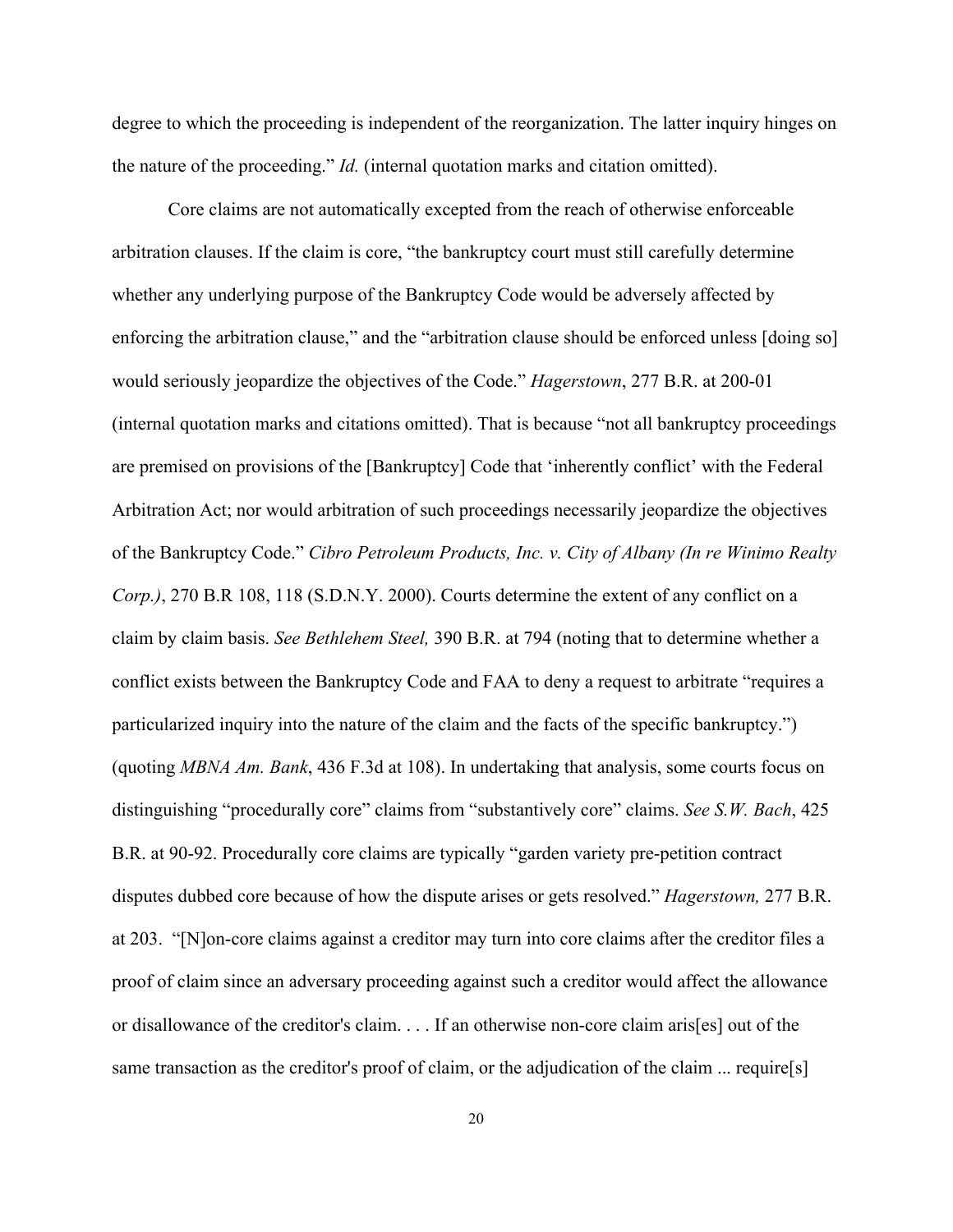consideration of the issues raised by the proof of claim ... such that the two are logically connected, the claim is core." *S.W. Bach,* 425 B.R. at 90 (internal quotation marks and citations omitted) (alterations in original). Objections to proofs of claim and counterclaims asserted by the estate are representative of procedurally core claims. *See Hagerstown*, 277 B.R. at 203. "The arbitration of a procedurally core dispute rarely conflicts with any policy of the Bankruptcy Code unless the resolution of the dispute fundamentally and directly affects a core bankruptcy function." *Id.* 

In contrast, substantively core claims are typically not based upon the parties' prepetition relationship, but instead "involve rights created under the Bankruptcy Code." *Hagerstown,* 277 B.R. at 203. These claims often are not subject to a contractual arbitration clause as parties likely did not agree to arbitrate them. *See id.* But even if they are covered, "it is more likely that arbitration will conflict with the policy of the Bankruptcy Code that created the right in dispute." *Id.* Other courts, without explicitly addressing whether claims are procedurally or substantively core, focus on whether the "action has a significant impact on the administration of the estate." *See In re MF Glob. Holdings Ltd.*, 571 B.R. 80, 94 (Bankr. S.D.N.Y. 2017) (citing *U.S. Lines*, 197 F.3d at 638). For instance, in *U.S. Lines*, the court found that notwithstanding that the claims at issue were based upon prepetition insurance contracts, the proceeding was a core proceeding because of the resolution of those disputes was bound to have a significant impact on the administration of the estate. *See U.S. Lines*, 197 F.3d at 638.

 Below, the Court considers the arbitrability of the claims at issue in the Amended Complaint.

Avoidance Actions—Counts 1, 3, 4, 6, and 7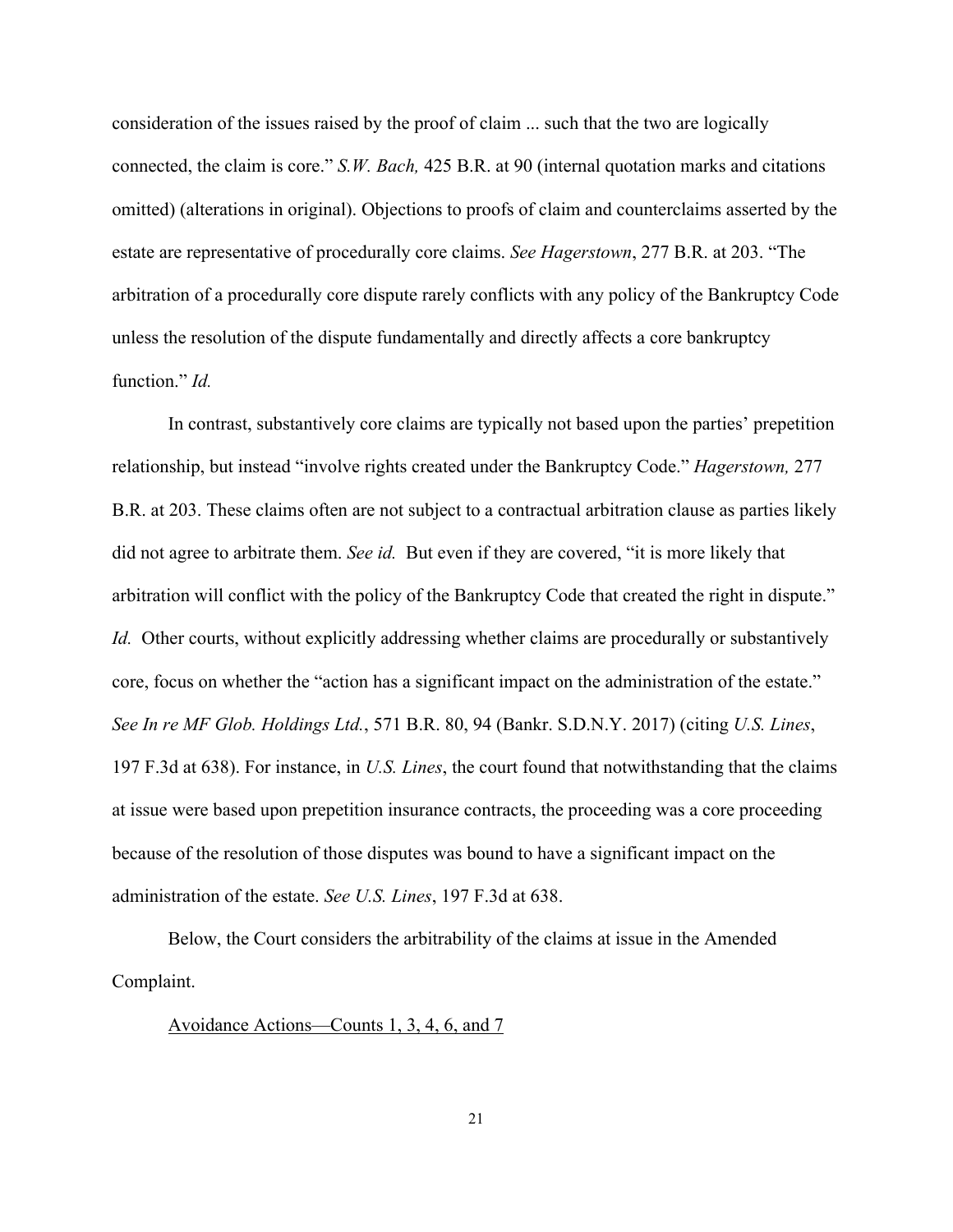In five Counts, the Trustee focuses on the APA and seeks to avoid and preserve the Transfers and recover the Acquired Assets, or the value thereof, under both state law, made applicable by section 544 of the Bankruptcy Code (Counts 1, 6, 7), and under section 548 of the Bankruptcy Code (Counts 3, 4). Urthbox summarily contends that the fraudulent transfer claims are not arbitrable because they are "a variant of state law/common law fraudulent conveyance claims" and are subject to arbitration. Motion ¶ 66 (citing *In re Pfeiffer*, No. Adv. 11-0421, 2011 WL 4005504, at \*5 (Bankr. E.D. Pa. Sept. 8, 2011) (finding that certain fraudulent transfer claims were "but a variant" of the plaintiff's usury claim, and so declining to exercise its discretion to prevent arbitration). In response, the Trustee argues that the fraudulent transfer claims are not arbitrable because those claims belong to the Trustee and estate creditors and they are not parties to the APA. *See* Opposition ¶ 21.

The Trustee has the better argument.<sup>14</sup> The right to recover fraudulent transfers by a trustee or debtor in possession becomes a claim, as that term is defined in section 101 of the Bankruptcy Code, and comes into existence once the transferor of that payment sought to be recovered files a petition under the Code. *See In re Worldcom, Inc.,* 401 B.R.637, 646 n.12 (Bankr. S.D.N.Y. 2009) (citing *Wallach v. Frink Am., Inc.* (*In re Nutall Equip. Co., Inc.*), 188 B.R. 732, 736 (Bankr. W.D.N.Y. 1995)). "Avoidance claims are not derivative of the debtor's rights, rather they are statutory claims created in favor of creditors that can only be prosecuted by a trustee or debtor in possession . . .." *In re Bethlehem Steel,* 390 B.R. at 791. The creditors are

<sup>14</sup> Urthbox's reference to *In re Pfeiffer* is inapposite. In that case, the court found that all of the counts except for the fraudulent transfer claim were non-core and therefore must be arbitrated. *See In re Pfeiffer*, 2011 WL 4005504, at \*5. Further, with regard to the fraudulent transfer claim, the court found that it was essentially just a "variant" of the plaintiff's non-arbitrable usury claim, and therefore declined to exercise its discretion to keep the claim. *See id.* The fraudulent transfer claims in this case stand on their own merits, and are not just "variants" of the arbitrable claims.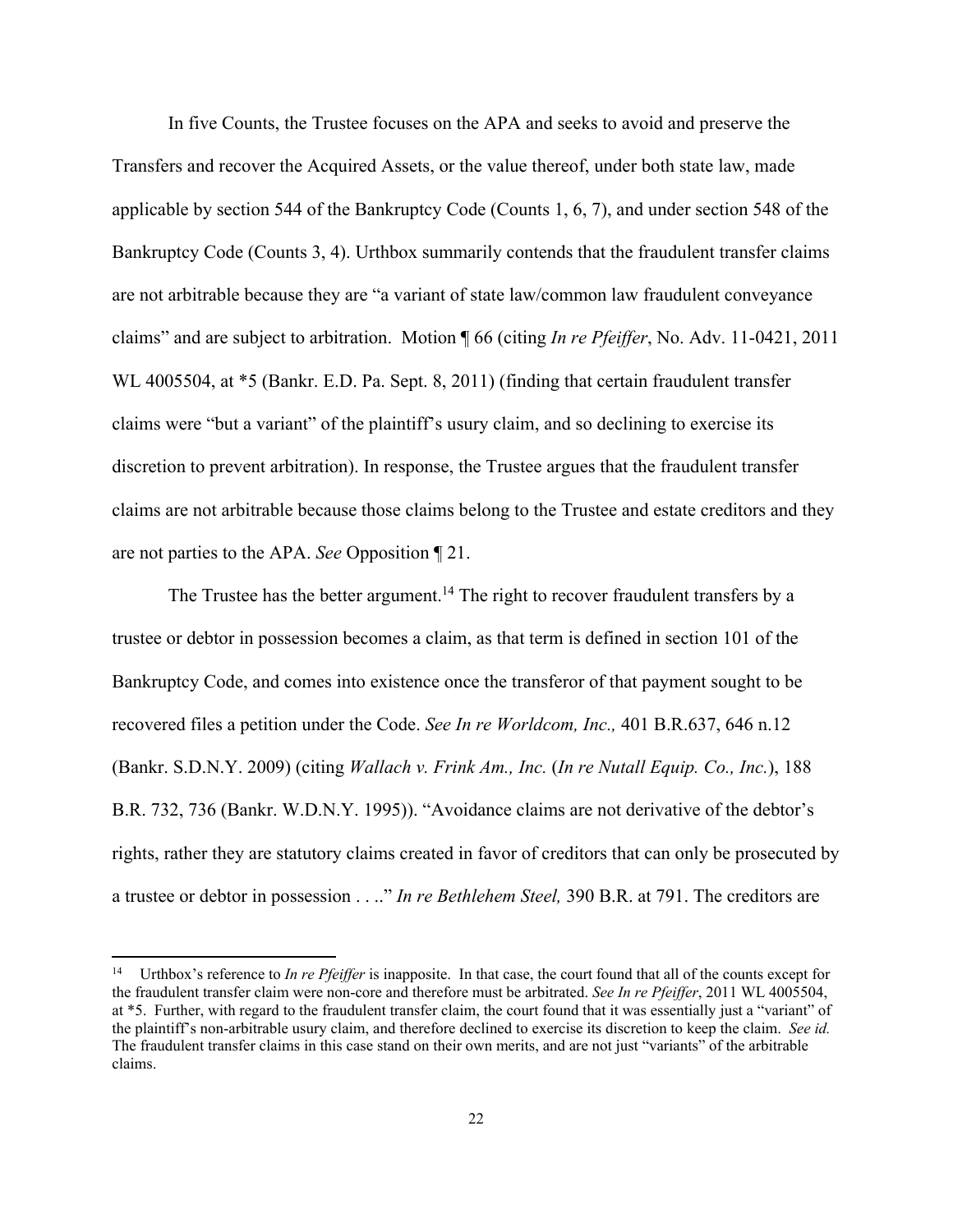not parties to the APA and, as such, the Arbitration Clause is not binding on them. *See id.* ("Claims that belong exclusively to a trustee or debtor in possession belong to creditors who were not parties to the arbitration agreement and, therefore, are not subject to arbitration.") Moreover, under section 544(b) of the Bankruptcy Code, the Trustee stands in the "overshoes" of the Debtor's creditors, and this section "authorizes the [Trustee] to avoid any transfer that an actual creditor holding an allowable claim could have avoided under applicable law." *Hagerstown,* 277 B.R. at 206-7. Urthbox cannot demonstrate that there was an agreement to arbitrate the section 544 claims, as they are brought on behalf of the Debtor's creditors, and the creditors did not agree to be bound by the Arbitration Clause. *See id.* at 207. Consequently, none of the fraudulent transfer claims are arbitrable because neither the Trustee nor the creditors agreed to arbitrate those claims. *See id.* at 198 (stating that the first factor to consider is whether the parties agreed to arbitrate). In any event, the fraudulent transfer claims fall outside the scope of the Arbitration Clause. Although that clause is broad, "even with a broad form clause, if the claims present 'no questions in respect of the parties' right and obligations under [the agreements],' they are outside the purview of the arbitration clause and are not arbitrable." *Bethlehem*, 390 B.R. at 790. The fraudulent transfer claims do not "relate" to the APA, as they were not "extant, not capable of being brought by the Debtor" at the time of the signing of the APA. *Id.* at 793 (finding that a "broad" arbitration clause did not apply to preference claims under section 547 of the Bankruptcy Code).

Finally, even if the Trustee had agreed to arbitrate the fraudulent transfer claims and those disputes fell within the scope of the Arbitration Clause, the Court would nonetheless exercise its discretion to deny arbitration on the basis that fraudulent transfer claims are substantively core and that "arbitrating the dispute would severely conflict with relevant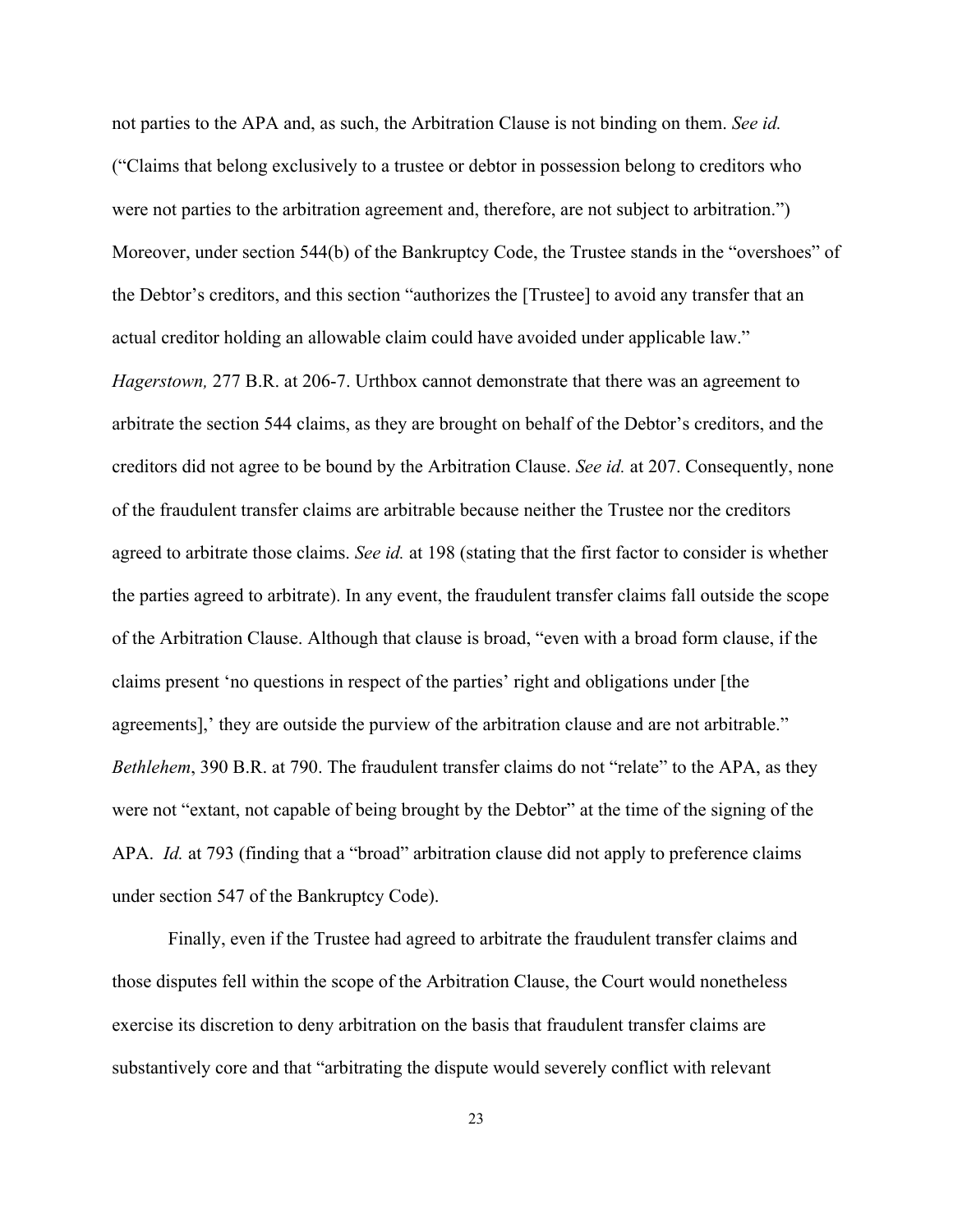provisions of the Bankruptcy Code." *Bethlehem*, 390 B.R. at 794 (finding that preference claims were "core matters that are integral to a bankruptcy proceeding"). Even disregarding the distinction between "procedurally" and "substantively" core, the resolution of the fraudulent transfer claims will have "a significant impact on the administration of the estate." *See In re MF Glob. Holdings Ltd.*, 571 B.R. at 94. The ability to bring avoidance actions is a quintessential right of the Trustee under the Bankruptcy Code to recover assets for the benefit of creditors. Therefore, the Court utilizes its discretion to determine that, even if the Arbitration Clause applies to the fraudulent transfer claims, the fraudulent transfer claims should not be arbitrated. Accordingly, the Court denies Urthbox's motion to arbitrate the Fraudulent Transfer Claims.

#### Claim Disallowance under Section 502(d)—Count 5

Section 502(d) of the Bankruptcy Code "requires a court to disallow an entity's claims against the bankruptcy estate if the estate is entitled to recover property from the entity, such as because of a voidable preference, but that entity has failed to first transfer this property back to the bankruptcy estate." *In re McClean Indus. Inc.*, 30 F.3d 385, 388 (2nd Cir. 1994).<sup>15</sup> In Count 5 of the Amended Complaint, the Trustee seeks to disallow Urthbox's claims against the estate, to the extent it is a transferee of transfers avoidable under sections 544, 547, 548, and/or 549 of the Bankruptcy Code "until such time as [Urthbox] pay[s] the amount equal to the aggregate

11 U.S.C. § 502(d).

<sup>15</sup> Section 502(d) states, as follows:

<sup>(</sup>d) Notwithstanding subsections (a) and (b) of this section, the court shall disallow any claim of any entity from which property is recoverable under section 542, 543, 550, or 553 of this title or that is a transferee of a transfer avoidable under section 522(f), 522(h), 544, 545, 547, 548, 549, or 724(a) of this title, unless such entity or transferee has paid the amount, or turned over any such property, for which such entity or transferee is liable under section 522(i), 542, 543, 550, or 553 of this title.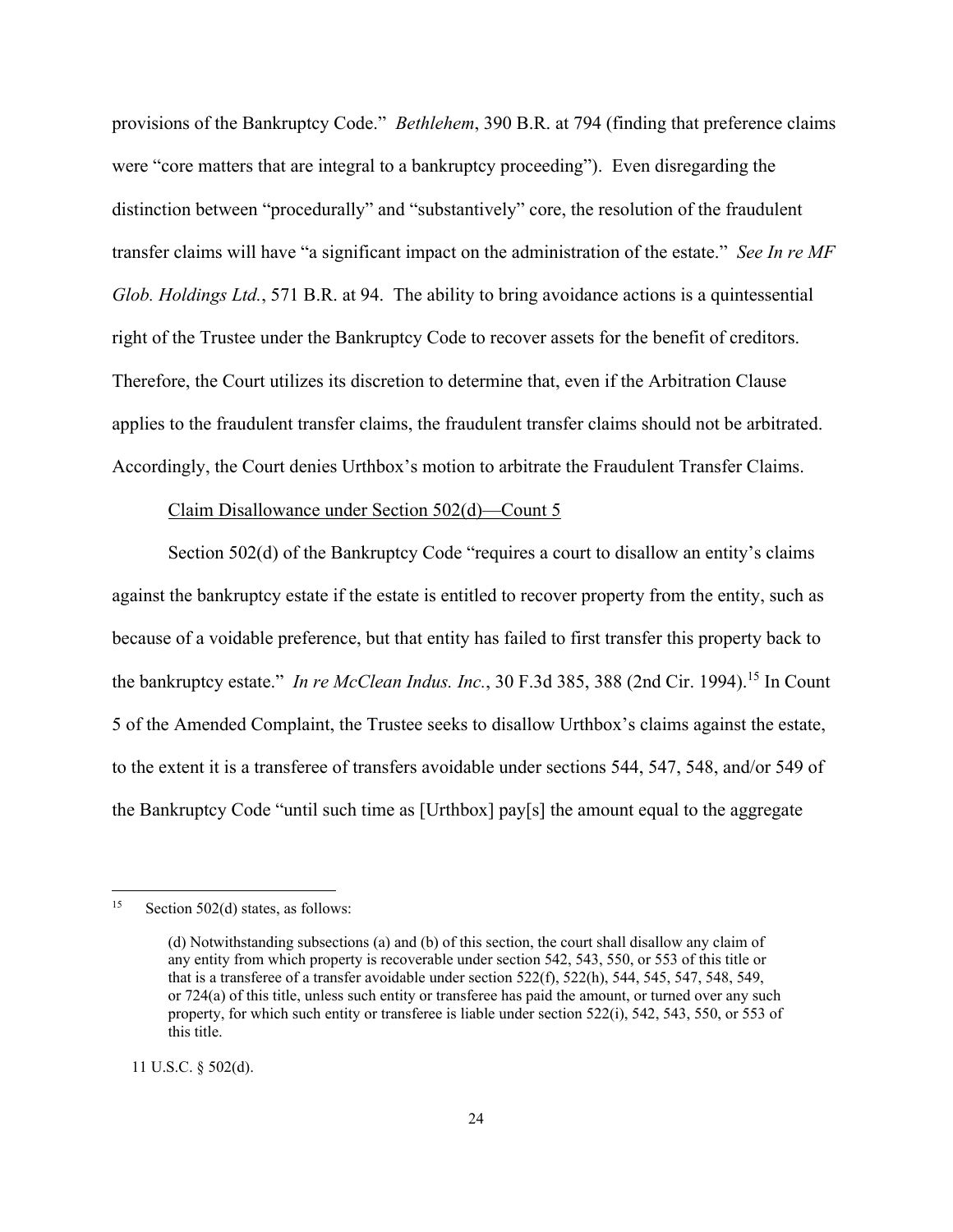amount of all of the transfers plus interest thereupon." Am. Complt. ¶ 71. As an initial matter, any recoveries asserted by the Trustee under this Claim for Relief are purely nascent, as Urthbox has not filed a proof of claim in this case, and so there is no "claim" to disallow under section 502(d). And of course, any disallowance under section 502(d) will only be appropriate if the Trustee is successful under the Fraudulent Transfer Claims, which have yet to be litigated. Regardless, for the same reasons as articulated above regarding the Fraudulent Transfers Claims, the Count 5 claim is non-arbitrable as it is not a claim that the parties chose to arbitrate and not covered by the Arbitration Clause - it is a creature of the Bankruptcy Code and therefore was "neither extant, nor capable of being brought by the Debtor" at the time the APA was signed. *See Bethlehem*, 390 B.R. at 793. And in any case, like the Fraudulent Transfer Claims, a claim under section 502(d) of the Bankruptcy Code is substantively core and directly relates to the administration of the estate. *See id.* at 794-95. The Court denies Urthbox's motion to arbitrate the alleged Claim Disallowance under Count 5.

#### Breach of Contract – Count 8

In Count 8, as an alternative to the Fraudulent Transfer Claims, the Trustee asserts a claim for breach of contract against Urthbox. In support of the claim, the Trustee asserts that under the APA, Urthbox promised to pay "\$722,000 by way of distribution of the proceeds Urthbox received from the fulfillment of [the Debtor's] orders" (Am. Complt. ¶ 22), but that the Debtor "received not more than \$196,000 on account of the APA." *Id.* ¶ 31. He also says that Urthbox "promised to pay at least \$780,000 to the Debtor on account of the Asset Sale in addition to issuance of a convertible promissory note in the amount of \$500,000." *Id.* ¶ 83. Notwithstanding those promises, "Urthbox failed to honor the clear and unambiguous terms of the APA by delivering the sums due to the Debtor thereupon." *Id*. ¶ 84.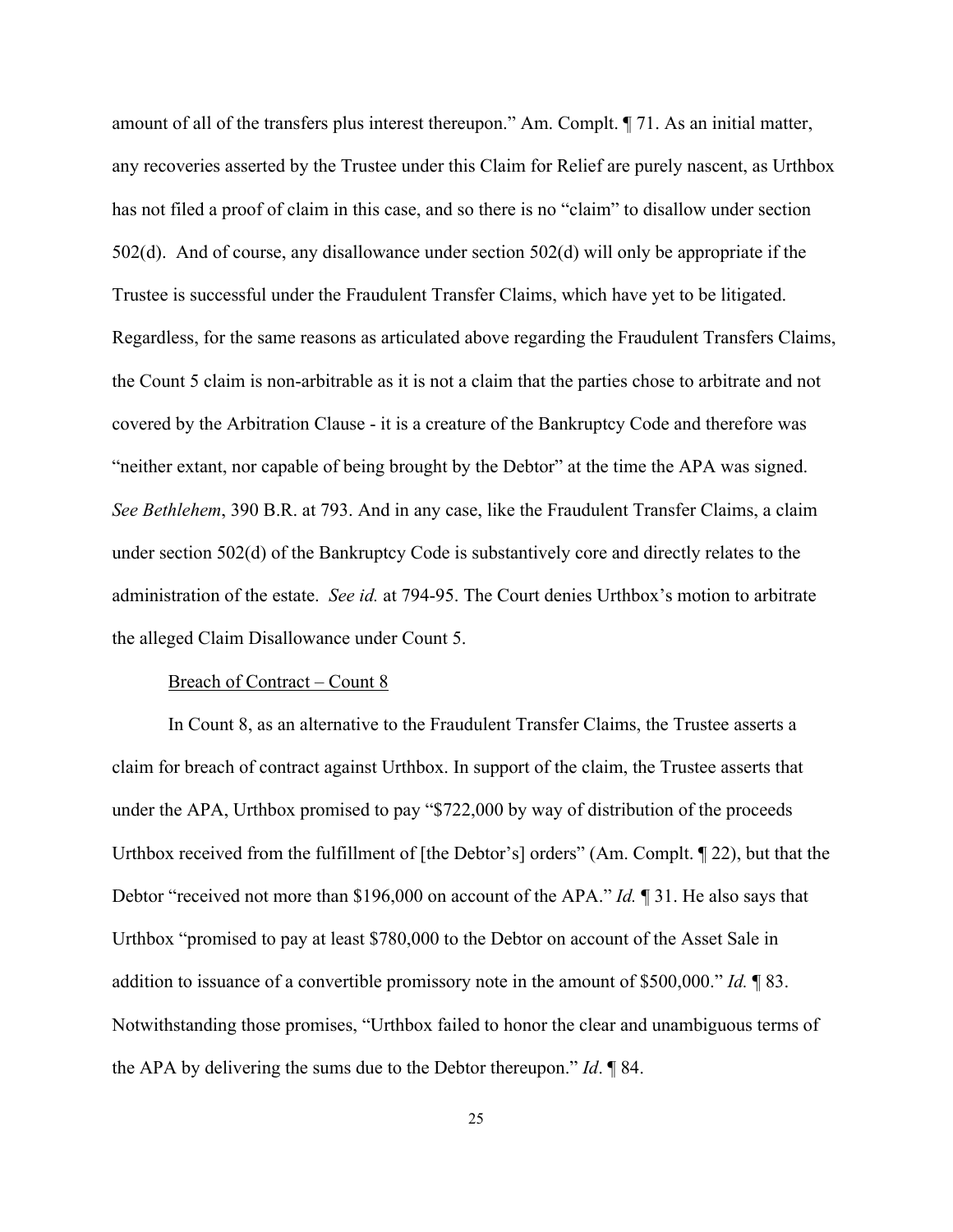The breach of contract claim plainly "arises under" and "relates to" the APA because it seeks to enforce the APA. It is derivative of the Debtor's rights against Urthbox under the APA and could have been pursued outside of bankruptcy. It is covered by the Arbitration Clause – which is binding on the Trustee. *See Bethlehem Steel*, 390 B.R. at 791. The claim also is arbitrable because "a breach of contract action by a debtor against a party to a pre-petition contract, who has filed no claim with the bankruptcy court, is non-core." *Orion Pictures Corp. v. Showtime Networks, Inc.,* 4 F.3d 1095, 1102 (2d Cir. 1993); *see also In re Enron Corp*., No. 01B16034, 2002 WL 32155353, at \*2 (Bankr. S.D.N.Y. Mar. 19, 2002) (finding that "an action based on breach of contract that is brought by a debtor against a party to a pre-petition contract is non-core when its only effect on the administration of the estate is to augment the assets of the estate"). Moreover, the breach of contract claim "involve[s] disputes arising from the parties' pre-petition contractual relationship" and therefore, even if it was core, it would be core solely for procedural reasons." *Hagerstown*, 277 B.R. at 205. This is particularly true as Urthbox has not filed a proof of claim in this case. *See S.W. Bach*, 425 B.R. at 97 (finding that certain unjust enrichment and restitution claims must be arbitrated when, among other things, the defendant had not filed a proof of claim). As such, the Court must refer Count 8 to arbitration. It has no discretion not to do so. *See In re Crysen/Montenay Energy Co*., 226 F.3d at 166; *Hagerstown,* 277 B.R. at 200. The Court grants Urthbox's motion to arbitrate the breach of contract claims under Count 8, and stays the prosecution of Count 8 in the adversary proceeding.

 In reaching this conclusion, the Court notes that the Trustee argues that causes of action against Urthbox that are not expressly based on chapter 5 powers (*e.g*., Counts 8 and 9) are core matters because they are all based on the fraudulent conveyance and transfer of assets from the Debtor to Urthbox, all of which depend on the same operative facts as the core claims (i.e., the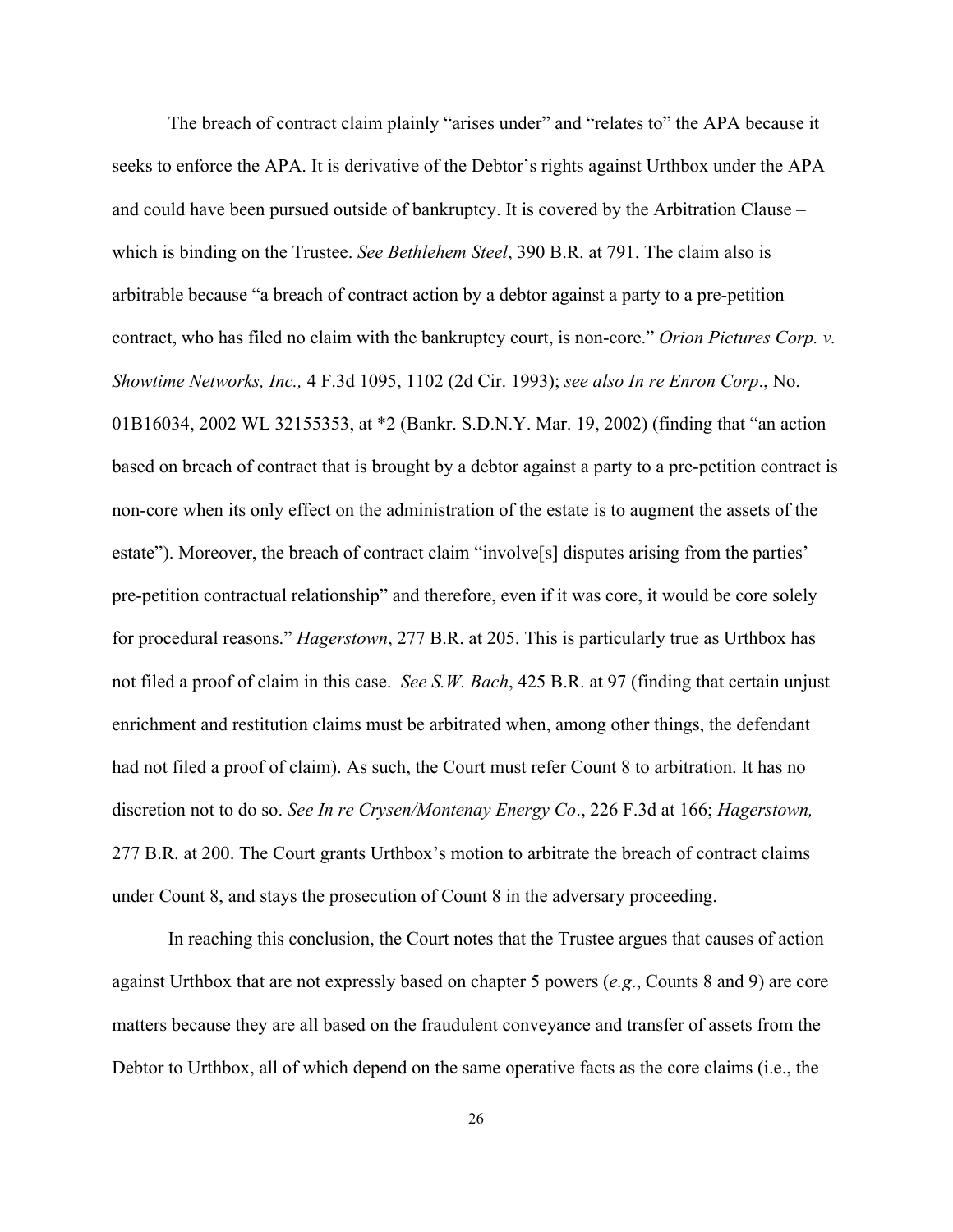Fraudulent Transfer Claims) that are at the heart of the Amended Complaint. *See* Opposition ¶ 23. As support for that contention, the Trustee cites to *In re CBI Holding Co., Inc.*, 529 F.3d 432, 461-62 (2d Cir. 2008). The Court finds no merit to this argument. In *CBI Holding*, the Second Circuit agreed with the district court's determination that claims based in fraud, negligence, and breach of contract were core specifically because they were filed as counterclaims to a proof of claim and, as such, were core claims under 28 U.S.C. § 157(b)(2)(C), not because they arose out of the same operative facts as the core claim. *See CBI Holding*, 529 F.3d at 462. That rationale is inapplicable herein, as Urthbox has not filed a proof of claim. Moreover, the issue before the circuit was whether the bankruptcy court had constitutional authority to finally adjudicate a claim, not whether the claim at issue should be arbitrated. Here, the Court looks only at the narrow question of whether claims must be arbitrated, regardless of whether the Court can issue a final determination on any non-arbitrable claims—an issue that has not been raised by the parties. Accordingly, the Trustee misplaces his reliance on *CBI Holding*.

#### Unjust Enrichment – Count 9

As a further alternative to the Fraudulent Transfer Claims, in Count 9, the Trustee seeks damages from Urthbox based upon its alleged unjust enrichment. In support of that claim, he asserts that "as a result of the Asset Sale, Urthbox has unjustly taken the value and benefit of the Debtor's assets to the detriment of the Debtor and its creditors," and therefore has been "unjustly enriched at the expense of the Debtor's estate." Am. Complt. ¶¶ 87-88. The Trustee seeks damages equal to the "diminished value of Debtor's business (and its assets and proceeds) while it held and operated by Defendant Urthbox." *Id.* ¶ 89. Like the breach of contract claim, this claim could have been pursued outside of bankruptcy. The claim "arises under" and is "related to" the APA because it seeks damages based upon Urthbox's operation of the business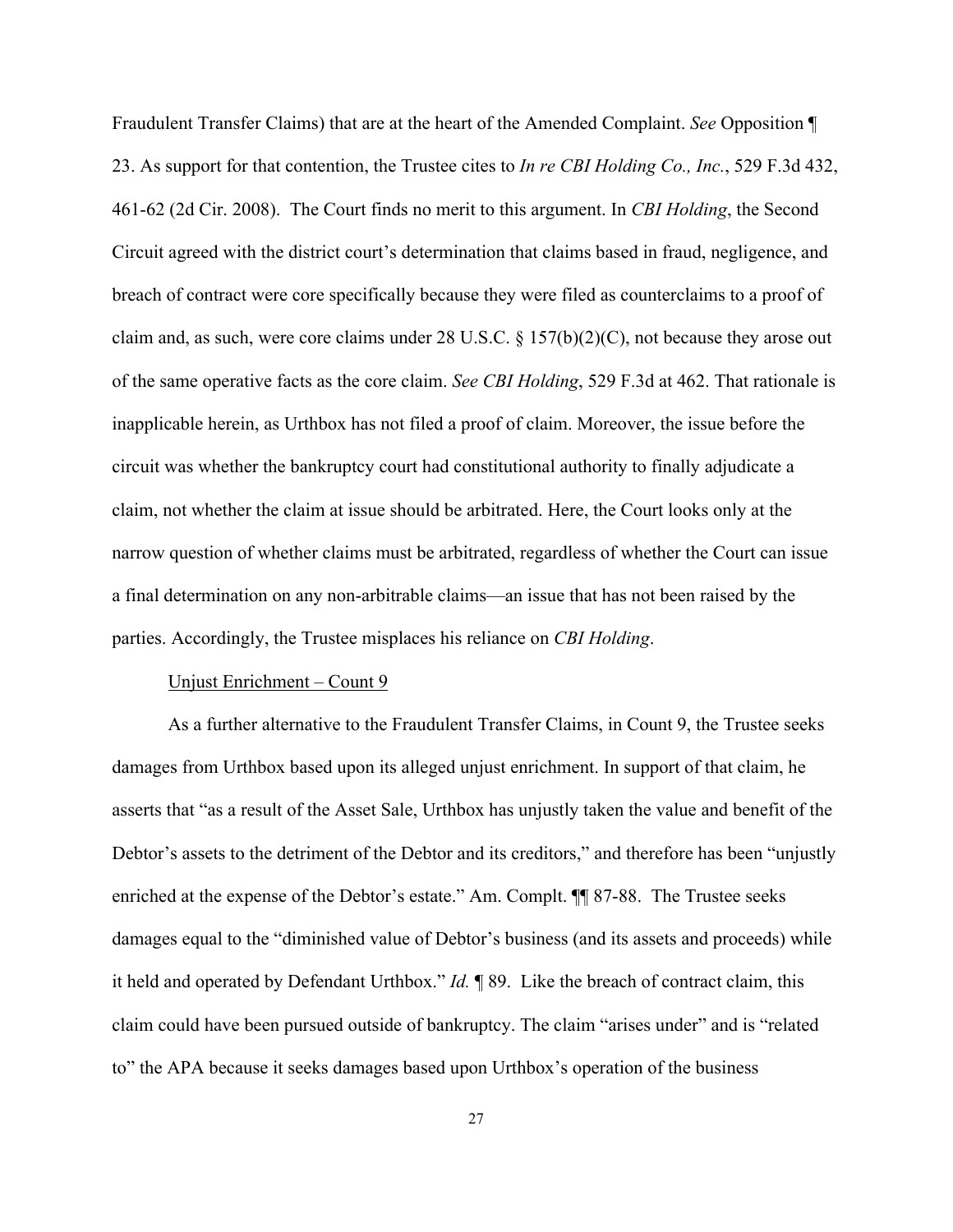transferred pursuant to the APA. Thus, the Arbitration Clause is binding on the Trustee. *See S.W. Bach*, 425 B.R. at 97-98.

 Courts generally find that state law claims for unjust enrichment that arise prepetition, like the one alleged in Count 9, are non-core. *See, e.g., In re JVJ Pharmacy Inc*., 618 B.R. 408, 416 (Bankr. S.D.N.Y. 2020) (finding that an unjust enrichment claim arose under state laws before the bankruptcy case and was non-core); *In re Paragon Offshore PLC*, 598 B.R. 761, 768 (Bankr. D. Del. 2019 (finding that claim for unjust enrichment was non-core because it is not included on the "illustrative list" of core claims in 28 U.S.C. § 157(b), does not invoke a substantive right under the Bankruptcy Code, and does not only arise within a bankruptcy context.); *In re Great Lakes Comnet, Inc*., 588 B.R. 1, 7 (Bankr. W.D. Mich. 2018) (holding that liquidating trust's claim for unjust enrichment was non-core because it arose under state law, did not comprise a claim that can arise solely in the context of a bankruptcy case and could have been pursued without the prerequisite of a bankruptcy filing.)<sup>16</sup>

*In re S.W. Bach & Co.*, is instructive. In that case, among other things, Judge Glenn considered whether an unjust enrichment claim that was brought in the alternative to a nonarbitrable fraudulent conveyance claim was a core claim. 425 B.R. at 97. While noting that some courts had found that unjust enrichment claims are core when they are "intimately intertwined" with core claims, Judge Glenn found that the unjust enrichment claim was non-core as it was derivative of the debtor's prepetition rights and could have been pursued outside of bankruptcy even if the necessary elements of the fraudulent transfer claim were not met. *See id.* at 97-98 (noting that the trustee could have brought the unjust enrichment claim prepetition "even if the

<sup>&</sup>lt;sup>16</sup> The Court notes that in *Caldor Corp. v. S. Plaza Assocs., L.P.*, 217 B.R. 121, 128 (Bankr. S.D.N.Y. 1998), this court held that a claim for unjust enrichment was a core claim, where the claim arose out of the same facts as a filed proof of claim. That case is distinguishable, because Urthbox has not filed a proof of claim herein.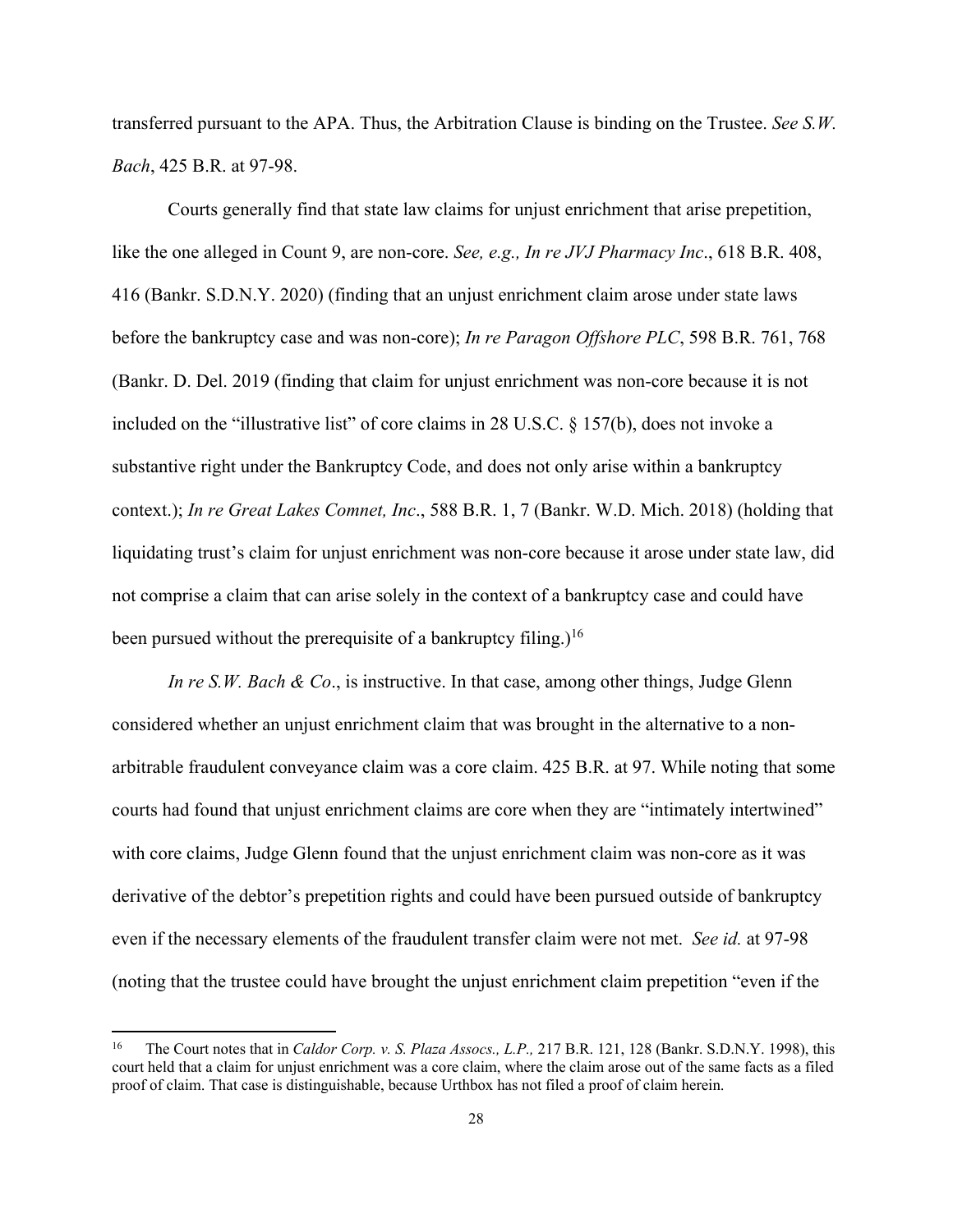transfers had not occurred within two years of the petition date, and the debtor was not insolvent"). This was particularly true because, as in this case, the creditor did not file a proof of claim and, as such, the unjust enrichment claim did not arise out of the same facts as a filed proof of claim. *See id.* at 96-97 (noting that while some courts considered unjust enrichment claims to be core when they "arose out of the same facts as the proof of claim," the defendant in *S.W. Bach* (like Urthbox) had not filed a proof of claim). The Trustee's unjust enrichment claim represents a separate and standalone theory of recovery, it is not simply duplicative of the other Claims for Relief. *See id.* For instance, the relief that the Trustee seeks in Count 9 is broader than relief he is seeking in the breach of contract claim, as that claim seeks performance under the APA, while the unjust enrichment claim more broadly seeks recoveries for the "diminished value of Debtor's business (and its assets and proceeds) while held and operated by Defendant Urthbox." Am. Complt. ¶ 89. Further, as in *S.W. Bach*, while there is some overlap between the unjust enrichment claim and the fraudulent transfer claims, the unjust enrichment claim is not "intimately intertwined" with such claims, does not arise out of the same facts as a filed proof of claim, and could have been brought by the Debtor prepetition. *See S.W.Bach*, 425 B.R. at 97-98. Finally, as with Count 8, even if the unjust enrichment claim is core, it "involve[s] disputes arising from the parties' pre-petition contractual relationship" and therefore would be core "solely for procedural reasons." *Hagerstown*, 277 B.R. at 205. As a consequence, the Court likely does not have the discretion to hear Count 9 and, in any case, declines to exercise any such discretion. Therefore, the Court grants Urthbox's motion to arbitrate Count 9, and stays continued prosecution of that claim in the adversary proceeding.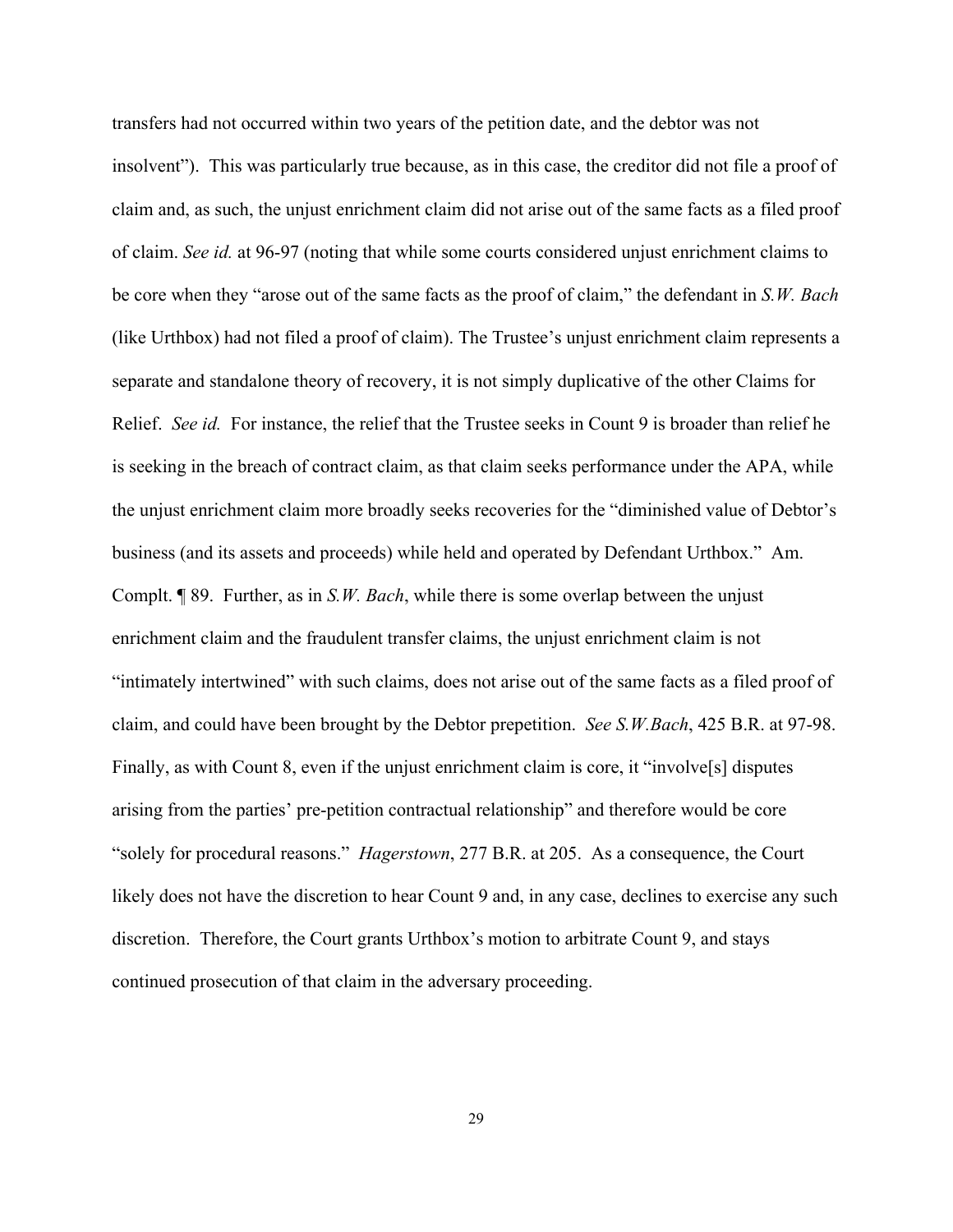## Accounting and Turnover—Count 11

The Trustee styles Count 11 as a claim against Urthbox for "Accounting and Turnover."

In support of that claim, the Trustee asserts that he is entitled to an accounting as to -

- (i) all of the assets, tangible and intangible, that were sold pursuant to the APA and all proceeds derived by the Debtor, the Defendants, or anyone else, pursuant to the APA; and
- (ii) all assets that were not sold pursuant to the APA, and all proceeds derived from all assets that remained with the Debtor after the Asset Sale.

Am. Complt.  $\P$  97, 99, 100. He explains that "[t]his request for an accounting includes the production of all supporting documents and communications related to these documents, and any further disclosure that this Court deems appropriate." *Id.* ¶ 100. Thus, the Trustee seeks an order directing Urthbox to provide (i) an accounting as to all assets sold and revenues received pursuant to the Asset Sale and (ii) all assets not sold in the Asset Sale and retained by the Debtor and all revenues received by the Debtor. *See* Am. Complt. at 16 Prayer For Relief, ¶ E. He also seeks an order directing "a turnover to the Trustee of receipts paid to or received by the Defendants on account of the Asset Sale." *Id.* ¶ F. In support of the Motion, Urthbox asserts that all of the Claims for Relief are arbitrable. *See* Motion ¶ 64. However, in its Motion and Reply, it does not address why it believes that the claims in Count 11 are arbitrable.

Section 542(a) states, as follows:

(a) Except as provided in subsection (c) or (d) of this section, an entity, other than a custodian, in possession, custody, or control, during the case, of property that the trustee may use, sell, or lease under section 363 of this title, or that the debtor may exempt under section 522 of this title, shall deliver to the trustee, and account for, such property or the value of such property, unless such property is of inconsequential value or benefit to the estate.

11 U.S.C. § 542(a). "Under § 542, the sole recipient of the turnover is the trustee, the representative of the estate." *See Rickel & Assocs., Inc. v. Smith (In re Rickel & Assocs.*), 272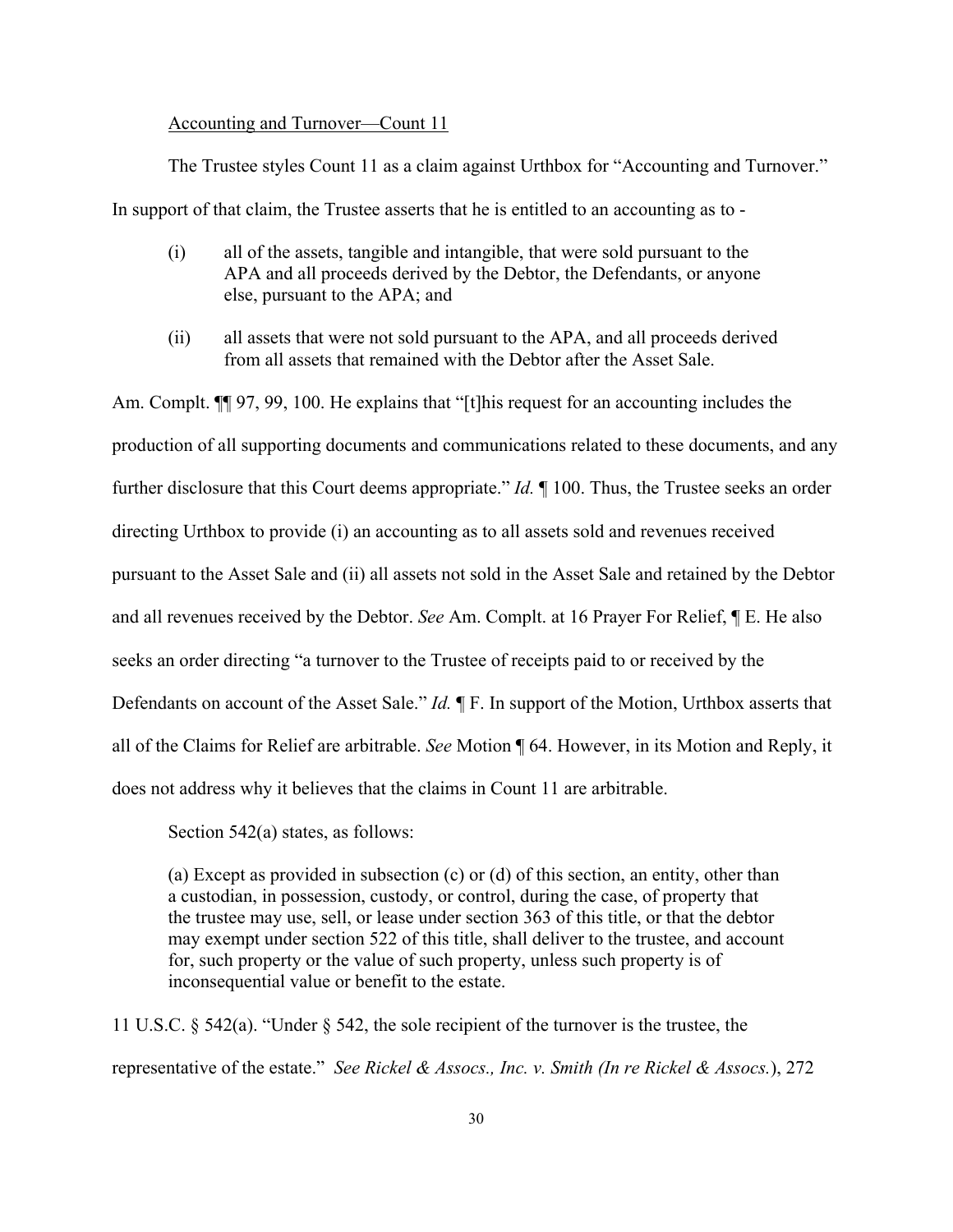B.R. 74, 97–98 (Bankr. S.D.N.Y. 2002). Thus, notwithstanding that the APA may be read to extend to a claim for an accounting and turnover, the Trustee cannot be deemed to have agreed to arbitrate it. "[T]he [T]rustee did not inherit the turnover claim from the [D]ebtor, or bring it as statutory successor to the [D]ebtor. Like the fraudulent conveyance claims, the [T]rustee cannot be deemed to have agreed to arbitrate it." *Hagerstown,* 277 B.R. at 209 ("[Turnover] is a creature of bankruptcy law, and only the trustee may bring it.") Moreover, a turnover claim is core*. See* 28 U.S.C. § 157(b)(2)(E). As noted in *Hagerstown,* compelling arbitration of a chapter 7 trustee's turnover claim conflicts with important policies under the Bankruptcy Code that support the trustee's function to marshal, liquidate and distribute estate assets to creditors holding allowed claims. *See Hagerstown*, 277 B.R. at 210. Accordingly, even if Count 11 was subject to the Arbitration Clause, the Court would not compel the Trustee to arbitrate the claim. The Court denies Urthbox's motion to arbitrate the requests for Turnover and an Accounting in Count 11.

# Whether the Court Will Stay Prosecution of The Non-Arbitrable Claims Pending Conclusion of the Arbitration

 Having determined that the Fraudulent Transfer Claims, and the claims underlying Counts 5 and 11 are non-arbitrable, the Court considers whether to stay the litigation of those non-arbitrable Claims for Relief in this Court until the conclusion of the arbitration. Nonarbitrable claims are not subject to the mandatory stay required by section 3 of the FAA. *See Hagerstown,* 277 B.R. at 199 n. 18 (citations omitted); *see also S.W. Bach*, 425 B.R. at 98 (citing *Hagerstown*). The decision to stay non-arbitrable claims is "committed to the court's discretion." *Hagerstown*, 277 B.R. at 99 (citing *Genesco, Inc. v. T. Kakiuchi & Co., Ltd.,* 815 F.2d 840, 856 (2d Cir. 1987)). The Court's power to grant such a stay follows from "the power inherent in every court to control the disposition of the cases on its docket with economy of time and effort for itself, for counsel, and for litigants." *Citrus Marketing Bd. of Israel v. J. Lauritzen*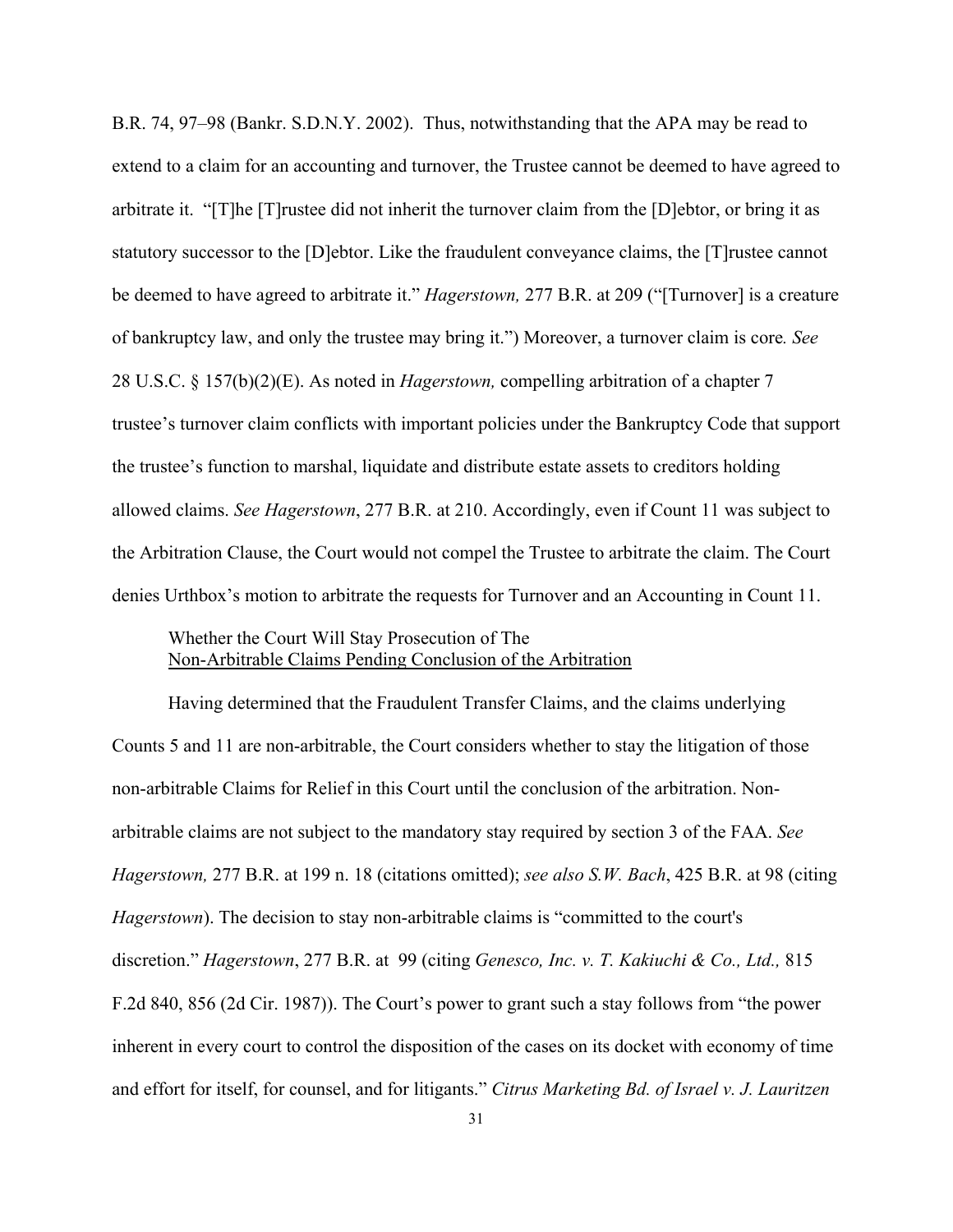*A/S*, 943 F.2d 220, 225 (2d Cir. 1991) (quoting *Landis v. North America Co.,* 299 U.S. 248, 254 (1936). A broad stay of the bankruptcy proceedings is appropriate if: (1) "the arbitrable claims predominate the lawsuit and the non-arbitrable claims are of questionable merit" or (2) "the stay will promote judicial economy, avoidance of confusion and possible inconsistent results without working an undue hardship or prejudice against the plaintiff." *Hagerstown*, 277 B.R. at 199 (internal quotation marks and citations omitted). A stay of bankruptcy court litigation in favor of an arbitration also may be appropriate "where there [are] common questions of fact among the non-arbitrable and arbitrable claims, or when the arbitration [is] likely to dispose of issues common to the claims of the arbitrating and non-arbitrating defendants." *S. W. Bach*, 425 B.R. at 98 (citing *Moore v. Interacciones Global, Inc*., No. 94 Civ. 4789(RWS), 1995 WL 33650, at \*7 (S.D.N.Y. Jan. 27, 1995)).

The arbitrable claims do not predominate this lawsuit. First and foremost, the Amended Complaint seeks to avoid and preserve the Transfers and recover the Acquired Assets or their value from Urthbox. Count 5 of the Amended Complaint seeks to disallow "any and all claims of the Defendants against the Debtor…until such time as the Defendants pay the amount equal to the aggregate amount of all the transfer plus interest thereupon," pursuant to section 502(d) of the Bankruptcy Code. *See* Am. Complt. ¶ 71. It is directly related to the Fraudulent Transfer Claims and does not have common questions of fact with the breach of contract and unjust enrichment claims underlying Counts 8 and 9. The claim has no merit. It is premature because Urthbox has not yet filed a proof of claim. *See Tronox Inc., et al. v. Anadarko Petroleum Corp. and Kerr–McGee Corp*. (*In re Tronox Inc*.), 429 B.R. 73, 109 (Bankr. S.D.N.Y. 2010) (dismissing a 502(d) claim as premature when the defendant had not filed a proof of claim); *see*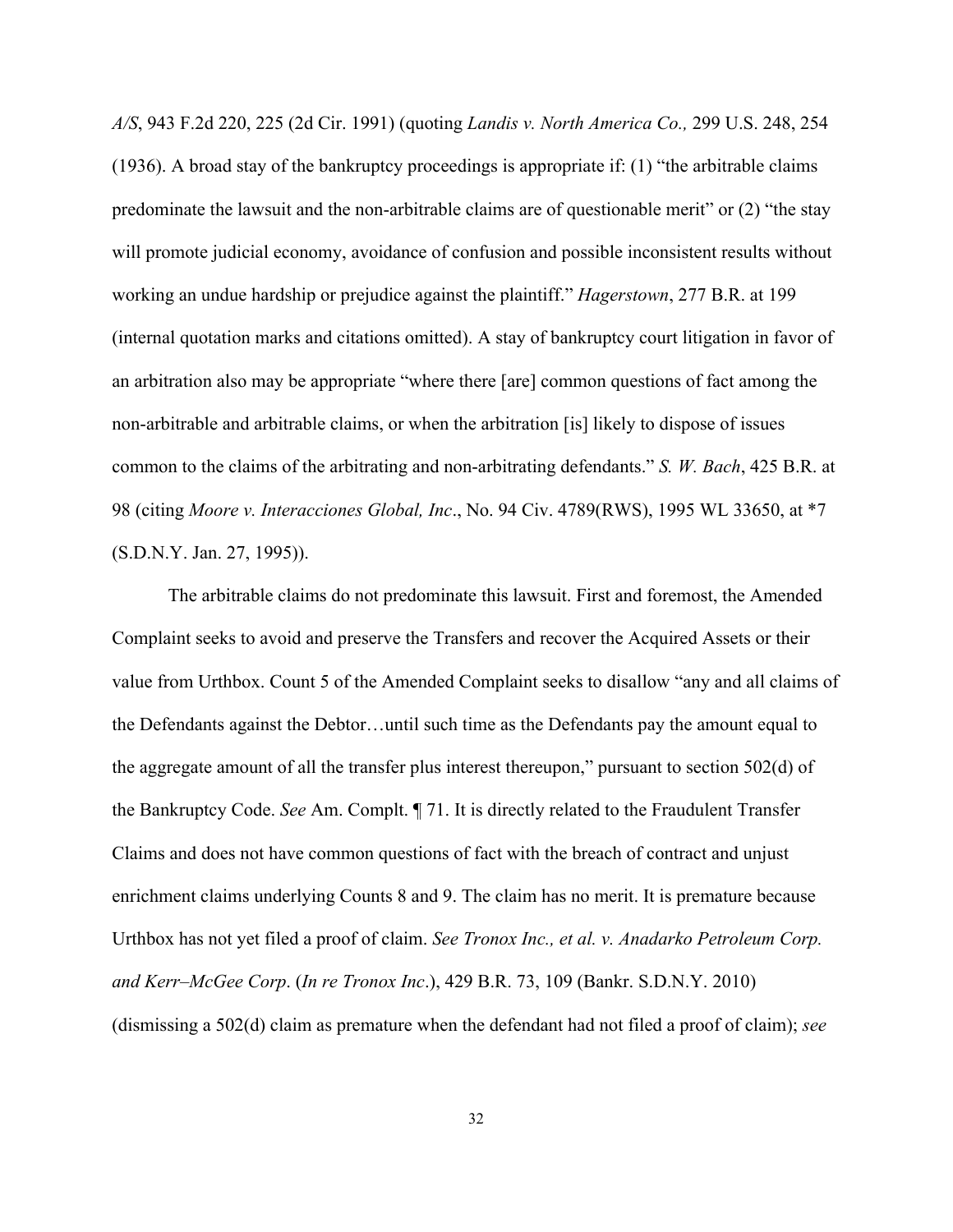*also In re Geltzer*, 502 B.R. 760, 773 (Bankr. S.D.N.Y. 2013) (same). Accordingly, the Court will not stay prosecution of Count 5.<sup>17</sup>

In Count 11, the Trustee seeks a judgment directing Urthbox to account for assets transferred and not transferred under the APA and to turnover estate property to the Trustee. *See*  Am. Complt.  $\P$  96-100. Staying the Trustee from prosecuting Count 11 will not promote judicial economy or prejudice Urthbox. The issuance of a stay would conflict with the Trustee's core obligation to marshal and liquidate the assets expeditiously and investigate and report on the financial affairs of the debtor. The Court will not stay prosecution of Count 11 of the Amended Complaint, pending completion of the arbitration of Counts 8 and 11.

*Hagerstown* is instructive in resolving whether to stay prosecution of the Fraudulent Transfer Claims. In that case, at their core, the claims at issue in the trustee's adversary proceeding were contractual in nature, as they related to the defendant's performance under an agreement (the "EPC Agreement") and resulting liability. *See Hagerstown,* 277 B.R. at 208. The trustee challenged the defendant's assertion that it had achieved certain milestones under the EPC Agreement and in his breach of contract claims, the trustee sought to avoid or disaffirm several agreements that resolved disputes relating to the defendant's performance and facilitated the apparent achievement of the milestones. *See id.* The court denied the defendant's motion to refer the trustee's fraudulent transfer claim to arbitration, but thereafter stayed prosecution of the fraudulent transfer claims pending completion of the arbitration. *See id.* In doing so, the court found that the fraudulent conveyance claims were directly connected to the contract disputes and presented alternative theories of disaffirmance of the EPC Agreement. It reasoned that if the

<sup>17</sup> The Court will not consider disposing this claim absent a motion to dismiss the claim from Urthbox, or agreement among the Trustee and Urthbox to dismiss the claim.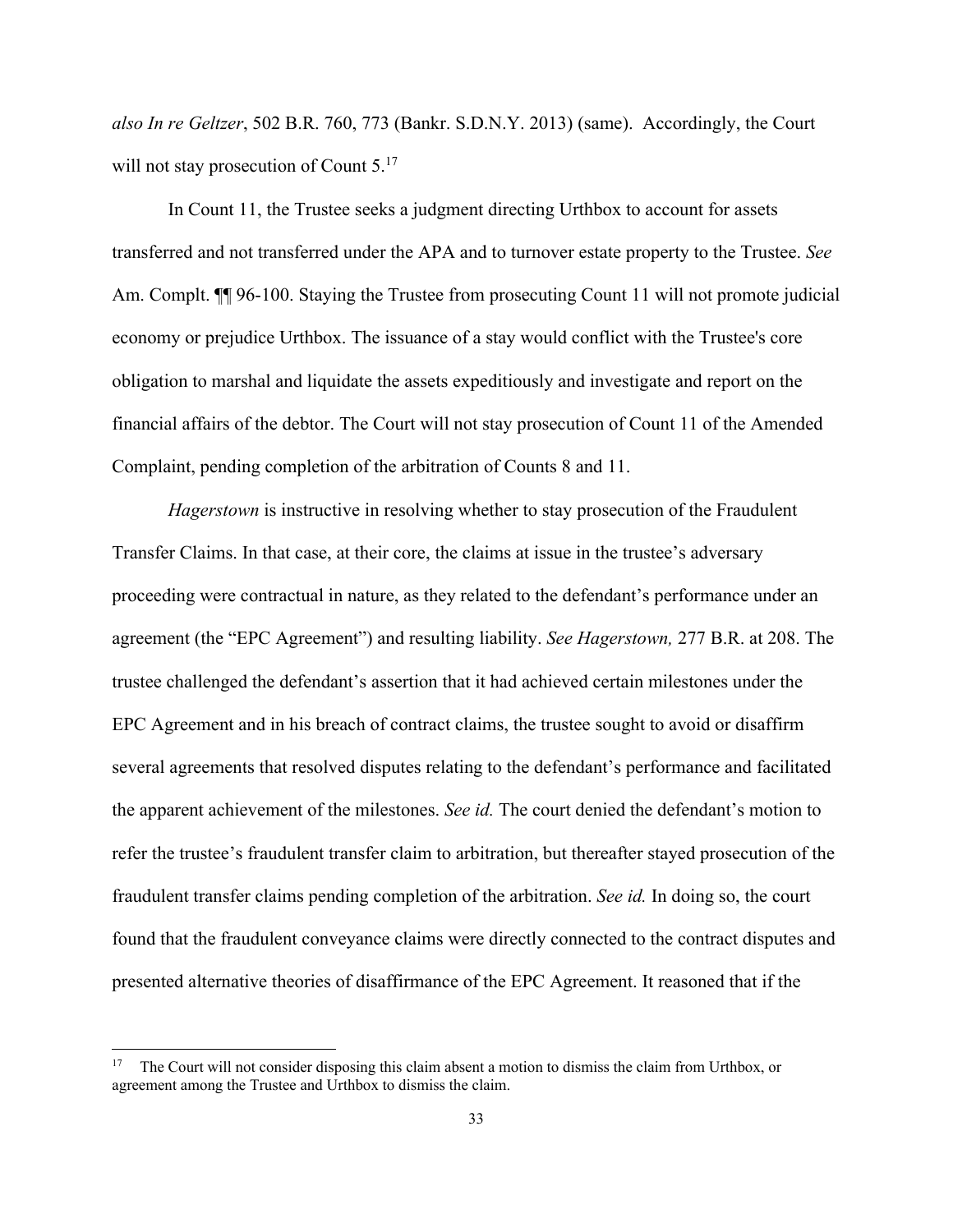trustee succeeded on his contract claims and was able to rescind the settlement agreements, he would not have to avoid them as constructive or actually fraudulent transfers. *See id.* The court also found that the arbitration and the fraudulent conveyance litigation shared common questions of fact. It noted that in the arbitration, the trustee would seek to prove the worth of his contract claims against the defendant without regard to the effect of the settlements he was trying to avoid, and the trustee's fraudulent conveyance allegations stated that the debtor did not receive "fair consideration" for those agreements. *See id.* The court found that the fairness of the consideration depended on the value of the contract claims that the debtor surrendered, which was the issue that the trustee would litigate in the arbitration. The court found that the arbitration could contribute to the resolution of the issues raised by the fraudulent conveyance claims. *See id.*

 The Fraudulent Transfer Claims challenge the essence of the APA by seeking to avoid and preserve the Transfers under the APA and to recover the Acquired Assets, or value thereof as actual and constructively fraudulent transfers. Unlike *Hagerstown,* where the court found that the breach of contract and fraud claims overlapped and were intertwined with the fraudulent transfer claims, here there is no direct connection between the Fraudulent Transfer Claims not subject to arbitration, and the breach of contract (Count 8) and unjust enrichment (Count 9) claims that are subject to arbitration. First, the Trustee is not trying to rescind the APA in either Count 8 or Count 9. The Trustee can only obtain relief of that nature through the successful prosecution of the Fraudulent Transfer Claims and the avoidance of the Transfers at issue in the APA and recovery of the Acquired Assets. Moreover, central to the resolution of the constructive fraudulent conveyance claims will be a determination of whether the debtor paid "reasonably equivalent value" for the Acquired Assets. *See* Count 1 (*see* Am Complt. ¶¶ 40-47); Count 4 (*see*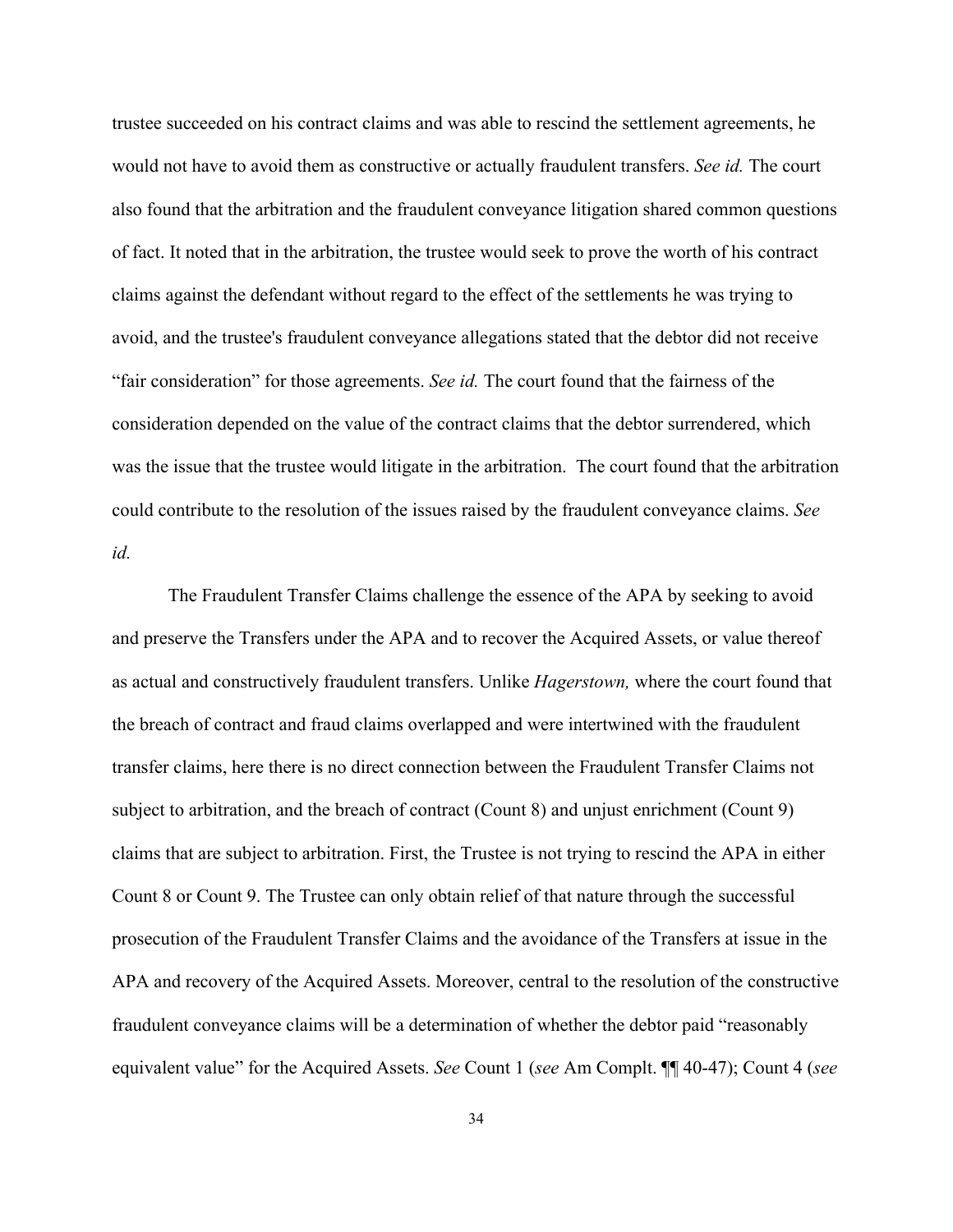*id.* ¶¶ 63-67); Count 6 (*see id.* ¶¶ 72-76); Count 7 (*see id.* ¶¶ 77-81). The adequacy of the consideration paid under the APA is not at issue in either Counts 8 or 9. In Count 8, the Trustee seeks damages based on Urthbox's alleged failure to pay the purchase price called for under the APA. *See* Am. Complt. ¶¶ 82-85. Count 9 does not touch upon the adequacy of the consideration paid for the Acquired Assets. Rather, the Trustee seeks to collect damages from Urthbox based upon what it did with the Acquired Assets after it acquired them, as he bases his damage claim on the "diminished value of the Debtor's business (and its assets and proceeds) while held and operated by Urthbox." *Id.* ¶ 89.18 Thus, unlike *Hagerstown*, there are no common questions of fact among the arbitrable and non-arbitrable claims and it is unlikely that the arbitration will dispose of issues common to the claims of the arbitrating and non-arbitrating defendants. Accordingly, the Court will not stay prosecution of the Fraudulent Transfer Claims pending completion of the arbitration.

The successful avoidance of a transfer under sections 548 and 544 nullifies the transfer and the transferred property automatically becomes part of the estate. *Congress Credit Corp. v. AJC Int'l*, 186 B.R. 555, 558 (D. P.R. 1995). Nonetheless, those provisions do not give the trustee control over the transferred assets. The concepts of avoidance and recovery are distinct,

<sup>18</sup> As noted, the APA is governed by California law. In California, the elements of unjust enrichment are: (i) receipt of a benefit; and (ii) unjust retention of the benefit at the expense of another. *Lectrodryer v. Seoul Bank*, 71 Cal App 4th 723, 726, 91 Cal. Reptr. 881 (2000). *See also Leitner v. Sadhana Temple of New York, Inc.,* No. 13- 07908, 2014 WL 12588645 (C.D. Cal. June 10, 2014). Under California law, "there is not a standalone cause of action for 'unjust enrichment,' which is synonymous with 'restitution.' " *Astiana v. Hain Celestial Grp., Inc.*, 783 F.3d 753, 762 (9th Cir. 2015). "When a plaintiff alleges unjust enrichment, a court may construe the cause of action as a quasi-contract claim seeking restitution, but there is also California case law holding that a plaintiff may not pursue or recover on a quasi-contract claim if the parties have an enforceable agreement regarding a particular subject matter." *Sunpower Corp. v. Sunpower California, LLC,* 21-CV-375-CAB-MSB, 2021 WL 2781245 at \*3 (S.D. Cal. July 2, 2021) (internal quotation marks and citations omitted). *See also Lance Camper Manufacturing Corp. v. Republic Indemnity Co.*, 44 Cal. App. 4<sup>th</sup> 194, 203 (1996) (noting that "it is well settled that an action based on an implied-in-fact or quasi-contract cannot lie where there exists between the parties a valid express contract covering the same subject matter.") It is not clear that the Trustee can demonstrate grounds to support his claim for unjust enrichment. That furthers the Court's conclusion that it will not stay prosecution of the fraudulent transfer claims.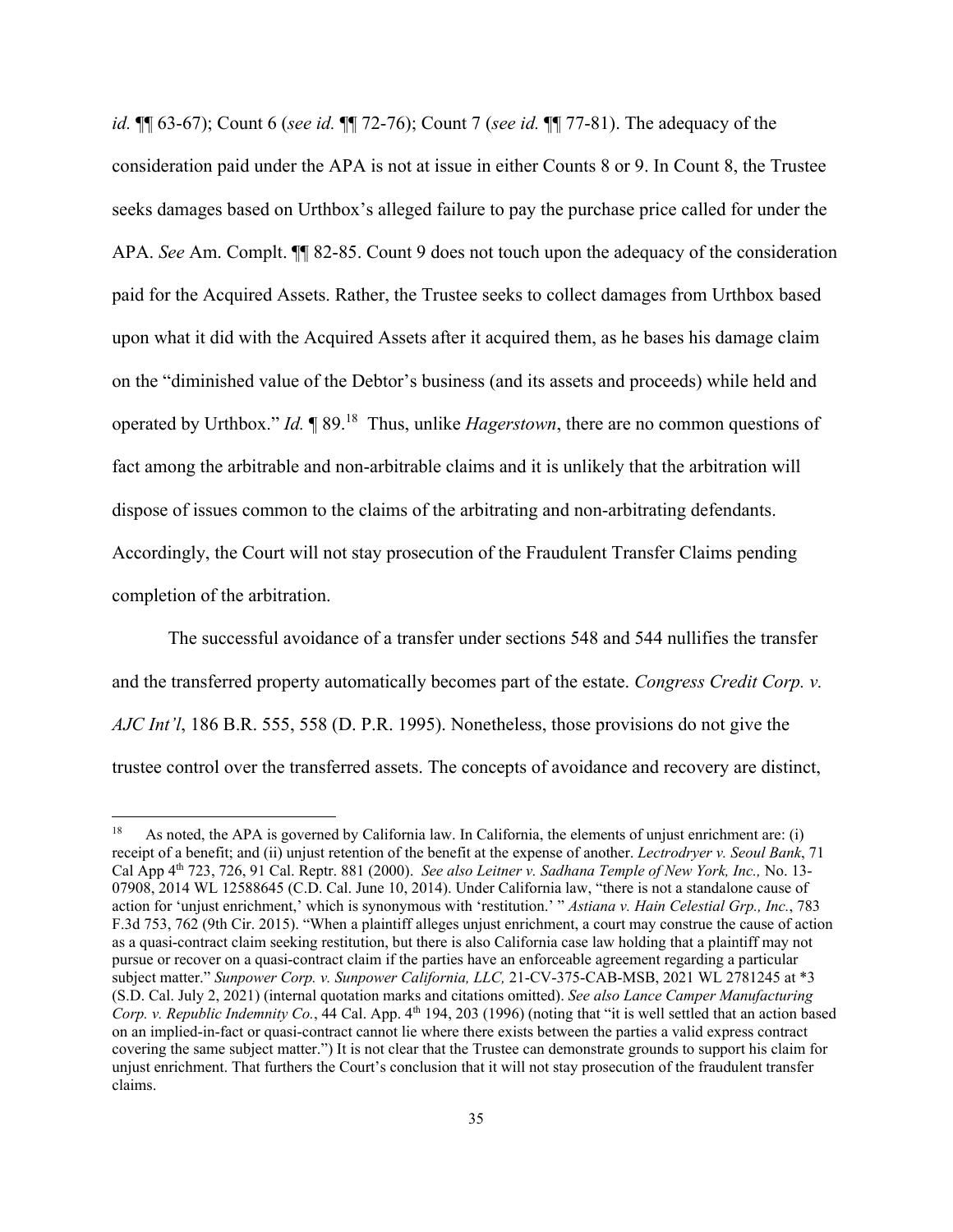and section 550(a) is intended to restore the estate to the financial condition it would have enjoyed if the transfer had not occurred. *Hirsch v. Gersten* (*In re Centennial Textiles, Inc*.), 220 B.R. 165, 176 (Bankr. S.D.N.Y. 1998) (citations omitted). *See also Santee v. Northwest Nat'l Bank, (In re Mako),* 127 B.R. 471, 473 (Bankr. E.D. Okla. 1991) ("[Section] 550(a) is a secondary cause of action after a properly appointed representative has prevailed pursuant to the avoidance sections of the Code. Section 550(a) stands as a recovery statute only and not as a primary avoidance basis for an action, as it will only survive when coupled with the transfer avoidance sections of the Code.") Under section 550, a trustee may recover the transferred property itself or the value of the property. 11 U.S.C.  $\S$  550(a).<sup>19</sup> The Court has discretion whether to order the Defendant to pay the value of the property or to award turnover the property to the bankruptcy estate. *In re Centennial Textiles*, 220 B.R. 176-77 (stating that "the Bankruptcy Code does not provide guidance on when the Court should order payment of the value of property rather than order the return of property itself, it is within the Court's discretion to make such a determination.") (citations omitted).

 As noted, the Amended Complaint focuses on the Fraudulent Transfer Claims. The Trustee pleads the breach of contract claim in Count 8 as an alternative ground for relief under the Amended Complaint. *See* Am. Complt. ¶ 83-84 ("In the alternative, under the APA, Urthbox was promised to pay at least \$780,000 to the Debtor… but Urthbox failed to honor the clear and unambiguous terms of the APA by delivering the sums due to the Debtor thereupon."). In

11 U.S.C. § 550(a).

<sup>&</sup>lt;sup>19</sup> In part, section  $550(a)$  states that

Except as otherwise provided in this section, to the extent that a transfer is avoided under section 544 . . . 548 . . . of this title, the trustee may recover, for the benefit of the estate, the property transferred, or, if the court so orders, the value of such property . . .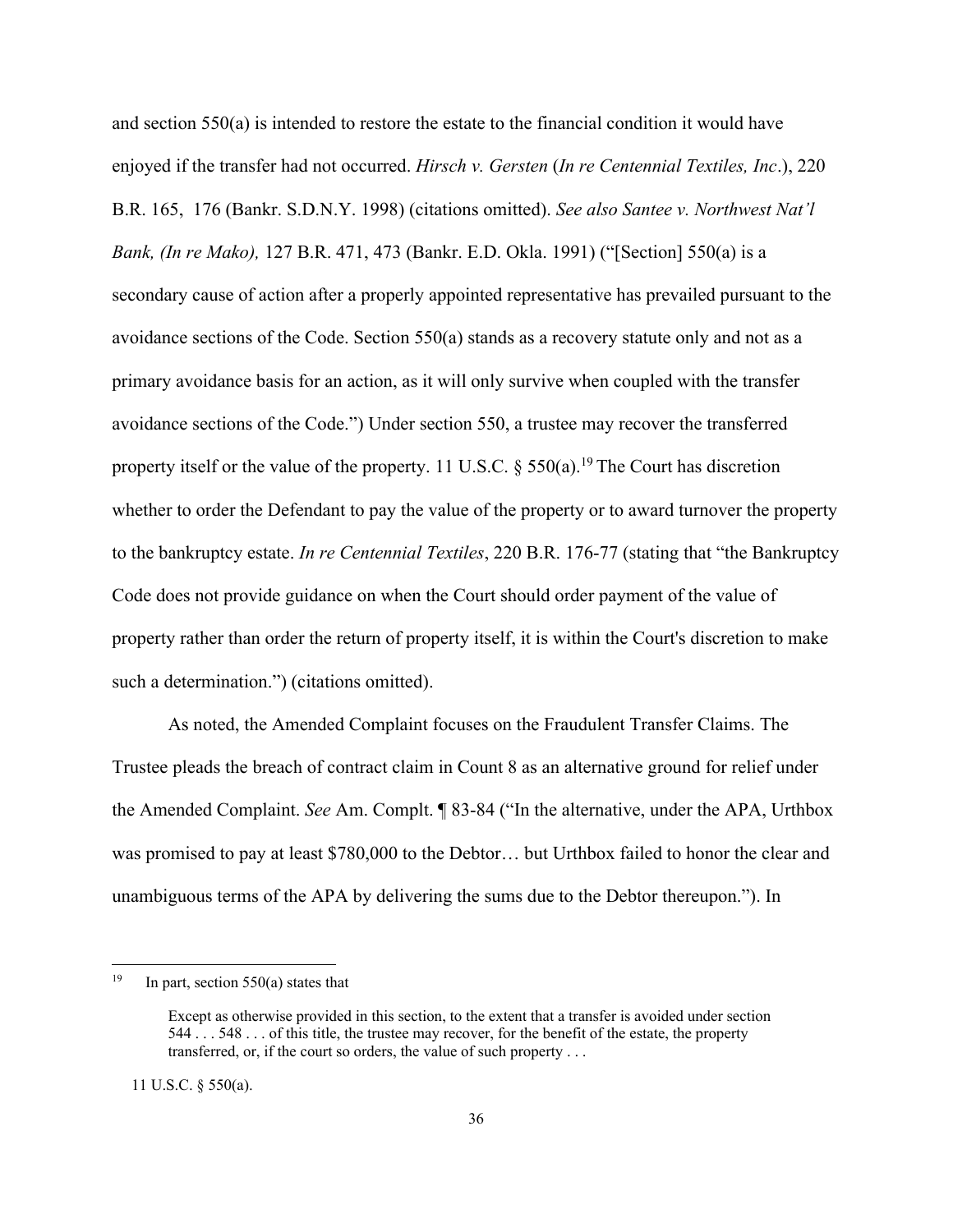seeking damages in Count 9 to remedy Urthbox's alleged unjust enrichment, the Trustee assumes that Urthbox is in possession of the Acquired Assets. *See id.* ¶ 89 ("The Trustee is entitled to recover on behalf of Debtor's estate damages for the diminished value of Debtor's business (and its assets and proceeds ) while held and operated by Defendant Urthbox."). The successful prosecution of the Fraudulent Transfer Claims plainly will provide the Trustee with broader relief than he can obtain under Counts 8 and 9 and may very well moot those claims for relief and thereby obviate the need for arbitration.

 Having determined not to stay the prosecution of the Fraudulent Transfer Claims, the Court considers whether it is appropriate to stay the arbitration of Counts 8 and 9 pending resolution of those claims. One of a chapter 7 trustee's duties under section 704 of the Bankruptcy Code is to "collect and reduce to money the property of the estate for which such trustee serves, and close such estate as expeditiously as is compatible with the best interests of parties in interest[.]" 11 U.S.C. § 704(a)(1). *See also In re Balco Equities, Ltd., Inc*., 323 B.R. 85, 97 (Bankr. S.D.N.Y. 2005) (The trustee has a "duty to realize the maximum return for the estate for further distribution to the Debtor's creditors."); *In re Pursuit Cap. Mgmt.,* LLC, 595 B.R. 631, 659 (Bankr. D. Del. 2018) ("Two primary goals of the Bankruptcy Code are to maximize the value of the estate for the benefit of creditors and to provide for the equality of treatment of creditors."). In furtherance of those goals, "the trustee's core obligation [is] to marshal and liquidate the assets expeditiously . . . " *Hagerstown*, 277 B.R. at 210. Section 105 of the Bankruptcy Code authorizes the court to "issue any order, process, or judgment that is necessary or appropriate to carry out the provisions of this title." 11 U.S.C. § 105(a). This includes "enjoining proceedings in other forums against non-debtors." *S.W. Bach*, 425 B.R. at 98. If the Trustee must arbitrate the breach of contract and unjust enrichment claims underlying Counts 8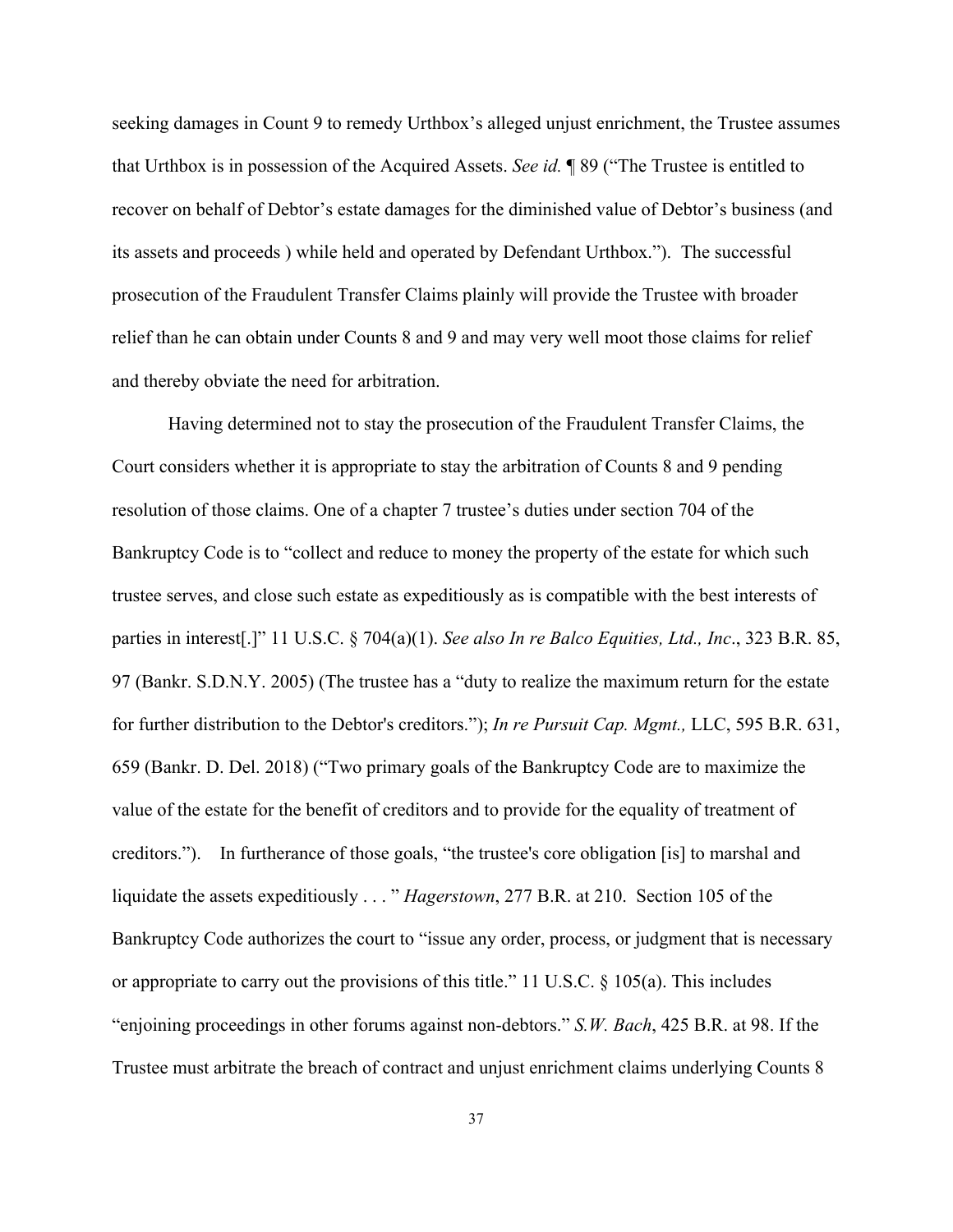and 9, respectively, prior to, or concurrently with the litigation of the Fraudulent Transfer Claims, the Trustee and Urthbox will be denied the opportunity to reduce the scope (and with it, the cost) of litigation under the Amended Complaint. Staying the arbitration of the non-core claims pending the Court's resolution of the Fraudulent Transfer Claims will not prejudice Urthbox's defense of the Amended Complaint. It will enhance judicial economy and clearly furthers the Trustee's adherence to the mandates of section 704 of the Bankruptcy Code. Because section 105(a) injunctions are authorized by statute, they do not need to comply with the traditional requirements of Fed. R. Civ. P. 65. *See In re Ionosphere Clubs, Inc.,* 111 B.R. 423, 431 (Bankr. S.D.N.Y. 1990); *see also In re Neuman,* 71 B.R. 567, 571 (S.D.N.Y.1987). There is no point in proceeding with an arbitration of claims that, upon the resolution of the Fraudulent Transfer Claims, may be rendered moot or may be abandoned by the Trustee.

The case of *In re TP, Inc*., No. 10-01594-8-SWH, 2013 WL 865982 (Bankr. E.D.N.C. Mar. 7, 2013) is instructive. In that case the chapter 7 trustee sought to stay the arbitration of non-core, arbitrable claims pending the bankruptcy court's resolution of core claims. 2013 WL 865982, at \*1. 20 Among other things, the trustee argued that the successful prosecution of the core claims would either offset or preclude the arbitrable claim by invalidating the agreements upon which the claim was based. *See id.* at \*2. The trustee contended that permitting the arbitration to proceed would interfere with the court's ability to carry out the provisions of the Bankruptcy Code and the trustee's efforts to efficiently administer the debtor's estate. *See id.* The court agreed, stating

<sup>&</sup>lt;sup>20</sup> The bankruptcy court denied the defendants' motion to dismiss or alternatively stay the adversary proceeding with respect to the core claims for fraud in the inducement, rescission, and equitable subordination. *See In re TP*, *Inc.*, 2013 WL 865982, at \*1. The court referred the non-core claim to arbitration in accord with the parties' agreements. *See id.*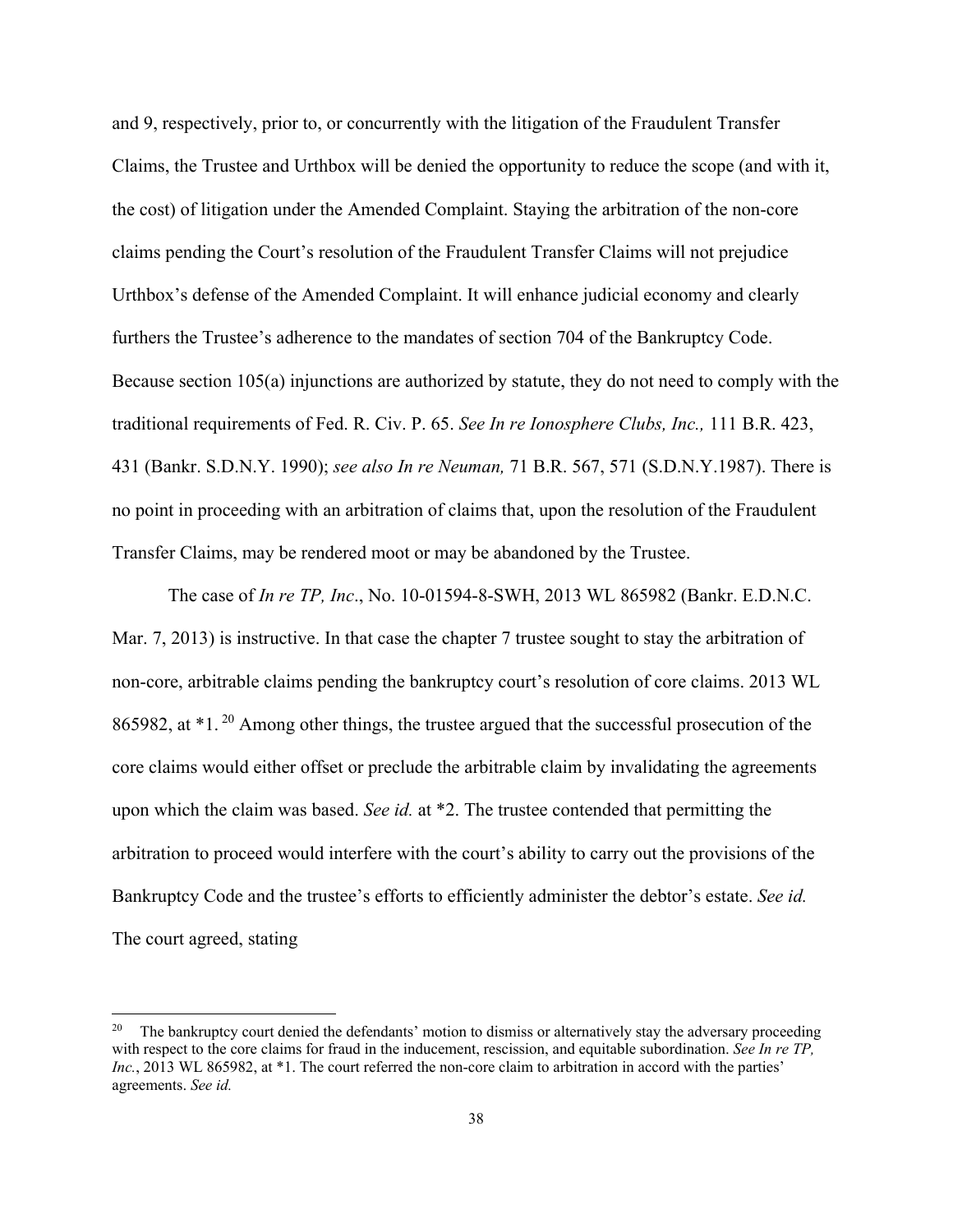[i]t is patently clear that the administration of the debtor's bankruptcy case cannot proceed efficiently and conclusively without resolution of the three core claims…[The] core claims must be resolved to determine [the creditor's] proof of claim, and resolution of them aligns with one of the core purposes of bankruptcy, that is, to allow the bankruptcy court to centralize all disputes concerning property of the debtor's estate in the bankruptcy court so that reorganization can proceed efficiently unimpeded by uncoordinated proceedings in other arenas.

*Id.* at \*3 (quotation marks and citations omitted). The court found that the "resolution of the core claims for rescission and fraudulent inducement potentially could either moot or completely obviate the agreements that support [the creditor's] arbitration demand in the first place. If so, there would be no arbitration at all." *Id.* In other words, the court concluded that compelling the arbitration of the non-core claims first, or simultaneously with the litigation of the core claims, would waste the potential for judicial economy and narrowing the scope of the issues in dispute. *See id.* Further, while ignoring the potential to reduce the scope of the litigation and economize the dispute would substantially prejudice the debtor, the creditor would suffer minimal prejudice if the non-core claims were merely stayed. *See id.* at \*4.

 Compelling the Trustee to arbitrate the non-core claims before the Court resolves the Fraudulent Transfer Claims conflicts with the mandates of section 704. For that reason, coupled with the fact that there is no prejudice to Urthbox if it arbitrates its claims (if at all) after the Court resolves the Fraudulent Transfer Claims, the Court stays the arbitration of Counts 8 and 9 pending resolution of the litigation of the Fraudulent Transfer Claims.

# Whether The Fraudulent Transfer Claims State Claims For Relief Against Urthbox

Having determined that it will not stay prosecution of the non-arbitrable Fraudulent Transfer Claims, the Court considers whether to dismiss those claims pursuant to Rule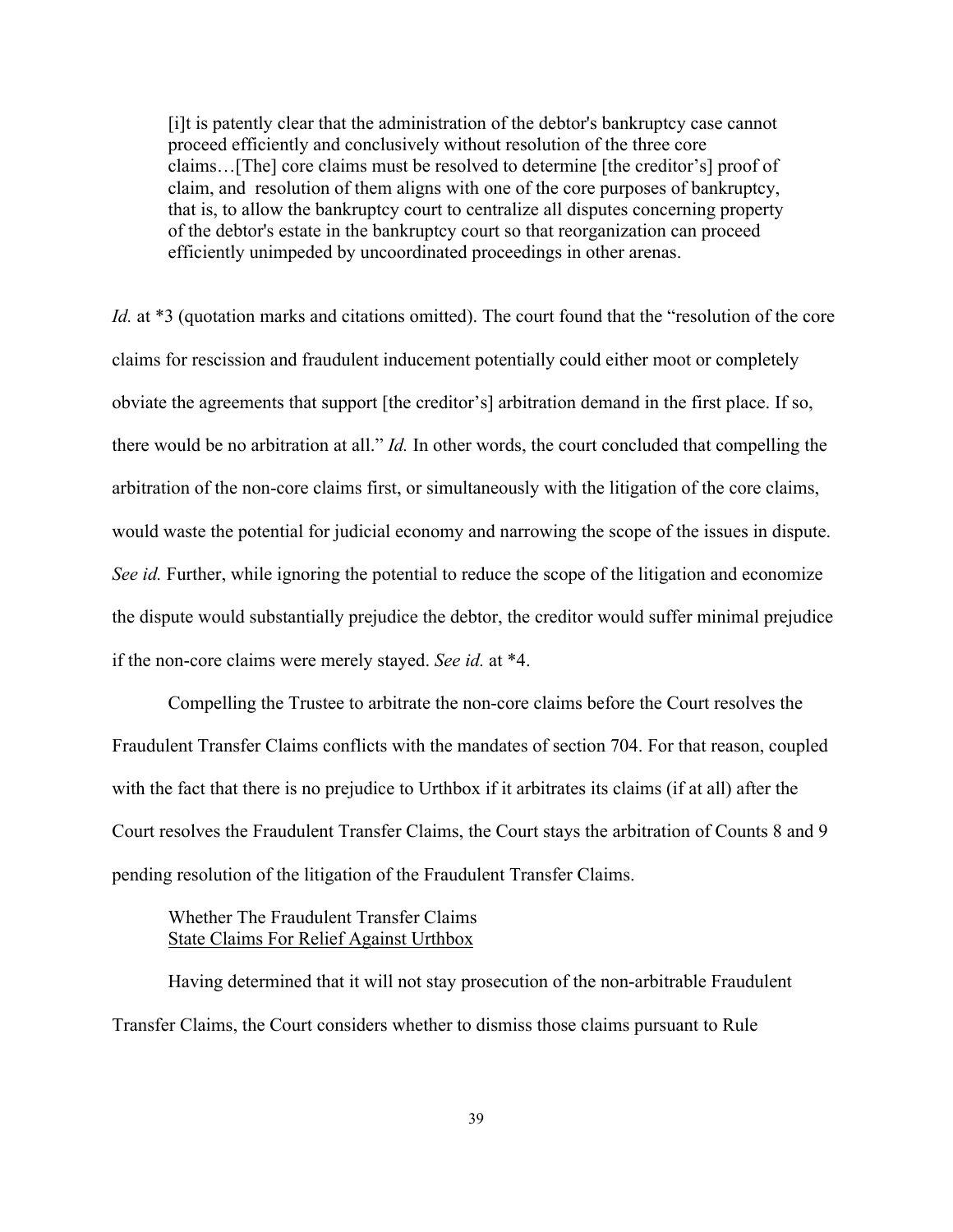$12(b)(6).^{21}$  In Counts 1 and 3 of the Amended Complaint, the Trustee seeks to avoid and preserve the Transfers as actual fraudulent transfers under sections 544(b), 548 and 550 of the Bankruptcy Code, and to recover the Acquired Assets, or the value of those assets under section 550 of the Bankruptcy Code. These Counts are premised upon actual fraud. *See* Am. Complt. ¶ 41 (Count 1—"The transfers discussed above, were done with the actual intent to hinder, delay or defraud the Debtor's estate and its creditors."), ¶ 60 (Count 3—"Vorotova and Foult caused the Debtor to enter into the APA and directed the Debtor with the actual intent to hinder, delay, or defraud the Debtor's creditors."). Urthbox contends that the Court must dismiss these Counts because the Trustee fails to allege any facts showing the required intent, or the customary "badges of fraud" as an alternative means to satisfy the heightened pleading requirement. *See* Motion ¶¶ 39-46. In response, the Trustee argues that the Amended Complaint adequately pleads actual fraud when it details: (1) the "suspicious" timing of the APA, which was made less than three months after the receipt of new equity investments in the amount of \$865,707.95; (2) that at the time of the Asset Sale the Debtor had received a total of \$1.2 million in advance prepaid subscriptions and had sales of nearly \$1 million per month; and (3) the inadequacy of the consideration received from Urthbox, including that Urthbox did not pay the total purchase price, and that the convertible promissory note was overtly fraudulent in that it promised a return of value to investors of the Debtor while leaving creditors with nothing but claims against a shell entity. *See* Opposition ¶ 20 (citing Am. Complt. ¶¶ 16-36).

<sup>&</sup>lt;sup>21</sup> Urthbox also moved to dismiss Counts 8 and 9 under Rule  $12(b)(6)$  but, as discussed above, such claims are subject to mandatory arbitration and therefore the Court does not reach the Rule 12(b)(6) issues. In addition, the Court has found that Count 11 for turnover and accounting is non-arbitrable and therefore properly before this Court, but Urthbox has not moved to dismiss that Claim for Relief.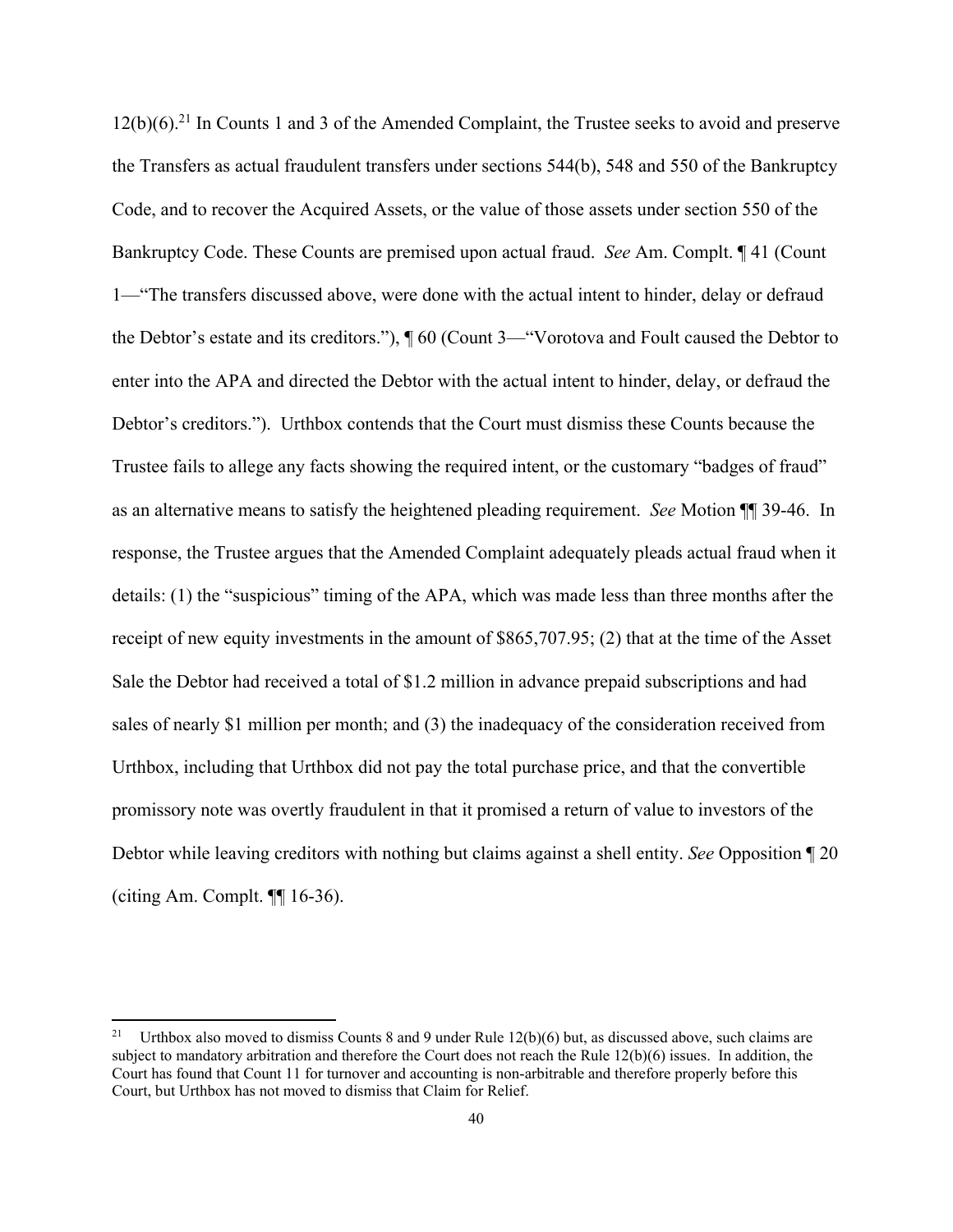Allegations of actual fraud must meet the stricter pleading requirements of Rule 9(b), requiring a party to "state with particularity the circumstances constituting fraud." *See* Fed. R. Civ. P. 9(b). *See also Official Comm. of Unsecured Creditors of Verestar, Inc. v. American Tower Corp*. (*In re Verestar, Inc*.), 343 B.R. 444, 459 (Bankr. S.D.N.Y. 2006) (holding that in alleging fraud or mistake, a party must state with particularity the circumstances constituting fraud or mistake). However, "[m]alice, intent knowledge, and other conditions of a person's mind may be alleged generally." Fed. R. Civ. P. 9(b). Further, "courts take a more liberal approach when construing allegations of actual fraud pled by a trustee, because a trustee is an outsider to the transaction who must plead fraud from second-hand knowledge." *In re Geltzer*, 502 B.R. 760, 769 (Bankr. S.D.N.Y. 2013) (citation omitted); *see also Pereira v. Grecogas Ltd., et al.* (*In re Saba Enters., Inc.*), 421 B.R. 626, 640 (Bankr. S.D.N.Y. 2009).

Given the difficulty of proving actual intent, a plaintiff may alternatively plead "badges of fraud" that give rise to an inference of intent. *See Sharp Int'l Corp. v. State Street Bank and Trust Co*. (*In re Sharp Int'l Corp*.), 403 F.3d 43, 56 (2d Cir. 2005). Common badges of fraud include: "(1) lack or inadequacy of consideration; (2) the family, friendship or close associate relationship between the parties; (3) the retention of possession, benefit or use of the property in question; (4) the financial condition of the party sought to be charged both before and after the transaction in question; (5) the existence or cumulative effect of a pattern or series of transactions or course of conduct after the incurring of debt, onset of financial difficulties, or pendency or threat of suits by creditors; (6) the general chronology of the events and transactions under inquiry; (7) a questionable transfer not in the usual course of business; and (8) the secrecy, haste, or unusualness of the transaction." *Silverman v. Actrade Capital, Inc.* (*In re Actrade Fin. Technologies Ltd*.), 337 B.R. 791, 809 (Bankr. S.D.N.Y. 2005).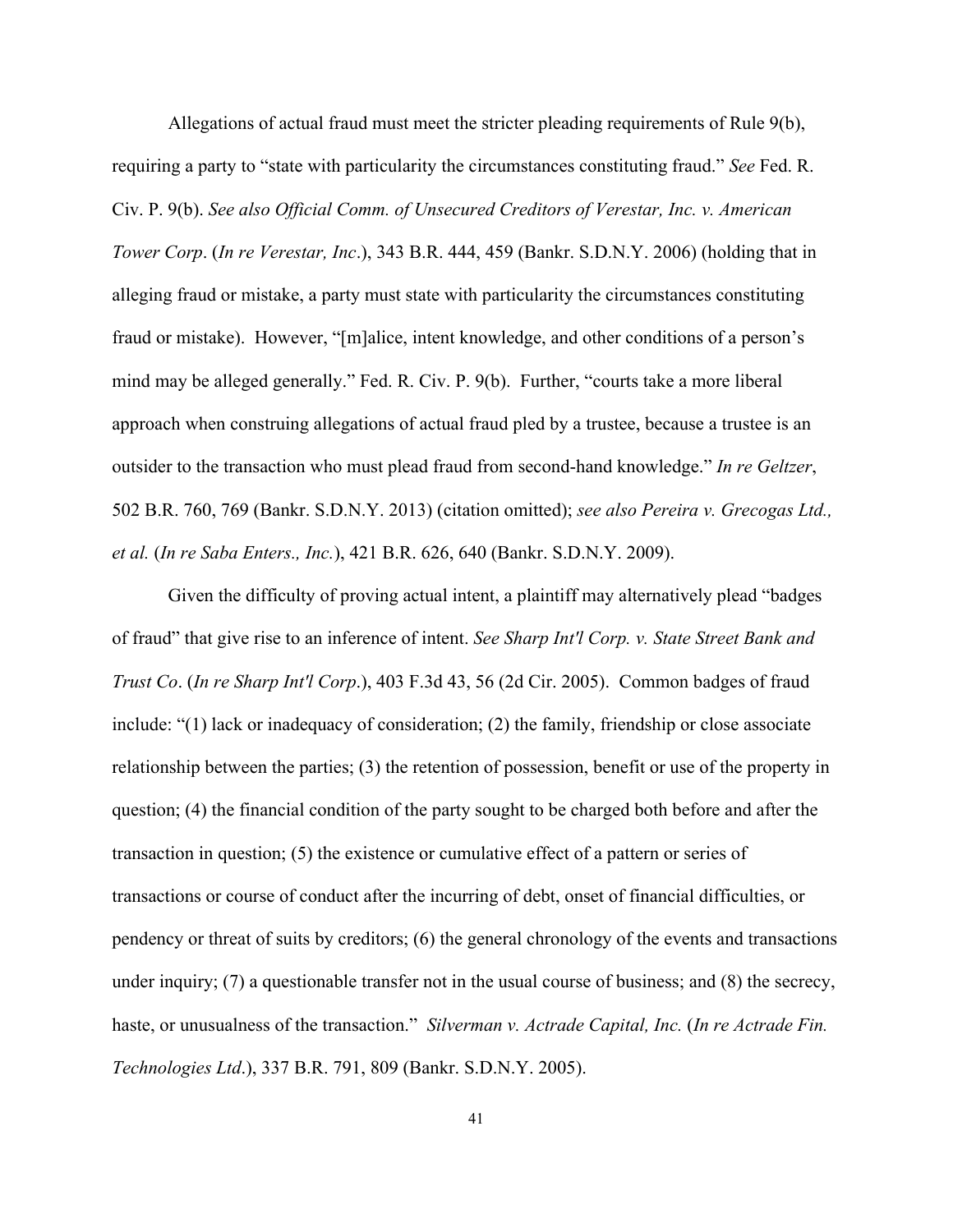Under the Bankruptcy Code, the trustee must show such intent on the part of the debtor-transferor, not the transferee. 11 U.S.C. §  $548(a)(1)(A)$  (requiring a showing by the trustee that "the debtor…made such transfer…with actual intent to hinder, delay, or defraud."); *see also Andrew Velez Const., Inc. v. Consolidated Edison Co. of N.Y., Inc.*, 373 B.R. 262, 269 (Bankr. S.D.N.Y. 2007). The result is no different under New York law. *See In re Dreier LLP*, 452 B.R. 391, 432-33 (Bankr. S.D.N.Y. 2011) (concluding that only the intent of the transferor must be shown in an actual fraudulent transfer action under NYDCL § 276, and that caselaw to the contrary was either dicta or misguided).<sup>22</sup> "[T]o state an actual fraudulent transfer claim with

<sup>&</sup>lt;sup>22</sup> It is settled that "bankruptcy courts confronting state law claims that do not implicate federal policy concerns should apply the choice of law rules of the forum state." *Bianco v. Erkins (In re Gaston & Snow)*, 243 F.3d 599, 601-02 (2d Cir. 2001); *see also In re PSINet, Inc*., 268 B.R. 358, 376 (Bankr. S.D.N.Y. 2001) ("Where, as here, this Court's subject matter jurisdiction is based on 28 U.S.C. § 1334, the Court applies, with respect to matters of state law, the conflict of law principles of the forum state, i.e., the State of New York."). Fraudulent transfer actions do not implicate federal policy concerns. *See Official Comm. of Unsecured Creditors of Enron Corp. v. Whalen (In re Enron Corp.)*, 351 B.R. 32, 50 n.22 (Bankr. S.D.N.Y. 2006) (implicitly holding that fraudulent transfer actions at issue did not implicate federal policy concerns); *see also Terry v. Walker*, No. 3:04CV00064, 2006 U.S. Dist. LEXIS 24076, at \*8 (W.D. Va. March 23, 2006) (holding fraudulent transfer action does not present federal interest sufficiently compelling to justify federal choice of law rules). It follows that the Court will apply New York's choice of law analysis. For that purpose, a fraudulent conveyance is considered to be a tort. *See Geron v. Seyfarth Shaw LLP (In re Thelen LLP)*, 136 F.3d 213, 219 (2d Cir. 2013) (noting that "[t]he parties [did] not dispute that a fraudulent conveyance is a tort") (citation omitted); *see also RCA Corp. v. Tucker*, 696 F. Supp. 845, 854 (E.D.N.Y. 1988) ("[W]hether the assignment of the ... note may be avoided as a fraud on New York creditors-should be characterized as a tort for purposes of selecting the appropriate New York conflict of laws principles."); *Hassett v. Far West Federal Savings and Loan Assoc. (In re O.P.M Leasing Services, Inc.)*, 40 B.R. 380, 391-95 (Bankr. S.D.N.Y.) (deeming a fraudulent conveyance a tort in selecting applicable conflict of law principles), *aff'd on other grounds*, 44 B.R. 1023 (S.D.N. Y. 1984). New York applies an "interest analysis" test in determining the choice of law for tort claims. *See Schultz v. Boy Scouts of Am., Inc*., 65 N.Y.2d 189, 197 (N.Y. 1985) (noting that the "[i]nterest analysis [is] the relevant analytical approach to choice of law in tort actions in New York."); *see also Arochem Int'l, Inc. v. Buirkle*, 968 F.2d 266, 270 (2d Cir. 1992) ("In tort actions, New York applies a so-called interest analysis.") (citation omitted). Under that analysis, "the law of the jurisdiction having the greatest interest in the litigation will be applied[.]" *Kalb, Voorhis & Co. v. Am. Fin. Corp*., 8 F.3d 130, 132 (2d Cir. 1993) (quoting *Intercontinental Planning, Ltd v. Daystrom, Inc*., 24 N.Y.2d 372 (N.Y. 1969)). The factors relevant to such an analysis "are the nature of the legal issue in conflict, the policy or purpose supporting the provision in conflict, and an examination of the contacts of the competing jurisdictions to determine which jurisdiction has the greatest concern with the specific issue in question." *Advanced Portfolio Techs., Inc. v. Advanced Portfolio Techs. Ltd*, No. 94 Civ. 5620, 1999 WL 64283, \*5 (S.D.N.Y. Feb. 8, 1999) (citation omitted). "As part of interest analysis, the New York Court of Appeals has distinguished between rules regulating conduct and rules governing loss allocation. Generally, when the laws in conflict are conduct regulating, the law of the locus jurisdiction applies." *Arochem Int'l, Inc. v. Buirkle*, 968 F.2d at 270 (citing *Schultz*, 65 N.Y.2d at 189). *See also Cooney v. Osgood Mach., Inc*., 81 N.Y.2d 66, 72 (N.Y. 1993) ("If conflicting conduct-regulating laws are at issue, the law of the jurisdiction where the tort occurred will generally apply because that jurisdiction has the greatest interest in regulating behavior within its borders."). For these purposes, "[a] fraudulent conveyance statute is conduct regulating rather than loss allocating."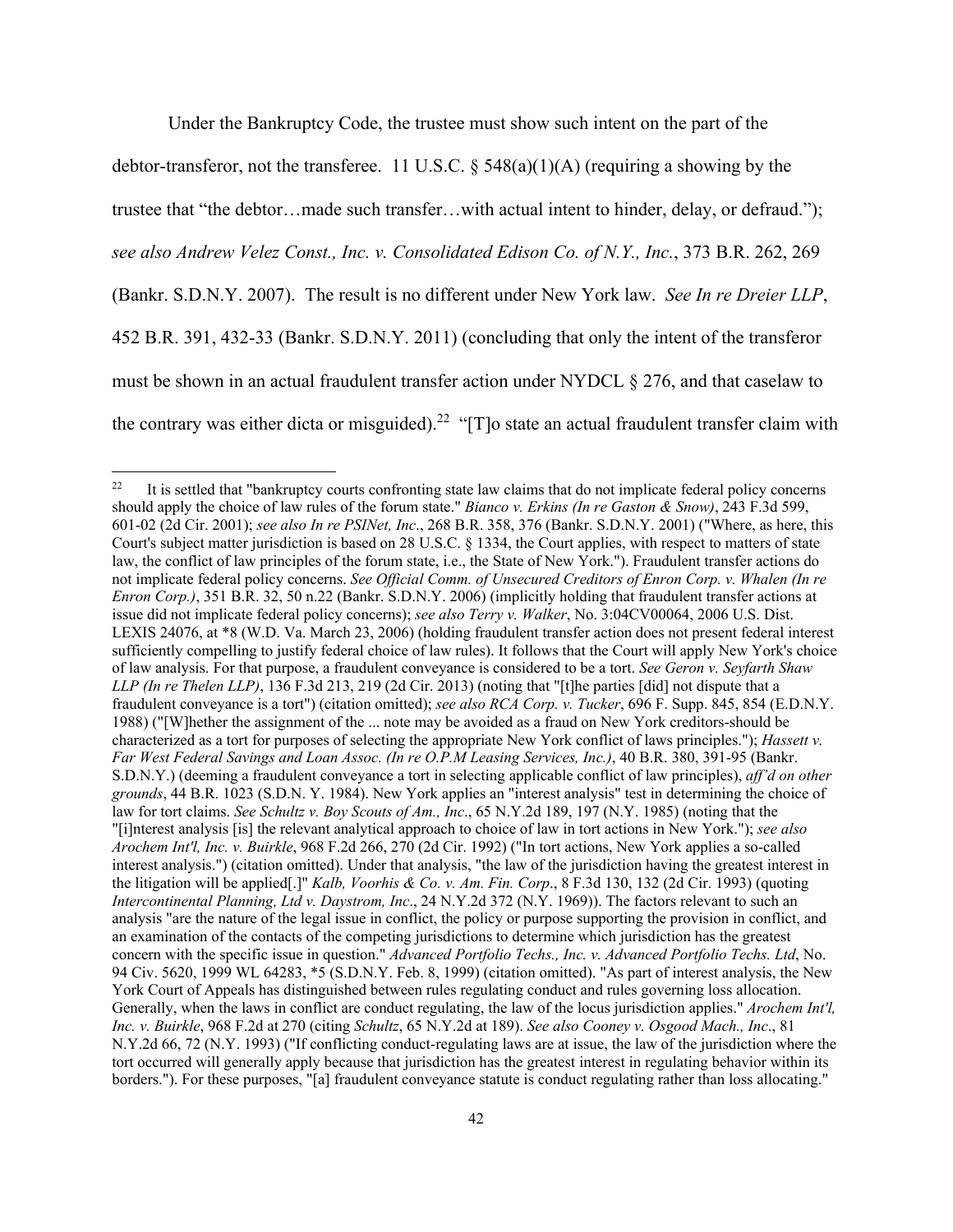Rule 9(b) particularity, a party must ordinarily allege: (i) the property that was conveyed; (ii) the timing and, if applicable, frequency of the transfer; and (iii) the consideration (if any) paid for the transfer. . . . In addition to specifically identifying the transfers to be avoided, a party must also sufficiently plead the element of fraudulent intent required by Rule 9(b)." *O'Connell v. Penson Fin. Services, Inc*. (*In re Arbco Capital Mgmt., LLP*), 498 B.R. 32, 40–41 (Bankr. S.D.N.Y. 2013).

The party asserting an intentional fraudulent transfer claim must "specify the property that was allegedly conveyed, the timing and frequency of those allegedly fraudulent conveyances, [and] the consideration paid." *United Feature Syndicate, Inc. v. Miller Features Syndicate, Inc*., 216 F. Supp. 2d 198, 221 (S.D.N.Y. 2002); *accord Flannigan v. Vulcan Power Grp., L.L.C*., 712 F. Supp. 2d 63, 67 (S.D.N.Y. 2010); *Adelphia Recovery Tr. v. Bank of Am., N.A*., 624 F. Supp. 2d 292, 336 (S.D.N.Y. 2009). The Amended Complaint identifies the Acquired Assets as the property that is the subject of the alleged fraudulent transfer under the APA. *See* Am. Complt. ¶¶ 15-22 (identifying various assets of the Debtor, and alleging the APA resulted in the "assignment of substantially all of the assets of the Debtor"). The complaint alleges the timing of the transfer. *See id.* ¶ 15 (discussing the Debtor's revenue in the year prior to the APA); ¶¶ 18-20 (addressing the status of the Debtor's financial condition and equity investments three months prior to the APA). The Trustee then goes on to describe the allegedly

*GFL Advantage Fund, Ltd. v. Colkitt*, No. 03 Civ. 1256, 2003 WL 21459716, at \*3 (S.D.N.Y.) (citing *Comer v. Titan Tool, Inc*., 875 F. Supp. 255, 259 (S.D.N.Y. 1995)), order amended on reconsideration, No. 03 CIV.1256 JSM, 2003 WL 21556935 (S.D.N.Y. July 10, 2003). The law of the jurisdiction with the most significant contacts to the relevant transfers and relevant parties applies to a state constructive fraudulent transfer claim brought under§ 544(b) of the Bankruptcy Code. *See In re WorldCom, Inc*., No. 02-13522, 2003 WL 23861928, at \*41 (Bankr. S.D.N.Y. Oct. 31, 2003). Contacts to be considered include the domicile, residence, place of incorporation and place of business of the parties; the place of injury; and the place of injury-causing conduct. *See id*. (citing Restatement (Second) of Conflicts of Laws§ 145). The Trustee and Urthbox apply New York law to the Fraudulent Transfer Claims predicated on state law. The Court is not aware of any grounds for disturbing their choice of law. The Court will apply New York law to the Fraudulent Transfer Claims predicated on state law.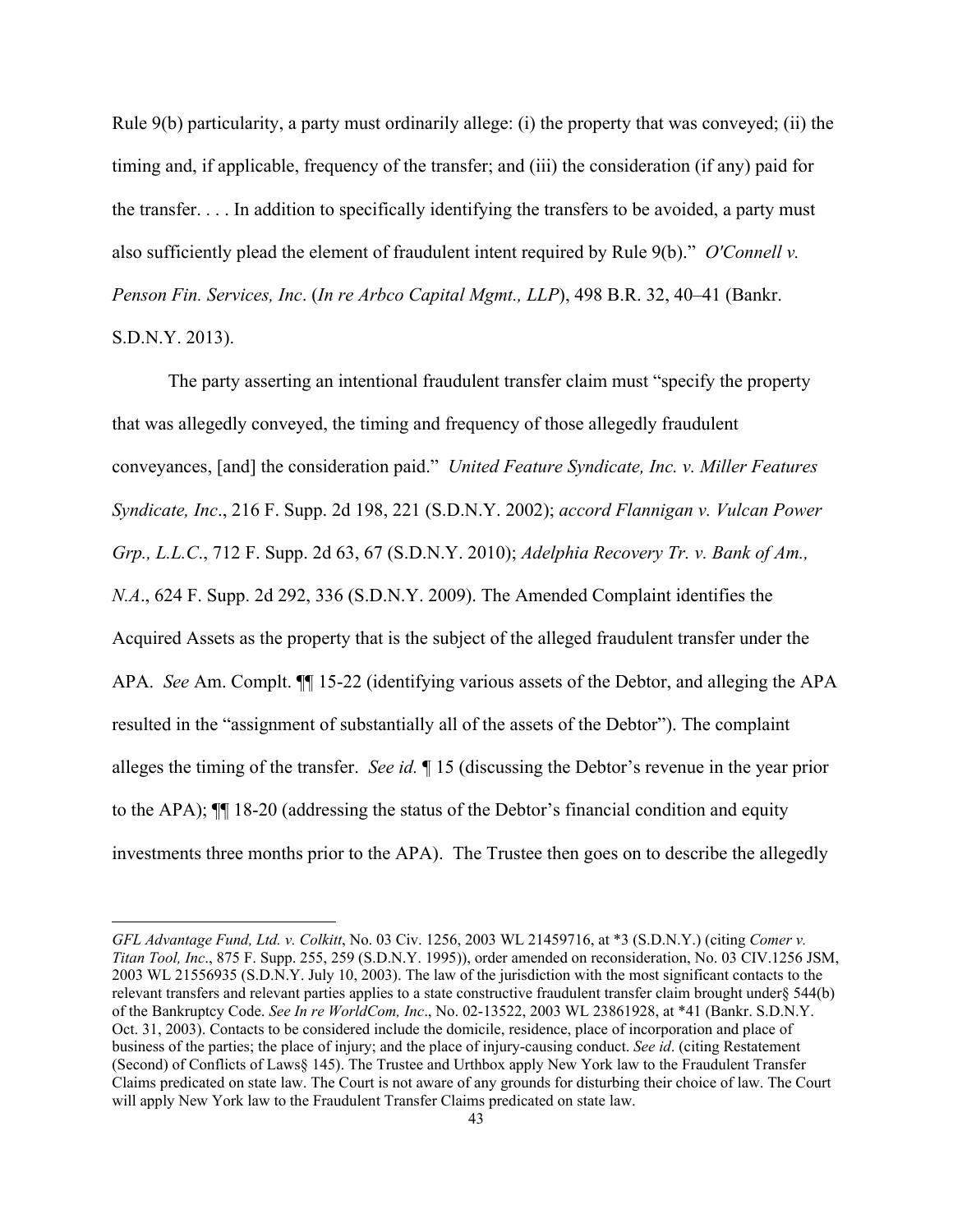inadequate consideration agreed to by the parties under the APA. *See id.* ¶¶ 22-25 (alleging Urthbox would provide \$722,000 via distribution proceeds from the fulfillment of the Debtor's orders, in consideration for "substantially all of the assets of the Debtor" as well as securities in the amount of \$500,000 to "the current investors" of the Debtor).

Liberally construing the allegations in the Amended Complaint regarding the Debtor's intent, the Court finds that the Trustee adequately alleges certain "badges of fraud," and thus satisfies the heightened standard for pleading required by Rule 9(b). As one example, the Trustee asserts the Debtor did not receive consideration reasonably equivalent to the value of the transfers. *See, e.g., id*. ¶ 32 (alleging the value of the Debtor's assets exceeded the offered consideration). The Amended Complaint describes how a portion of the consideration paid by Urthbox was generated by clients and orders originated by the Debtor prior to the APA, and therefore was not true consideration. *See id*. ¶ 34 (alleging that the consideration paid by Urthbox "was generated from clients that belonged to the Debtor," and therefore held no value to the Debtor). Further, the chronology of the events leading up to and following the transaction, if proven true, likewise raises the specter of actual fraud. For instance, the Trustee alleges that the transaction took place less than three months following the receipt of new equity investments in the amount of \$865,707.95 and while customer revenue and sales were in excess of \$1 million per month. *See id.* ¶¶ 16-20. Further, and while by no means conclusive, the Trustee also alleges that Urthbox listed the Acquired Assets for sale a little over a year from the time of the APA at the price of \$1,595,000. *See id.* ¶ 38. While the Trustee does not allege that the Acquired Assets were sold at this price, and Urthbox notes in its Motion that they did not receive any interest from potential buyers, it is at least instructive of the valuation that Urthbox placed on the Acquired Assets, despite having allegedly paid only approximately \$197,000 for such assets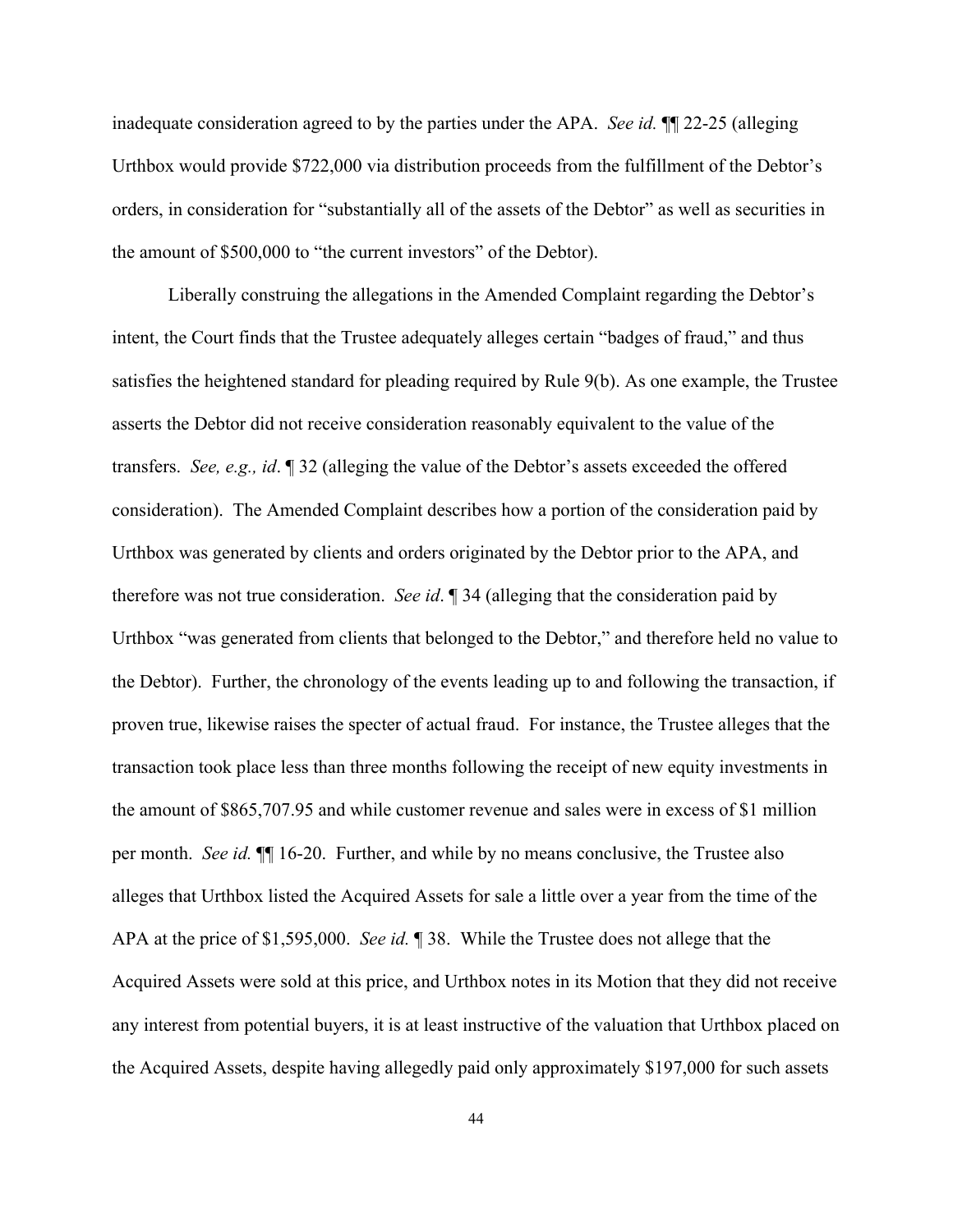one year earlier. *See* Motion ¶ 36. Therefore, the Court finds that the Amended Complaint meets the pleading standard under Rule 9(b) and denies Urthbox's Motion to dismiss Counts 1 and 3.

Counts 4, 6 and 7 are claims for the recovery of constructive fraudulent transfers. As noted by Urthbox, all such counts require the common allegation "of lack of fair consideration." *See* Motion ¶ 47. In particular, Urthbox argues that the Amended Complaint fails to "provide a valuation for the [Acquired Assets] in order to determine if the terms of the APA provided reasonably equivalent value for the [Acquired Assets]." *Id.* ¶ 24; *see also id.* ¶ 48 (arguing that the Amended Complaint failed to allege any lack of fair consideration, and therefore the constructive fraudulent transfer claims should be dismissed). In response, the Trustee argues that the "[Amended] Complaint makes clear there could not possibly be fair consideration as the Trustee alleges that Urthbox effectively paid the Debtor with its own assets and then refused to even pay sums provided in the APA." Opposition at ¶ 17.

A constructive fraudulent transfer claim made under section  $548(a)(1)(B)$  of the Bankruptcy Code requires a showing that: (1) the debtor transferred an interest in property; (2) the debtor (a) was insolvent at the time of the transfer or became insolvent as a result of the transfer, (b) was engaged in business or was about to engage in business for which the debtor's remaining property constituted unreasonably small capital; or (c) intended to incur or believed that it would incur debts beyond its ability to pay as they matured; and (3) the debtor received less than reasonably equivalent value in exchange for such transfer. *See In re Hydrogen, LLC,*  431 B.R. 337, 352-53 (Bankr. S.D.N.Y. 2010) (citing *In re M. Fabrikant & Sons, Inc.*, 394 B.R. 721, 735 (Bankr. S.D.N.Y. 2008).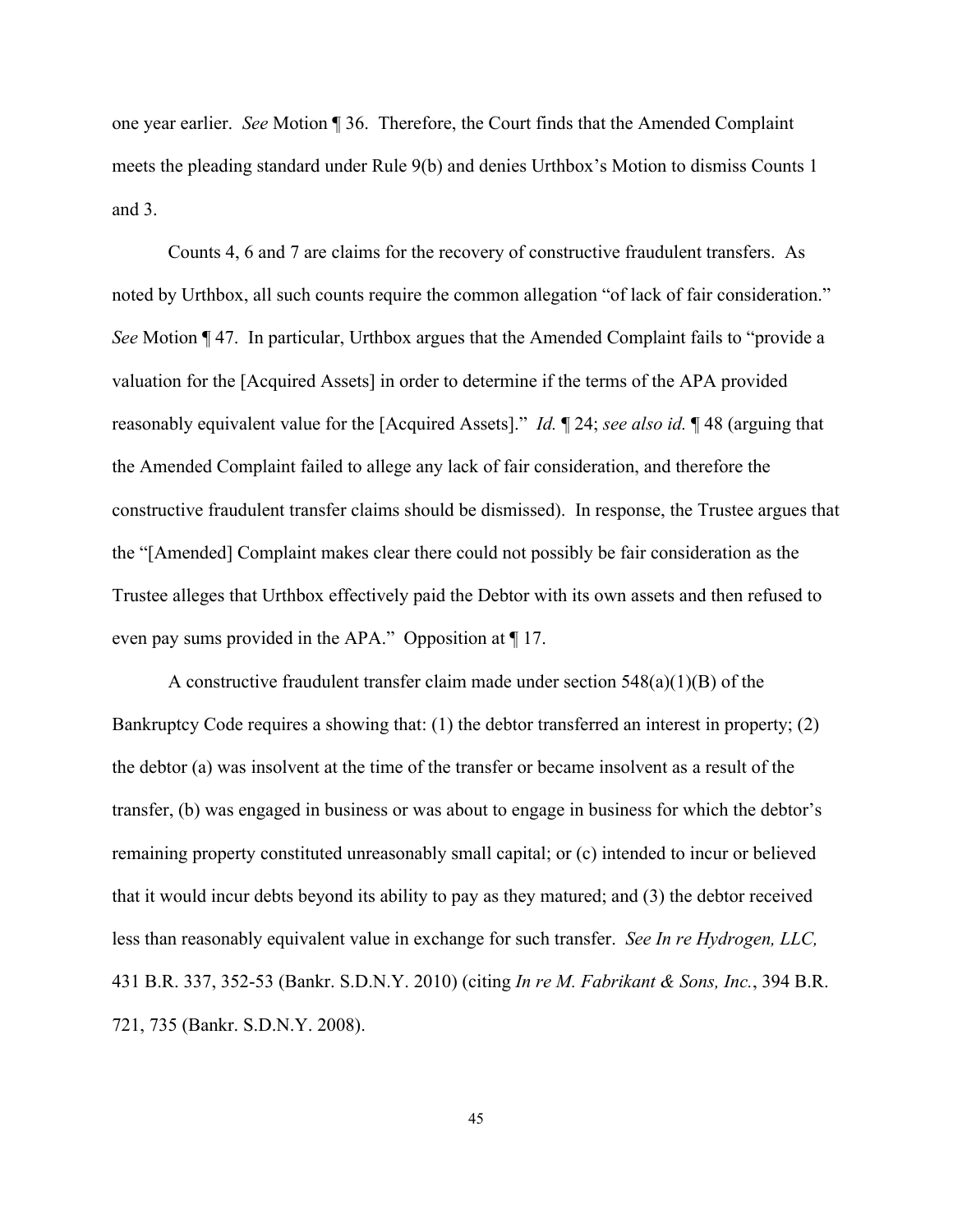In comparison, state constructive fraudulent transfer claims, tendered under section 544(b), and applying New York law, require a showing that: (1) the transfer was made without fair consideration; and (2) either (a) the debtor was insolvent or was rendered insolvent by the transfer, (b) the debtor was left with unreasonably small capital, or (c) the debtor intended or believed that it would incur debts beyond its ability to pay as the debts matured. *In re M. Fabrikant & Sons, Inc*., 394 B.R. at 734 (citing N.Y. Debt. & Cred. §§ 273–75). The heightened pleading requirements of Rule 9(b) are not applicable to constructive fraudulent conveyance actions, whether they are asserted under the Bankruptcy Code or applicable state law. *See In re Trinsum Group, Inc*., 460 B.R. 379, 386–87 (Bankr. S.D.N.Y. 2011). Rather, such claims are subject to the more liberal pleading standard found under Rule  $8(a)(2)$ .

The Court finds that the Complaint adequately alleges that there was insufficient consideration tendered by Urthbox to the Debtor in connection with the Asset Sale. Although Urthbox complains that the Trustee did not provide a valuation for the Acquired Assets, the Court will not impose such a requirement upon the Trustee to survive a motion to dismiss (although a valuation may eventually prove necessary for a final determination of the Claims for Relief). Rather, the Trustee must merely "state a claim to relief that is plausible on its face." *Iqbal*, 556 U.S. at 678 (citations omitted). Here, the Trustee has alleged that Urthbox has not even paid the full consideration due under the APA, and in any case such consideration was comprised of proceeds from orders the Debtor entered into prior to the execution of the APA. *See* Opposition ¶ 17. *See also* Am. Complt. ¶¶ 24, 59. As such, the Trustee argues that such monies could not constitute fair or adequate consideration for the transfer of substantially all the Debtor's assets. *See* Opposition ¶ 17. As discussed above with respect to the allegations of an actual fraudulent transfer, the Trustee has also alleged that the Debtor received \$865,707.95 in